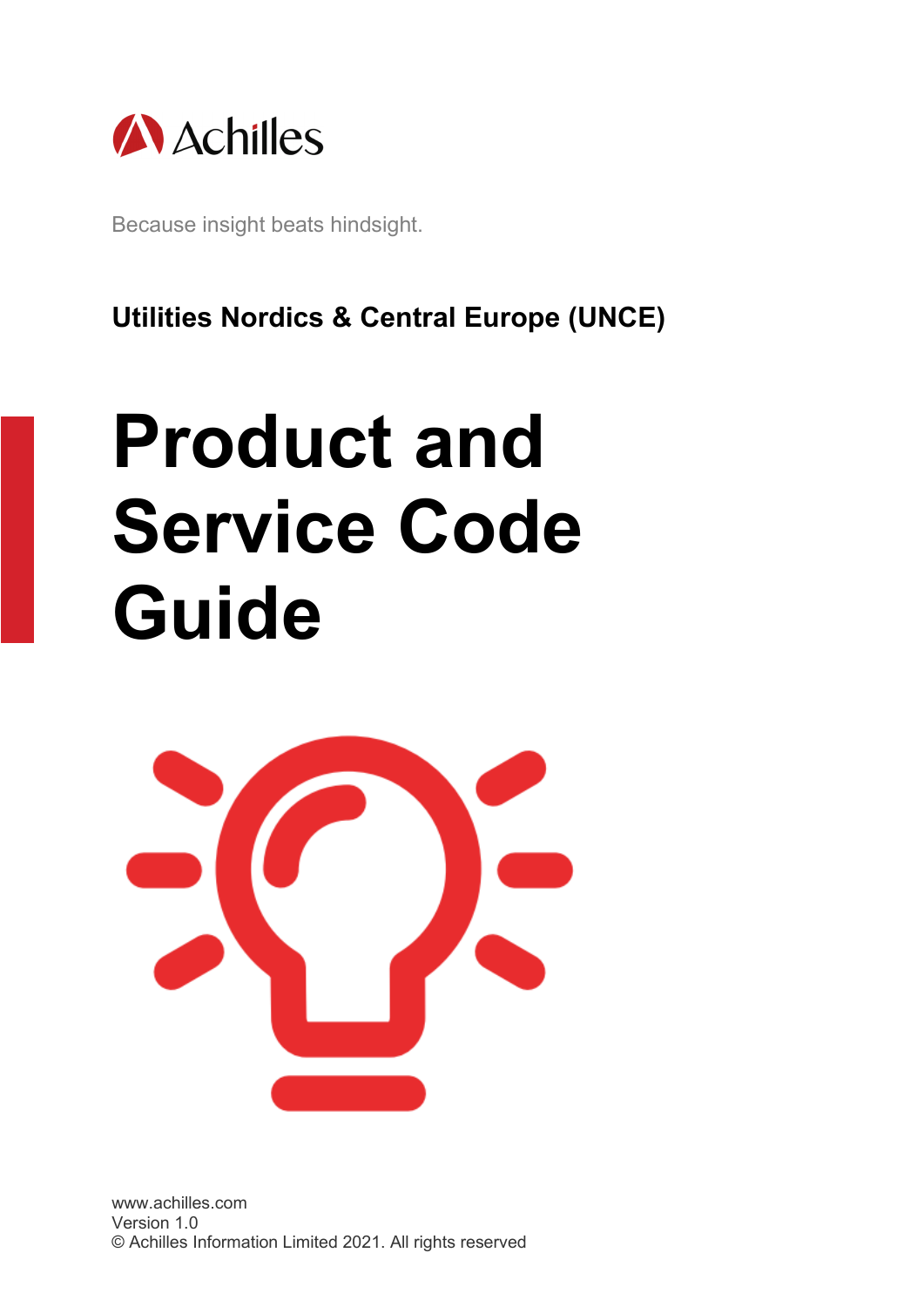# **Contents**

- 1. 2021 updates
- 2. Adding Product Codes and Keywords
- 3. How to select Product Codes
- 4. Navigating through the Product Code tree structure
- 5. UNCE Product and Service Codes overview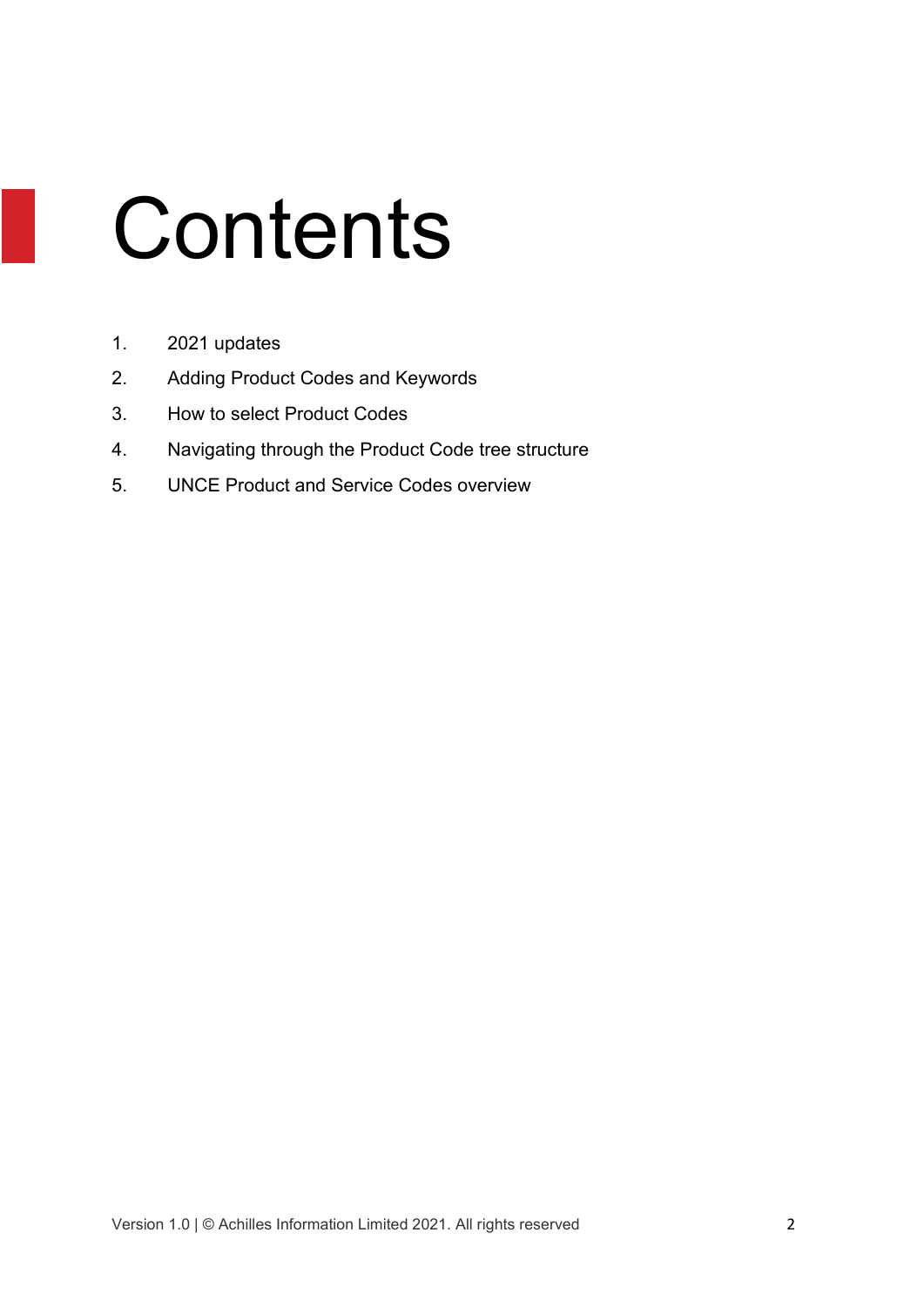#### Introduction

#### Product and service code updates - 2021

#### **New codes:**

1.8.4 Electric Vehicle [EV] Charging Stations

1.8.25 Unmanned Aerial Systems incl Drones

- 3.23.6 Wind Turbines
	- Onshore Wind Turbines turnkey including tower, rotor and nacelle
	- Offshore Wind Turbines turnkey including tower, rotor and nacelle

#### 3.24.2 Trashrack cleaners [raking machines]

- Stop logs
- River boom

#### **New codes - upgraded from keyword to code:**

3.25.0 RENEWABLE ENERGY - SOLAR POWER PRODUCTION EQUIPMENT

- 3.25.1 Photovoltaic Panels
- 3.25.2 Photovoltaic Equipment
- 3.25.3 Thermal Solar Panels
- 3.25.4 Inverters for Solar Power Panels

#### **Renumbered codes:**

3.26.0 OTHER RENEWABLE GENERATION PLANT AND EQUIPMENT

3.26.1 Bio Energy Power Production Plant & Equipment

3.26.2 Wave Motion Power Production Plant & Equipment

- 3.26.3 Osmotic Power Plant / Salt Power Plant
- 3.26.99 Other Renewable Generation Plant & Equipment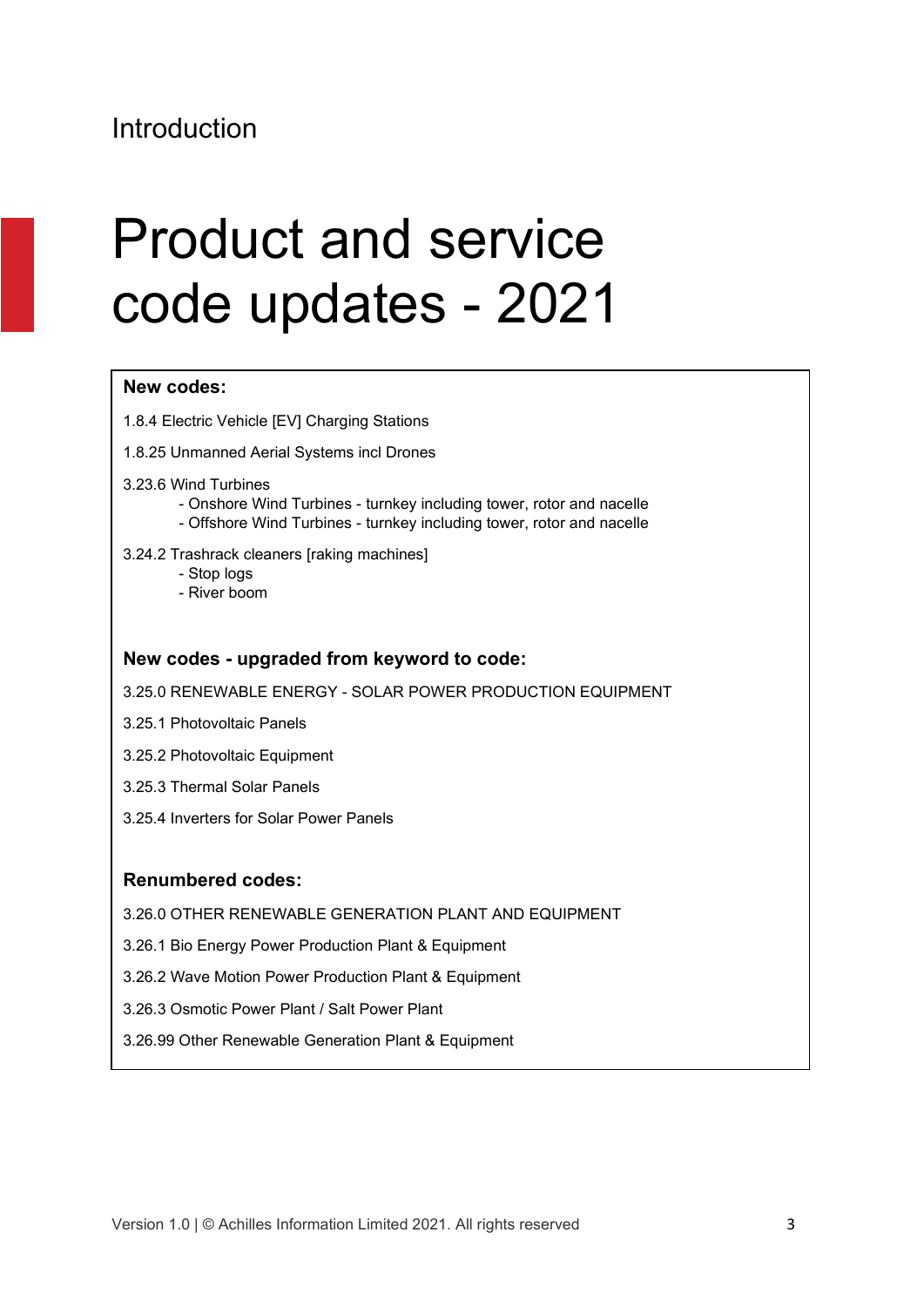| <b>Expanded codes (broadened to include drones):</b>                                                                                                                                                   |
|--------------------------------------------------------------------------------------------------------------------------------------------------------------------------------------------------------|
| 2.8.15 Helicopter/Air Transport/Drone [Unmanned Aerial System] Services (also see 4.9.17)                                                                                                              |
|                                                                                                                                                                                                        |
| New keywords included under existing codes:                                                                                                                                                            |
| 2.8.15 Helicopter/Air Transport/Drone [Unmanned Aerial System] Services (also see 4.9.17)<br>- Drone (Unmanned Aerial System) Services                                                                 |
| 3.24.3 Gates incl. Adit Gates (for hydropower waterways)<br>- Sliding gates<br>- Fixed wheel gates<br>- Flap gates<br>- Radial gates, tainter gates<br>- Rubber gates<br>- Other gates<br>- Adit Gates |
| 4.1.6 Reservoir/Dam/Weir/Lock<br>- Reservoir Thermal Energy Storage                                                                                                                                    |
| 4.6.13 Dams Consultancy<br>- Reservoir Thermal Energy Storage Consultancy                                                                                                                              |
| 4.8.22 Welding and Cutting Services<br>- Certified welding services                                                                                                                                    |
| 4.99.25 Statutory Inspection Services/Safety Assessments<br>- Endoscope Inspection                                                                                                                     |
| <b>Existing Keywords (updates/changes):</b>                                                                                                                                                            |

2.8.15 Helicopter/Air Transport/Drone [Unmanned Aerial System] Services (also see 4.9.17) - Helicopter Line Clearance Services

4.9.17 Overhead Line Services - Surveying - Overhead Line Surveying - Aerial [including Drone]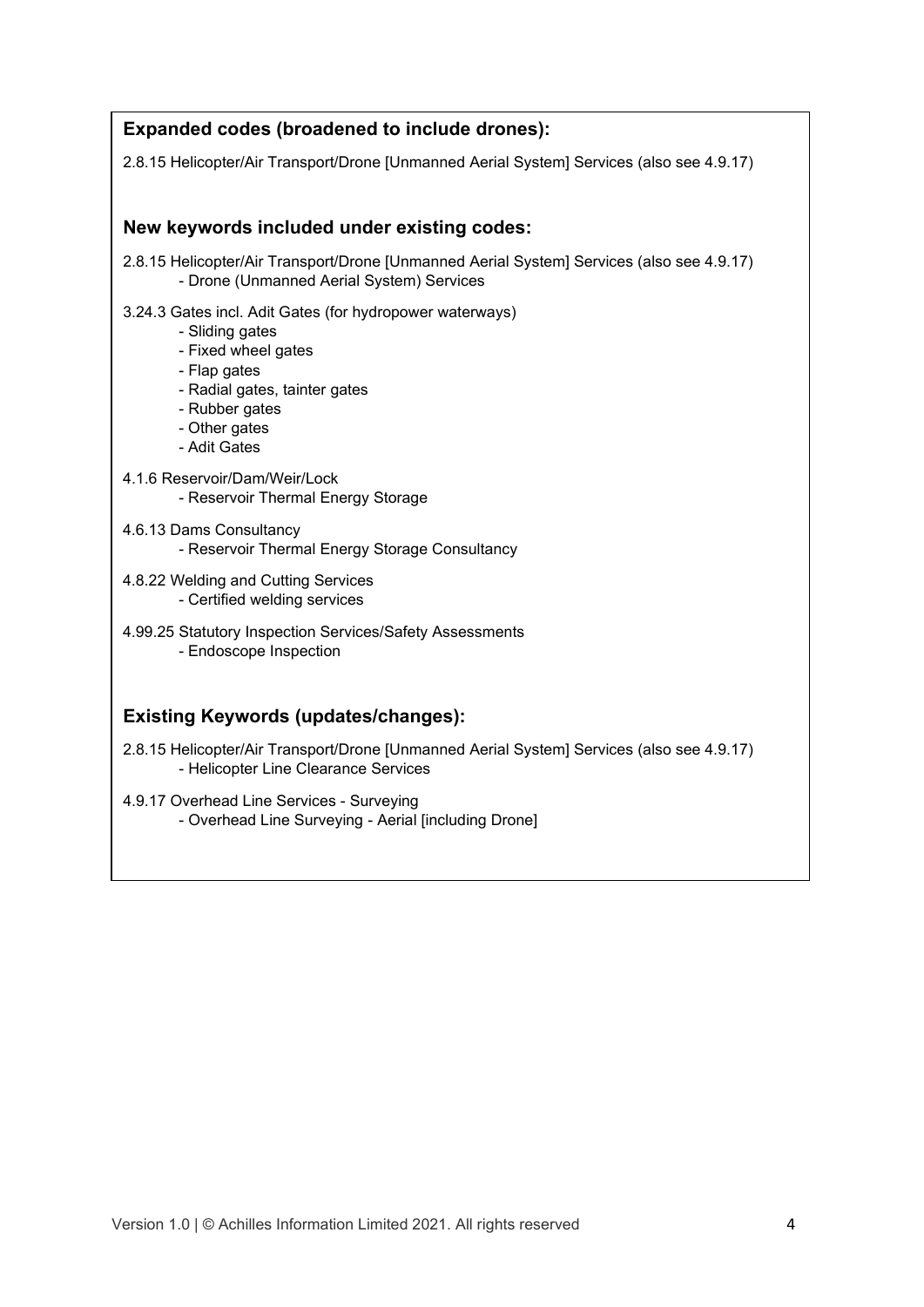#### **Replaced codes - suppliers are moved to other codes before deletion**

#### 3.9.0 RENEWABLE GENERATION PLANT & EQUIPMENT

3.9.19 Wind Power Production Equipment

3.9.20 Hydro-Electric Power Production Plant

3.9.21 Bio Energy Production Equipment

3.9.22 Wave Motion Power Production Equipment

3.9.24 Solar Power Production Plant

3.9.25 Wave Motion Power Plants

3.9.26 Osmotic Power Plant / Salt Power Plant

3.9.99 Other Renewable Generation Plant & Equipment

4.8.21 Tool and instrument repair services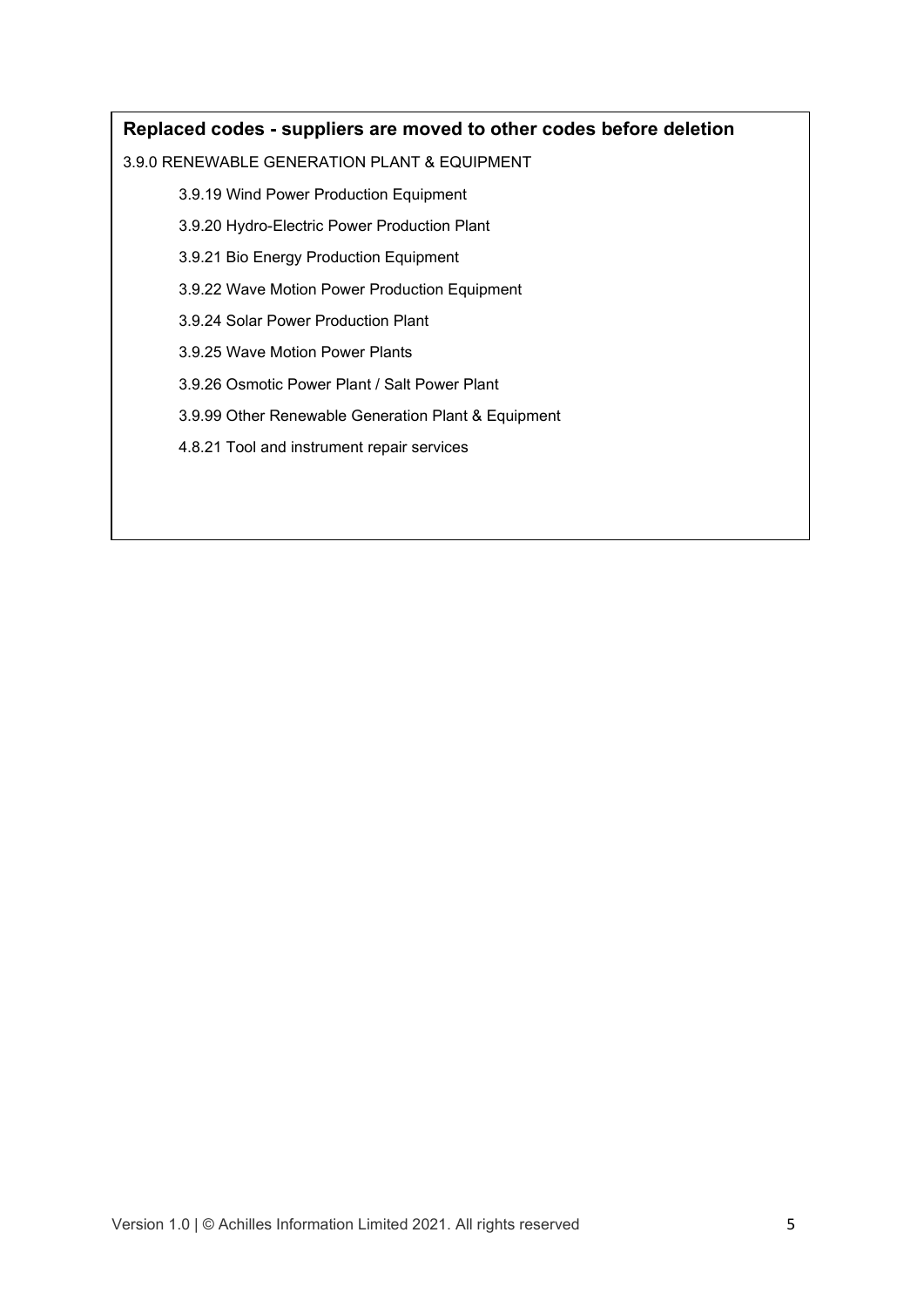#### Introduction

#### Adding Product Codes and Key Words

Ensuring that your company registers under the product and service codes that match your capabilities is one of the most important aspects of completing the questionnaire.

The product and service codes are the primary means for buyers to source suppliers and/or contractors to match their contract requirements.

It is essential to give careful consideration and allow adequate time to review all of the available product and service codes and keywords, in order to maximise your company's chances of being identified by a buyer for a relevant contract opportunity.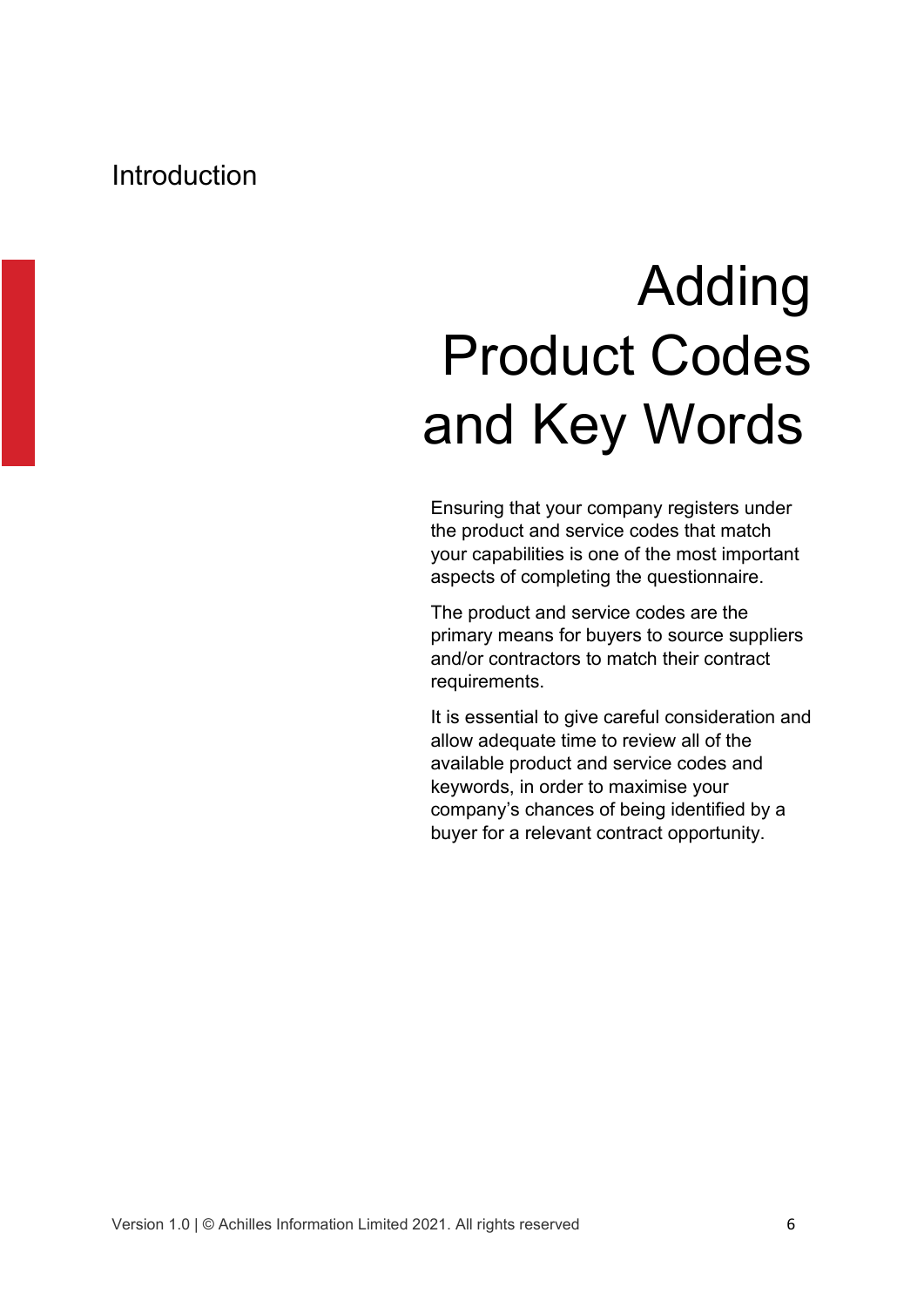#### Introduction

#### How to select product and service codes for your organisation

This guide provides all the product and service codes and their associated keywords.

There are four tiers in the coding structure which are divided into the following areas:

- 1. GENERAL BUSINESS PRODUCTS
- 2. GENERAL BUSINESS SERVICES & WORKS
- 3. SECTOR SPECIFIC PRODUCTS
- 4. SECTOR SPECIFIC SERVICES & WORKS

For the Achilles UNCE, you will be required to select product codes at the third level. This guide provides all the product codes available to choose from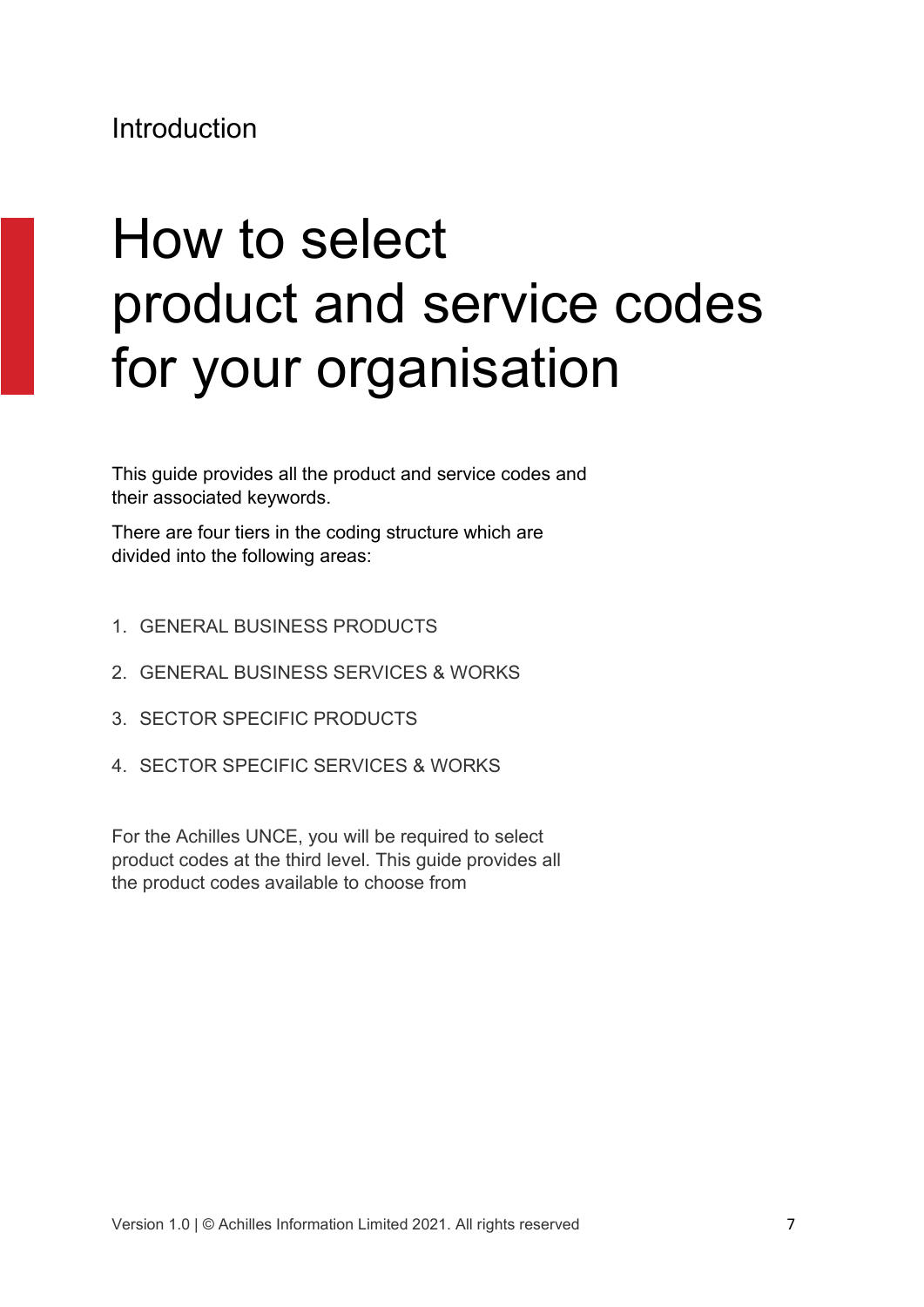#### Navigating through the Product Code tree structure

In the system, to select your organisation's product codes, you will need to navigate through a tree structure:

• Level 1 – the highest and most general category.

• Level 2 – subcategories giving a greater level of detail.

• Level 3 – individual products and services – this is the level to choose to indicate what products and services your organisation can supply

• Level 4 (keywords) – further division of the individual products and services to give a greater level of granularity– this may help buyers identify suppliers who provide a particular type of the level 3 product or service

If you are not sure which section contains a particular product code, a free text search option is available. Remember that Achilles codes are not a Bill of Materials but exist to enable buyers and suppliers to begin a conversation. The product codes may not be an exact match to the products that your organisation provides, so think in terms of 'categories' rather than specifics when looking for a code. The codes do not use trade names, so search for a generic term (sticky tape) rather than a trade or brand name (Sellotape).

For further guidance on how to select product codes, please see the

*'How to join a buyer's supplier registration system'.*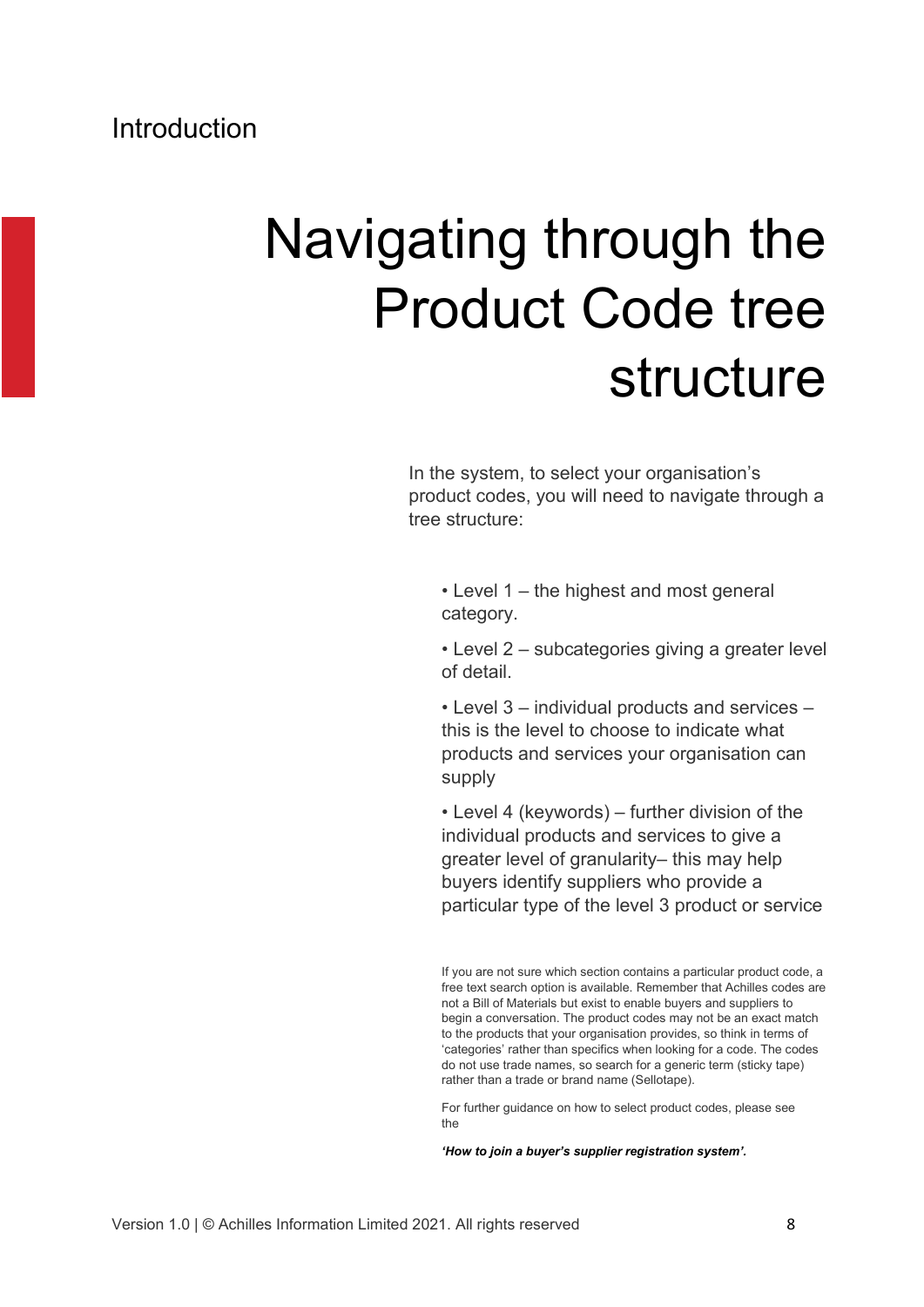| <b>CODE</b> | <b>DESCRIPTION</b>                                 | CODE   | <b>DESCRIPTION</b>                                         |
|-------------|----------------------------------------------------|--------|------------------------------------------------------------|
| 1.0.0       | <b>GENERAL BUSINESS PRODUCTS</b>                   | 1.3.0  | <b>OFFICE/DEPOT MATERIALS &amp;</b><br><b>EQUIPMENT</b>    |
| 1.1.0       | <b>GENERAL BUILDING / CIVIL</b><br><b>PRODUCTS</b> | 1.3.1  | Office Equipment                                           |
| 1.1.6       | <b>Pre-Cast Building Products</b>                  | 1.3.2  | <b>Office Furniture</b>                                    |
| 1.1.7       | Paints & Varnishes                                 | 1.3.3  | <b>Office Stationery</b>                                   |
| 1.1.8       | Fasteners & Fixings                                | 1.3.4  | <b>Office Furnishings &amp; Fittings</b>                   |
| 1.1.10      | Glass, Ceramic, Plastic & Rubber<br>Products       | 1.3.5  | Audio & Visual Equipment &<br>Accessories                  |
| 1.1.12      | Signs                                              | 1.3.7  | Drawing Office Equipment & Supplies                        |
| 1.1.13      | Road Furniture                                     | 1.3.9  | Paper & Card                                               |
| 1.1.14      | Fencing                                            | 1.3.13 | Pre-Printed Stationery/Supplies                            |
| 1.1.15      | <b>Steel and Metal Products</b>                    | 1.3.16 | Publications (Off-The-Shelf)                               |
| 1.1.16      | <b>Tinsmith Products</b>                           | 1.3.17 | Paper Maps                                                 |
| 1.1.17      | <b>Horticultural Products</b>                      | 1.3.18 | Janitorial Equipment & Supplies                            |
| 1.1.18      | <b>Underground Marker Materials</b>                | 1.3.21 | Printing & Photographic Chemicals &<br><b>Materials</b>    |
| 1.1.19      | Insulation/Plastic Tape                            | 1.3.22 | <b>Catering Equipment</b>                                  |
| 1.1.22      | <b>Domestic Appliances</b>                         | 1.3.23 | <b>Catering Supplies</b>                                   |
| 1.1.23      | Adhesives & Sealants - General                     | 1.3.24 | Storage/Warehouse Equipment &<br><b>Supplies</b>           |
| 1.1.26      | Prefabricated Buildings & Associated<br>Products   | 1.3.25 | Packaging Equipment & Supplies                             |
| 1.1.27      | <b>Industrial Consumables</b>                      | 1.3.26 | <b>Security Printing</b>                                   |
| 1.1.30      | <b>Plumbing Equipment &amp; Sundries</b>           | 1.3.27 | <b>Pre-Printed Plastic Cards</b>                           |
| 1.1.32      | Lifts & Escalators                                 | 1.3.28 | Interior Furnishings & Fittings                            |
| 1.1.99      | <b>Other Building/Civil Products</b>               | 1.3.29 | Food & Drink Supplies                                      |
| 1.2.0       | <b>GENERAL BUILDING/CIVIL</b><br><b>MATERIALS</b>  | 1.3.99 | Other Office Materials & Supplies                          |
| 1.2.1       | Sand                                               | 1.4.0  | <b>TELECOMMUNICATIONS</b><br><b>EQUIPMENT</b>              |
| 1.2.2       | Gravel                                             | 1.4.1  | Telecommunications Equipment &<br>Accessories              |
| 1.2.3       | Aggregate & Stone                                  | 1.4.3  | Voice Processing & Other Speech<br><b>Related Products</b> |
| 1.2.4       | <b>Reinstatement Products</b>                      | 1.4.4  | <b>Telecommunication Transmission</b><br>Equipment         |
| 1.2.5       | <b>Concrete Ready Mixed</b>                        | 1.4.5  | <b>Telemetry Equipment</b>                                 |
| 1.2.8       | <b>Insulation &amp; Materials</b>                  | 1.4.6  | <b>SCADA &amp; Telecontrol Equipment</b>                   |
| 1.2.9       | <b>Mobile Accommodation Units</b>                  | 1.4.7  | Mobile Radio Equipment                                     |
| 1.2.16      | <b>Timber Materials</b>                            | 1.4.8  | Microwave                                                  |
| 1.2.98      | <b>Other Quarry Materials</b>                      | 1.4.9  | <b>Antennae/Aerial Masts</b>                               |
| 1.2.99      | Other Building/Civil Bulk Materials                | 1.4.21 | <b>ISDN Equipment</b>                                      |

| CODE   | <b>DESCRIPTION</b>                                         |
|--------|------------------------------------------------------------|
| 1.3.0  | <b>OFFICE/DEPOT MATERIALS &amp;</b><br><b>EQUIPMENT</b>    |
| 1.3.1  | <b>Office Equipment</b>                                    |
| 1.3.2  | <b>Office Furniture</b>                                    |
| 1.3.3  | <b>Office Stationery</b>                                   |
| 1.3.4  | <b>Office Furnishings &amp; Fittings</b>                   |
| 1.3.5  | Audio & Visual Equipment &<br>Accessories                  |
| 1.3.7  | Drawing Office Equipment & Supplies                        |
| 1.3.9  | Paper & Card                                               |
| 1.3.13 | Pre-Printed Stationery/Supplies                            |
| 1.3.16 | Publications (Off-The-Shelf)                               |
| 1.3.17 | Paper Maps                                                 |
| 1.3.18 | Janitorial Equipment & Supplies                            |
| 1.3.21 | Printing & Photographic Chemicals &<br><b>Materials</b>    |
| 1.3.22 | <b>Catering Equipment</b>                                  |
| 1.3.23 | <b>Catering Supplies</b>                                   |
| 1.3.24 | Storage/Warehouse Equipment &<br>Supplies                  |
| 1.3.25 | Packaging Equipment & Supplies                             |
| 1.3.26 | <b>Security Printing</b>                                   |
| 1.3.27 | <b>Pre-Printed Plastic Cards</b>                           |
| 1.3.28 | Interior Furnishings & Fittings                            |
| 1.3.29 | Food & Drink Supplies                                      |
| 1.3.99 | Other Office Materials & Supplies                          |
| 1.4.0  | TELECOMMUNICATIONS<br><b>EQUIPMENT</b>                     |
| 1.4.1  | Telecommunications Equipment &<br>Accessories              |
| 1.4.3  | Voice Processing & Other Speech<br><b>Related Products</b> |
| 1.4.4  | <b>Telecommunication Transmission</b><br>Equipment         |
| 1.4.5  | <b>Telemetry Equipment</b>                                 |
| 1.4.6  | <b>SCADA &amp; Telecontrol Equipment</b>                   |
| 1.4.7  | Mobile Radio Equipment                                     |
| 1.4.8  | Microwave                                                  |
| 1.4.9  | <b>Antennae/Aerial Masts</b>                               |
| 1.4.21 | <b>ISDN Equipment</b>                                      |

Version 1.0 | © Achilles Information Limited 2021. All rights reserved 9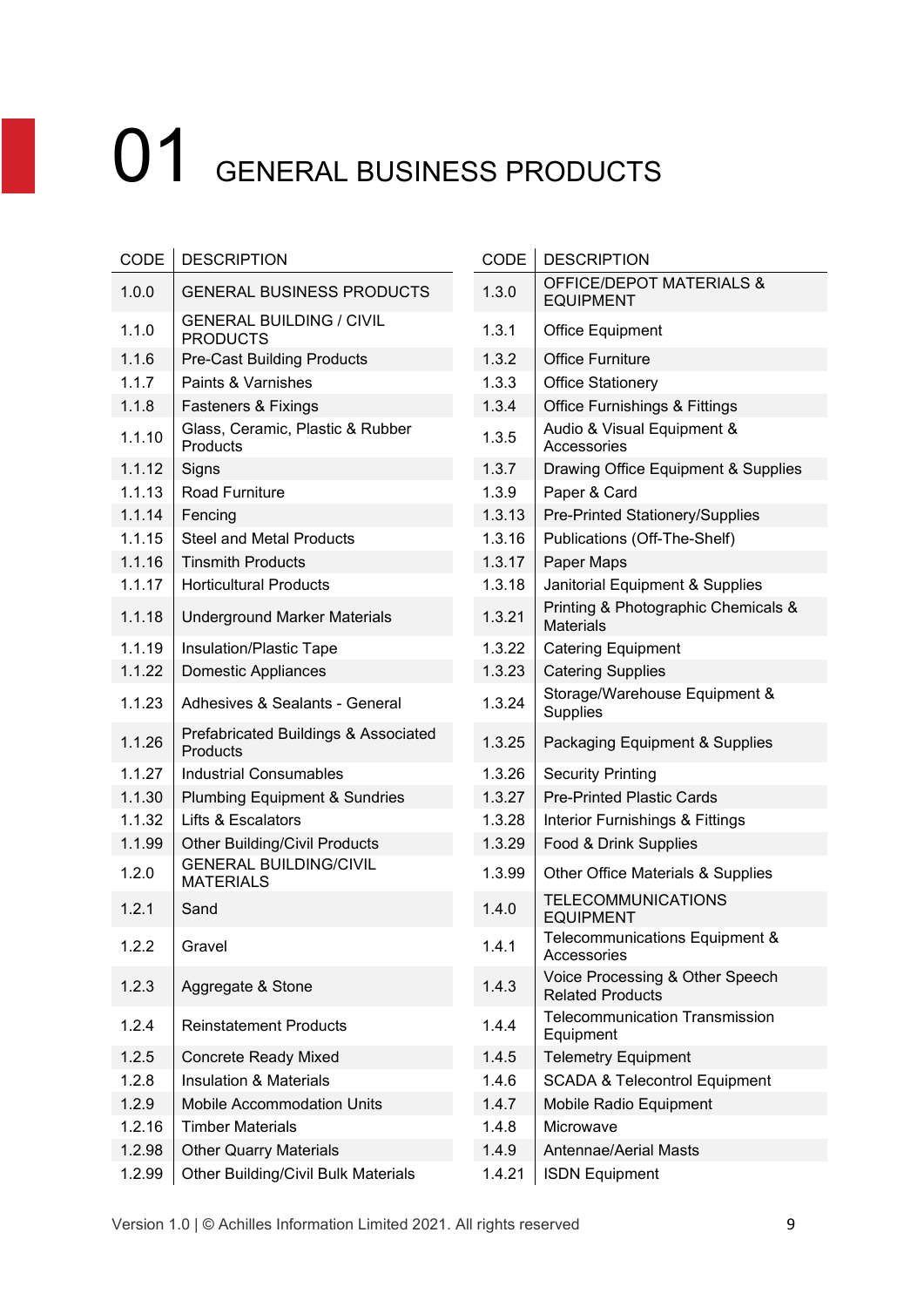| CODE   | <b>DESCRIPTION</b>                                                         | CODE   | <b>DESCRIPTION</b>                                                    |
|--------|----------------------------------------------------------------------------|--------|-----------------------------------------------------------------------|
| 1.4.23 | <b>PABX Equipment</b>                                                      | 1.6.99 | Other Clothing & Footwear                                             |
| 1.4.24 | Payphones & Spares                                                         | 1.7.0  | <b>SECURITY &amp; FIREFIGHTING</b><br><b>EQUIPMENT</b>                |
| 1.4.25 | <b>Communication Tower Steel</b><br><b>Structures</b>                      | 1.7.1  | <b>Security Equipment</b>                                             |
| 1.4.27 | <b>Synchronising Equipment</b>                                             | 1.7.4  | <b>Fire Fighting Equipment</b>                                        |
| 1.4.28 | Satellite Communications Equipment                                         | 1.7.5  | Fire/Gas Detection/Protection Systems                                 |
| 1.4.29 | Radar Equipment                                                            | 1.7.6  | <b>Fire Protection Materials</b>                                      |
| 1.4.99 | <b>Other Telecommunications</b><br>Equipment                               | 1.7.99 | Other Security & Firefighting Equipment                               |
| 1.5.0  | <b>COMPUTER EQUIPMENT &amp;</b><br><b>SUPPLIES</b>                         | 1.8.0  | <b>TRANSPORT &amp; MOBILE PLANT &amp;</b><br><b>RELATED EQUIPMENT</b> |
| 1.5.1  | Computer Hardware & Accessories -<br><b>Workstations/Servers</b>           | 1.8.1  | Passenger Vehicles                                                    |
| 1.5.2  | Computer Hardware & Accessories -<br>Portable                              | 1.8.2  | Vans - Car-derived                                                    |
| 1.5.3  | Computer Hardware - Mainframes                                             | 1.8.3  | <b>Commercial Vehicles</b>                                            |
| 1.5.4  | <b>Computer Peripherals</b>                                                | 1.8.4  | Electric Vehicle (EV) Charging Stations                               |
| 1.5.5  | <b>Network Equipment &amp; Accessories</b>                                 | 1.8.6  | Specialist Vehicles, Tankers, Bodies &<br><b>Trailers</b>             |
| 1.5.6  | Software Development Tools                                                 | 1.8.7  | Tyres & Tubes                                                         |
| 1.5.7  | <b>General Business Software</b>                                           | 1.8.8  | Cable/Pipe Laying Plant                                               |
| 1.5.8  | <b>Specialist Business Software</b>                                        | 1.8.9  | <b>Mobile Plant</b>                                                   |
| 1.5.9  | <b>Technical Software</b>                                                  | 1.8.10 | <b>Trenchless Equipment</b>                                           |
| 1.5.10 | <b>Utility Software</b>                                                    | 1.8.11 | Access Platforms & Equipment                                          |
| 1.5.11 | <b>Computer Consumables</b>                                                | 1.8.12 | <b>Horticultural Equipment</b>                                        |
| 1.5.12 | <b>Computer Systems</b>                                                    | 1.8.14 | Garage Equipment                                                      |
| 1.5.99 | Other Computer Equipment &<br><b>Supplies</b>                              | 1.8.15 | Vehicle/Mobile Plant Parts &<br>Accessories                           |
| 1.6.0  | <b>CLOTHING, FOOTWEAR &amp;</b><br>PERSONAL PROTECTIVE<br><b>EQUIPMENT</b> | 1.8.16 | <b>Boats &amp; Marine Vessels</b>                                     |
| 1.6.1  | <b>Waterproof Clothing</b>                                                 | 1.8.17 | Bicycles & Spares                                                     |
| 1.6.2  | Protective Clothing                                                        | 1.8.18 | Railway Equipment                                                     |
| 1.6.3  | Work Wear/Corporate Clothing                                               | 1.8.19 | Passenger Loading Bridges                                             |
| 1.6.5  | Safety and protective footwear                                             | 1.8.20 | <b>Baggage Trolleys</b>                                               |
| 1.6.6  | Personal Protective Equipment                                              | 1.8.21 | Fuel Delivery, Storage & Dispensing<br>Equipment                      |
| 1.6.8  | First Aid Kits & Supplies                                                  | 1.8.24 | <b>Rolling Stock</b>                                                  |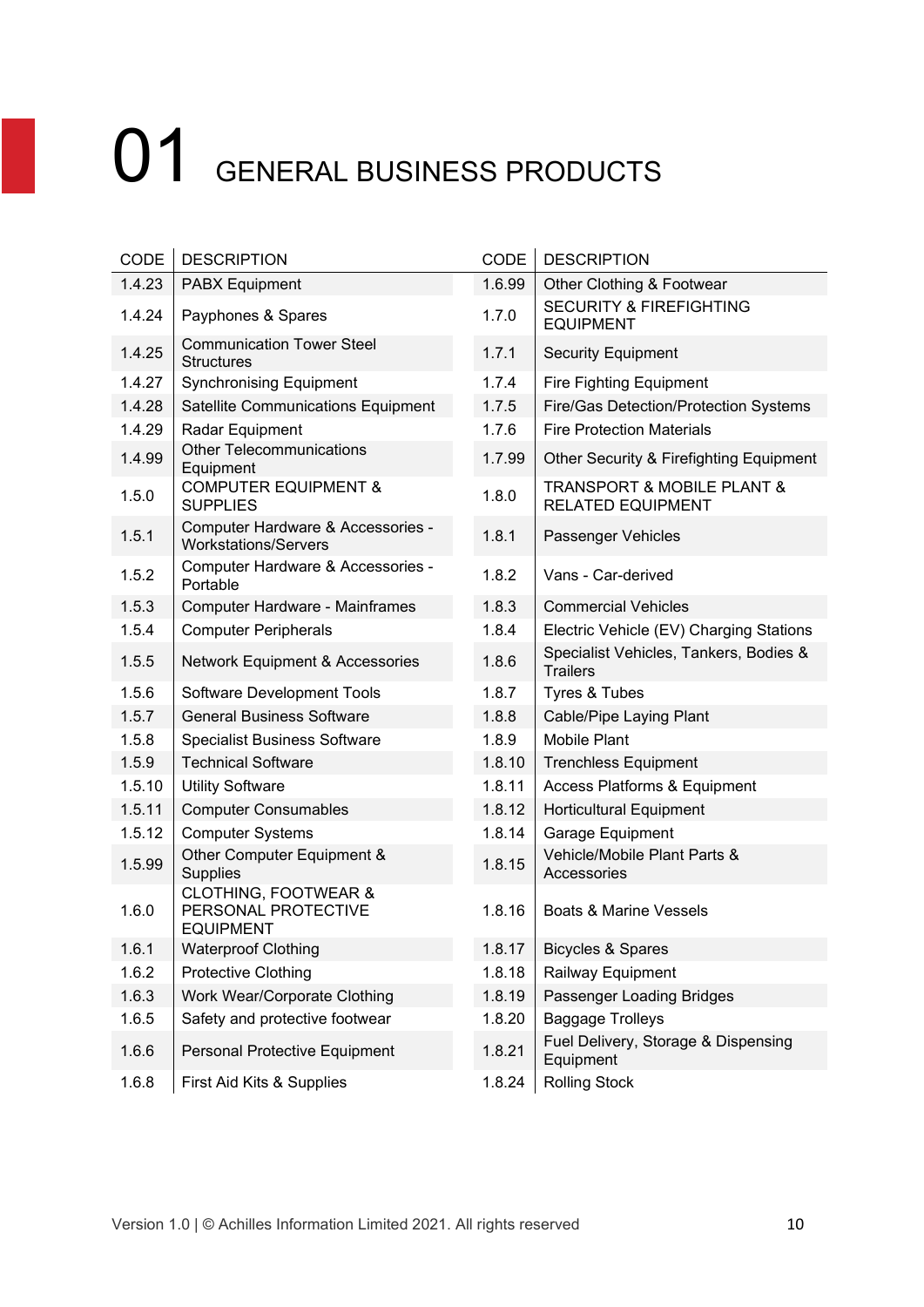| CODE    | <b>DESCRIPTION</b>                                        | CODE    | <b>DESCRIPTION</b>                             |
|---------|-----------------------------------------------------------|---------|------------------------------------------------|
| 1.8.25  | Unmanned Aerial Systems incl<br><b>Drones</b>             | 1.11.0  | ENERGY, WATER, FUELS, OILS &<br><b>GREASES</b> |
| 1.8.98  | Other Transport                                           | 1.11.1  | Electricity                                    |
| 1.8.99  | Other Mobile Plant                                        | 1.11.2  | <b>Natural Gas</b>                             |
| 1.9.0   | <b>MATERIAL &amp; PRODUCT</b><br><b>HANDLING</b>          | 1.11.10 | Solid Fuel                                     |
| 1.9.4   | Conveyor Systems incl. Belts                              | 1.11.11 | Petrol                                         |
| 1.9.13  | Cranes (Mobile) & Mechanical<br>Handling Plant/Equipment  | 1.11.14 | <b>Insulating Oils</b>                         |
| 1.9.36  | Drive Belts, Chains & Couplings                           | 1.11.15 | <b>Lubricating Oils</b>                        |
| 1.9.37  | Cranes (Fixed Location)                                   | 1.11.16 | Paraffin                                       |
| 1.9.41  | Lifting Gear, Winches & Other<br><b>Lifting Equipment</b> | 1.11.17 | <b>Heating Oils</b>                            |
| 1.9.42  | <b>Aerial Cableways</b>                                   | 1.11.18 | Fuel Oil                                       |
| 1.9.99  | Other Material & Product Handling                         | 1.11.19 | <b>Hydraulic Fluids</b>                        |
| 1.10.0  | <b>TOOLS &amp; SPECIALIST</b><br><b>EQUIPMENT</b>         | 1.11.23 | Degreasants & Solvents                         |
| 1.10.1  | Tools & Equipment - Cable Joiners                         | 1.11.24 | Greases                                        |
| 1.10.2  | Tools & Equipment - Overhead Line                         | 1.11.25 | Biodegradable Oils                             |
| 1.10.3  | <b>Insulated Tools</b>                                    | 1.11.26 | <b>Fuel Additives</b>                          |
| 1.10.4  | Hand Tools (Non-Powered)                                  | 1.11.27 | Mains Water (Potable)                          |
| 1.10.5  | Tools & Equipment - Drilling                              | 1.11.28 | Alternative/Emergency Water Supplies           |
| 1.10.6  | Power Tools                                               | 1.11.99 | Other Energy, Oils & Fuels                     |
| 1.10.8  | <b>Test &amp; Inspection Equipment</b>                    | 1.12.0  | <b>INDUSTRIAL GASES</b>                        |
| 1.10.9  | Workshop Machinery & Equipment                            | 1.12.1  | Propane                                        |
| 1.10.10 | <b>Industrial Cleaning Equipment</b>                      | 1.12.2  | <b>Butane</b>                                  |
| 1.10.11 | <b>Workshop Cleaning Consumables</b>                      | 1.12.3  | Oxygen                                         |
| 1.10.13 | <b>Abrasive Products</b>                                  | 1.12.4  | Nitrogen                                       |
| 1.10.14 | <b>Welding &amp; Cutting Equipment</b>                    | 1.12.5  | <b>Carbon Dioxide</b>                          |
| 1.10.15 | Tools & Equipment - Pipeline                              | 1.12.6  | <b>Sulphur Dioxide</b>                         |
| 1.10.16 | <b>Weighing Equipment</b>                                 | 1.12.7  | Sulphur Hexafluoride                           |
| 1.10.18 | <b>Pollution Control Equipment</b>                        | 1.12.8  | Argon Free Oxygen                              |
| 1.10.19 | Ladders and Climbing Rails                                | 1.12.9  | Hydrogen                                       |
| 1.10.20 | Port/Marine Tools & Equipment                             | 1.12.10 | Methane                                        |
| 1.10.99 | Other Tools & Specialist Equipment                        | 1.12.11 | Acetylene                                      |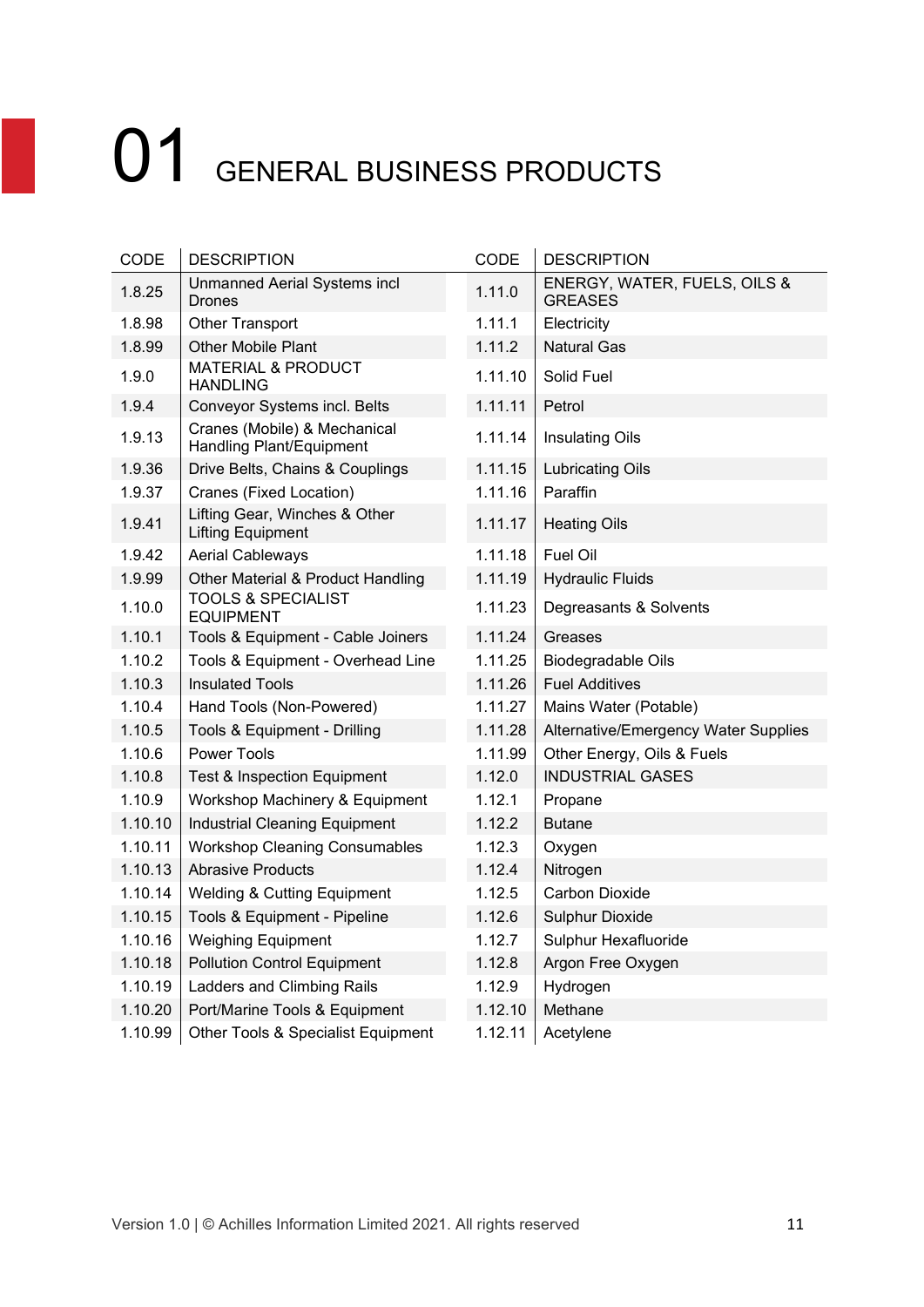| CODE    | <b>DESCRIPTION</b>                                    | CODE    | <b>DESCRIPTION</b>                                                |
|---------|-------------------------------------------------------|---------|-------------------------------------------------------------------|
| 1.12.12 | Helium                                                | 1.52.1  | <b>Electrical Rotating Machines (Rolling</b><br>Stock)            |
| 1.12.15 | Argon                                                 | 1.52.2  | Carbon Brushes (Rolling Stock)                                    |
| 1.12.16 | Argonshield                                           | 1.52.3  | <b>Train Cells &amp; Batteries</b>                                |
| 1.12.17 | Oxygen Free Nitrogen                                  | 1.52.4  | Lighting Equipment (Rolling Stock)                                |
| 1.12.99 | <b>Other Industrial Gases</b>                         | 1.52.5  | <b>Electrical Components (Rolling Stock)</b>                      |
| 1.51.0  | ROLLING STOCK EQUIPMENT -<br><b>MECHANICAL</b>        | 1.52.6  | <b>Control &amp; Instrumentation Equipment</b><br>(Rolling Stock) |
| 1.51.2  | Wheelsets & Components (Rolling<br>Stock)             | 1.52.7  | Pantographs/Shoegear & Components<br>(Rolling Stock)              |
| 1.51.3  | Bearings (Rolling Stock)                              | 1.52.8  | <b>Train-borne Communication Equipment</b>                        |
| 1.51.4  | <b>Brake Equipment (Rolling Stock)</b>                | 1.52.10 | <b>Passenger Counting Systems</b>                                 |
| 1.51.5  | <b>Brake Blocks (Rolling Stock)</b>                   | 1.52.11 | Train Signalling & Control Equipment                              |
| 1.51.6  | Brake Discs & Pads (Rolling Stock)                    | 1.52.12 | Cable Harnesses (Rolling Stock)                                   |
| 1.51.7  | Brake Hoses, Pipes & Fittings<br>(Rolling Stock)      | 1.52.13 | Passenger Information Systems                                     |
| 1.51.8  | <b>Buffers (Rolling Stock)</b>                        | 1.52.99 | Other Rolling Stock Equipment -<br>Electrical                     |
| 1.51.9  | Drawgear (Heavy Drop Forgings)                        | 1.53.0  | ROLLING STOCK EQUIPMENT -<br><b>INTERIOR</b>                      |
| 1.51.10 | Diesel Engines & Power Units<br>(Rolling Stock)       | 1.53.1  | Air Conditioning Equipment (Rail<br>Interior)                     |
| 1.51.11 | <b>Cylinder Heads &amp; Liners (Rolling</b><br>Stock) | 1.53.2  | Heating Equipment (Rail Interior)                                 |
| 1.51.12 | Turbochargers (Rolling Stock)                         | 1.53.3  | Door Locks (Rail Interior)                                        |
| 1.51.13 | Fuel Pumps & Fuel Injection<br>(Rolling Stock)        | 1.53.4  | Doors & Door Gear (Rail Interior)                                 |
| 1.51.14 | Filters (Rolling Stock)                               | 1.53.5  | Windows & Glazing (Rail Interior)                                 |
| 1.51.15 | <b>Transmission/Gearbox Spares</b><br>(Rolling Stock) | 1.53.6  | Seats & Interior Fittings (Rail Interior)                         |
| 1.51.16 | <b>Suspension Equipment (Rolling</b><br>Stock)        | 1.53.7  | Toilet Equipment & Furnishings (Rail<br>Interior)                 |
| 1.51.17 | <b>Pneumatic Equipment (Rolling</b><br>Stock)         | 1.53.8  | Vending Machines (Rail Interior)                                  |
| 1.51.18 | <b>Anti-Vibration Products (Rolling</b><br>Stock)     | 1.53.9  | <b>Ticket Machines (Rail Interior)</b>                            |
| 1.51.20 | <b>Chassis Components</b>                             | 1.53.10 | Video Display Equipment/CCTV (Rail<br>Interior)                   |
| 1.51.99 | Other Rolling Stock Equipment -<br>Mechanical         | 1.53.11 | Fire Fighting Equipment (Rail Interior)                           |
| 1.52.0  | ROLLING STOCK EQUIPMENT -<br><b>ELECTRICAL</b>        | 1.53.12 | <b>Commercial Advertising Equipment</b><br>(Rail Interior)        |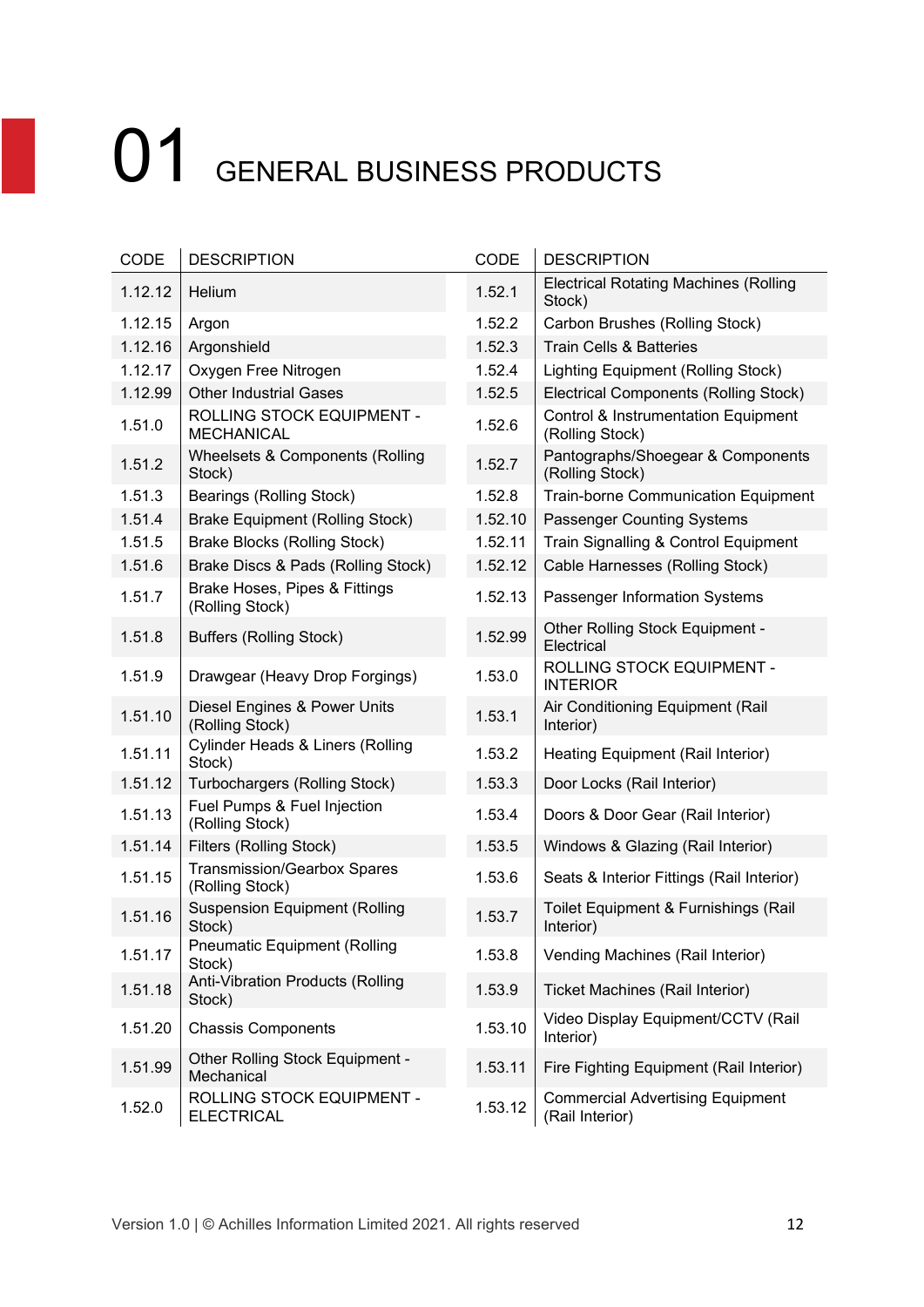| CODE    | <b>DESCRIPTION</b>                                                          | CODE    | <b>DESCRIPTION</b>                                      |
|---------|-----------------------------------------------------------------------------|---------|---------------------------------------------------------|
| 1.53.99 | Other Rolling Stock Equipment -<br>Interior                                 | 1.56.1  | <b>Signalling Cable</b>                                 |
| 1.54.0  | <b>RAILWAY MATERIALS</b>                                                    | 1.56.2  | <b>Signalling Tools</b>                                 |
| 1.54.1  | Rail Sleepers - Concrete                                                    | 1.56.3  | <b>Signalling Equipment</b>                             |
| 1.54.2  | Rail Sleepers - Timber                                                      | 1.56.4  | <b>Signalling Lamps</b>                                 |
| 1.54.5  | <b>Rail Fasteners</b>                                                       | 1.56.5  | <b>Signalling Relays</b>                                |
| 1.54.6  | Rail Insulators                                                             | 1.56.10 | <b>Telecommunications Equipment (F</b>                  |
| 1.54.7  | <b>Track Welding Materials</b>                                              | 1.56.99 | Other Railway Equipment - Signall<br>Telecommunications |
| 1.54.8  | <b>Track Warning/Safety Equipment</b>                                       | 1.57.0  | <b>STATION EQUIPMENT</b>                                |
| 1.54.9  | <b>Rail Lubricants</b>                                                      | 1.57.1  | Locks & Depositories (Station)                          |
| 1.54.10 | Concrete Products - Rail Supply                                             | 1.57.2  | Luggage Lockers (Station)                               |
| 1.54.11 | <b>Rail Tunnel Doors</b>                                                    | 1.57.3  | Passenger Self Help Trolleys (Stat                      |
| 1.54.12 | Railway Detonators (inc disposal)                                           | 1.57.4  | Platform Canopies & Covered Way                         |
| 1.54.99 | <b>Other Railway Materials</b>                                              | 1.57.5  | <b>Platform Furniture &amp; Seating</b>                 |
| 1.55.0  | RAILWAY EQUIPMENT -<br>PERMANENT WAY                                        | 1.57.7  | <b>Staff Clothing Lockers (Station)</b>                 |
| 1.55.1  | <b>Points Heating Equipment</b>                                             | 1.57.8  | <b>Wheelchair Access Ramps (Statio</b>                  |
| 1.55.2  | Railway Switches & Crossings                                                | 1.57.9  | <b>Station Clock Systems</b>                            |
| 1.55.3  | <b>Level Crossing Equipment</b>                                             | 1.57.10 | <b>Customer Information Systems</b><br>(Station)        |
| 1.55.4  | Cable Troughing (Rail)                                                      | 1.57.11 | <b>Ticket Vending Machines (Station)</b>                |
| 1.55.5  | Railway Tools                                                               | 1.57.99 | <b>Other Station Equipment</b>                          |
| 1.55.6  | <b>Track Welding Equipment</b>                                              |         |                                                         |
| 1.55.9  | Rail Lifting & Jacking Systems                                              |         |                                                         |
| 1.55.10 | <b>Buffer Stops (Rail)</b>                                                  |         |                                                         |
| 1.55.11 | Overhead Line Equipment                                                     |         |                                                         |
| 1.55.13 | <b>Permanent Way Castings</b>                                               |         |                                                         |
| 1.55.14 | <b>Rail Bonding Systems</b>                                                 |         |                                                         |
| 1.55.15 | <b>Permanent Way Trolleys</b>                                               |         |                                                         |
| 1.55.16 | <b>Condition Monitoring Products</b><br>(Rail)                              |         |                                                         |
| 1.55.17 | <b>Track Cleaning Equipment</b>                                             |         |                                                         |
| 1.55.99 | Other Railway Equipment -<br>Permanent Way                                  |         |                                                         |
| 1.56.0  | RAILWAY EQUIPMENT -<br><b>SIGNALLING &amp;</b><br><b>TELECOMMUNICATIONS</b> |         |                                                         |

| <b>CODE</b> | <b>DESCRIPTION</b>                          | CODE    | <b>DESCRIPTION</b>                                           |
|-------------|---------------------------------------------|---------|--------------------------------------------------------------|
| 1.53.99     | Other Rolling Stock Equipment -<br>Interior | 1.56.1  | <b>Signalling Cable</b>                                      |
| 1.54.0      | <b>RAILWAY MATERIALS</b>                    | 1.56.2  | <b>Signalling Tools</b>                                      |
| 1.54.1      | Rail Sleepers - Concrete                    | 1.56.3  | <b>Signalling Equipment</b>                                  |
| 1.54.2      | Rail Sleepers - Timber                      | 1.56.4  | <b>Signalling Lamps</b>                                      |
| 1.54.5      | <b>Rail Fasteners</b>                       | 1.56.5  | <b>Signalling Relays</b>                                     |
| 1.54.6      | Rail Insulators                             | 1.56.10 | Telecommunications Equipment (Rail)                          |
| 1.54.7      | <b>Track Welding Materials</b>              | 1.56.99 | Other Railway Equipment - Signalling &<br>Telecommunications |
| 1.54.8      | <b>Track Warning/Safety Equipment</b>       | 1.57.0  | <b>STATION EQUIPMENT</b>                                     |
| 1.54.9      | <b>Rail Lubricants</b>                      | 1.57.1  | Locks & Depositories (Station)                               |
| 1.54.10     | Concrete Products - Rail Supply             | 1.57.2  | Luggage Lockers (Station)                                    |
| 1.54.11     | <b>Rail Tunnel Doors</b>                    | 1.57.3  | Passenger Self Help Trolleys (Station)                       |
| 1.54.12     | Railway Detonators (inc disposal)           | 1.57.4  | <b>Platform Canopies &amp; Covered Ways</b>                  |
| 1.54.99     | <b>Other Railway Materials</b>              | 1.57.5  | Platform Furniture & Seating                                 |
| 1.55.0      | RAILWAY EQUIPMENT -<br>PERMANENT WAY        | 1.57.7  | <b>Staff Clothing Lockers (Station)</b>                      |
| 1.55.1      | Points Heating Equipment                    | 1.57.8  | <b>Wheelchair Access Ramps (Station)</b>                     |
| 1.55.2      | Railway Switches & Crossings                | 1.57.9  | <b>Station Clock Systems</b>                                 |
| 1.55.3      | <b>Level Crossing Equipment</b>             | 1.57.10 | <b>Customer Information Systems</b><br>(Station)             |
| 1.55.4      | Cable Troughing (Rail)                      | 1.57.11 | <b>Ticket Vending Machines (Station)</b>                     |
| 1.55.5      | Railway Tools                               | 1.57.99 | <b>Other Station Equipment</b>                               |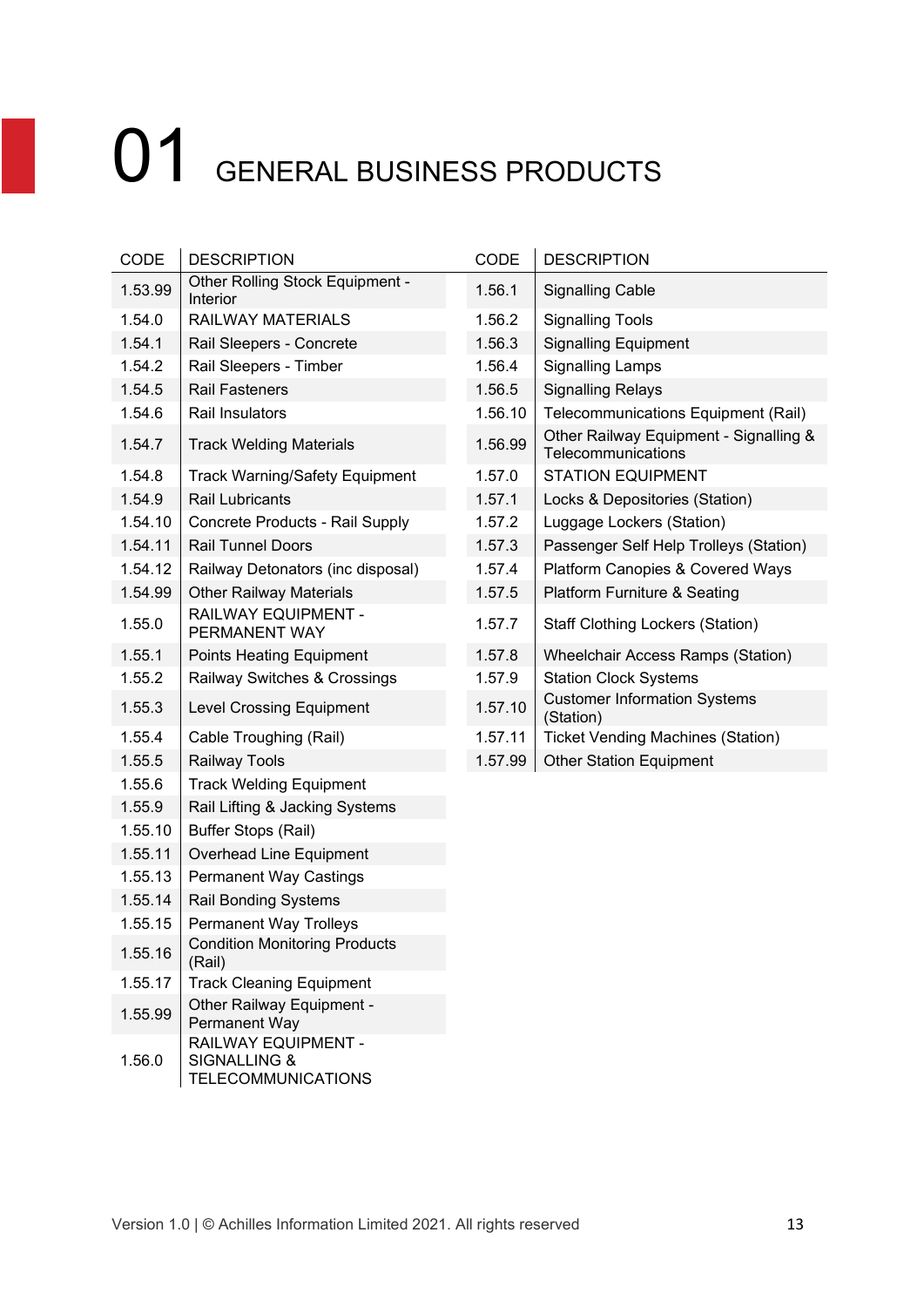| CODE   | <b>DESCRIPTION</b>                                                                            | CODE   | <b>DESCRIPTION</b>                                     |
|--------|-----------------------------------------------------------------------------------------------|--------|--------------------------------------------------------|
| 2.0.0  | <b>GENERAL BUSINESS SERVICES &amp;</b><br><b>WORKS</b>                                        | 2.2.10 | <b>Security Consultancy</b>                            |
| 2.1.0  | IT & TELECOMMUNICATION<br><b>RELATED SERVICES</b>                                             | 2.2.11 | Telecommunications/Telemetry<br>Consultancy            |
| 2.1.1  | <b>Hardware Services</b>                                                                      | 2.2.12 | <b>Environmental Consultancy</b>                       |
| 2.1.2  | <b>Software Development Services</b>                                                          | 2.2.13 | <b>Quality Assurance Consultancy</b>                   |
| 2.1.3  | <b>Software Support Services</b>                                                              | 2.2.14 | Personnel/Human Resources<br>Consultancy               |
| 2.1.4  | <b>IT Training</b>                                                                            | 2.2.16 | <b>Retail Consultancy</b>                              |
| 2.1.6  | Facilities Management Services - IT                                                           | 2.2.17 | <b>E-commerce Consultancy</b>                          |
| 2.1.7  | <b>Recruitment Services - IT</b>                                                              | 2.2.18 | <b>Corporate Planning &amp; Strategy</b><br>Consulting |
| 2.1.8  | <b>Telecommunication Network Services</b>                                                     | 2.2.19 | <b>Facilities Management Consultancy</b>               |
| 2.1.10 | Data Collection & Handling Services                                                           | 2.2.20 | Marketing & Advertising Consultancy                    |
| 2.1.11 | <b>IT Network Services</b>                                                                    | 2.2.22 | <b>Risk Management Consultancy</b>                     |
| 2.1.12 | <b>Internet/Intranet Services</b>                                                             | 2.2.23 | <b>Value Management Consultancy</b>                    |
| 2.1.13 | <b>Telecommunication Equipment</b><br><b>Associated Services</b>                              | 2.2.24 | Sports & Recreational Consultancy                      |
| 2.1.14 | <b>Call Centre Services</b>                                                                   | 2.2.25 | <b>Electricity Consultancy</b>                         |
| 2.1.15 | <b>E-commerce Services</b>                                                                    | 2.2.99 | <b>Other Consultancy</b>                               |
| 2.1.16 | <b>Escrow Services</b>                                                                        | 2.3.0  | FINANCIAL, ACCOUNTANCY &<br><b>LEGAL SERVICES</b>      |
| 2.1.17 | <b>IT Disaster Recovery Services</b>                                                          | 2.3.1  | <b>Banking Services</b>                                |
| 2.1.98 | <b>Other Computer Services</b>                                                                | 2.3.2  | <b>Insurance Services</b>                              |
| 2.1.99 | <b>Other Telecommunication Services</b><br>(excl. Line Construction, Maintenance<br>& Repair) | 2.3.3  | <b>Pension Funding Services</b>                        |
| 2.2.0  | <b>BUSINESS CONSULTANCY</b>                                                                   | 2.3.4  | <b>Financial Leasing Services</b>                      |
| 2.2.2  | <b>Financial Consultancy</b>                                                                  | 2.3.5  | <b>Cash Collection Services</b>                        |
| 2.2.3  | <b>IT Consultancy</b>                                                                         | 2.3.6  | <b>Accountancy Services</b>                            |
| 2.2.4  | <b>Change Management Consultancy</b>                                                          | 2.3.7  | <b>Shareholder Services</b>                            |
| 2.2.5  | <b>Energy Management Consultancy</b>                                                          | 2.3.8  | <b>Financial Audit Services</b>                        |
| 2.2.6  | <b>Estates &amp; Property Consultancy</b>                                                     | 2.3.9  | <b>Debt Collection Services</b>                        |
| 2.2.7  | Health & Safety Consultancy                                                                   | 2.3.10 | <b>Claims Management Services</b>                      |
| 2.2.8  | <b>Procurement &amp; Materials</b><br><b>Management Consultancy</b>                           | 2.3.11 | <b>Licensing Services</b>                              |
| 2.2.9  | <b>Public Relations Consultancy</b>                                                           | 2.3.12 | <b>Recruitment Services - Finance</b>                  |

| <b>DESCRIPTION</b>                                                                            | CODE   | <b>DESCRIPTION</b>                                |
|-----------------------------------------------------------------------------------------------|--------|---------------------------------------------------|
| <b>GENERAL BUSINESS SERVICES &amp;</b><br>WORKS                                               | 2.2.10 | <b>Security Consultancy</b>                       |
| IT & TELECOMMUNICATION<br><b>RELATED SERVICES</b>                                             | 2.2.11 | Telecommunications/Telemetry<br>Consultancy       |
| <b>Hardware Services</b>                                                                      | 2.2.12 | <b>Environmental Consultancy</b>                  |
| <b>Software Development Services</b>                                                          | 2.2.13 | <b>Quality Assurance Consultancy</b>              |
| <b>Software Support Services</b>                                                              | 2.2.14 | Personnel/Human Resources<br>Consultancy          |
| <b>IT Training</b>                                                                            | 2.2.16 | Retail Consultancy                                |
| Facilities Management Services - IT                                                           | 2.2.17 | E-commerce Consultancy                            |
| <b>Recruitment Services - IT</b>                                                              | 2.2.18 | Corporate Planning & Strategy<br>Consulting       |
| <b>Telecommunication Network Services</b>                                                     | 2.2.19 | <b>Facilities Management Consultancy</b>          |
| Data Collection & Handling Services                                                           | 2.2.20 | Marketing & Advertising Consultancy               |
| <b>IT Network Services</b>                                                                    | 2.2.22 | <b>Risk Management Consultancy</b>                |
| Internet/Intranet Services                                                                    | 2.2.23 | Value Management Consultancy                      |
| <b>Telecommunication Equipment</b><br><b>Associated Services</b>                              | 2.2.24 | Sports & Recreational Consultancy                 |
| <b>Call Centre Services</b>                                                                   | 2.2.25 | <b>Electricity Consultancy</b>                    |
| <b>E-commerce Services</b>                                                                    | 2.2.99 | <b>Other Consultancy</b>                          |
| <b>Escrow Services</b>                                                                        | 2.3.0  | FINANCIAL, ACCOUNTANCY &<br><b>LEGAL SERVICES</b> |
| <b>IT Disaster Recovery Services</b>                                                          | 2.3.1  | <b>Banking Services</b>                           |
| <b>Other Computer Services</b>                                                                | 2.3.2  | <b>Insurance Services</b>                         |
| <b>Other Telecommunication Services</b><br>(excl. Line Construction, Maintenance<br>& Repair) | 2.3.3  | <b>Pension Funding Services</b>                   |
| <b>BUSINESS CONSULTANCY</b>                                                                   | 2.3.4  | <b>Financial Leasing Services</b>                 |
| <b>Financial Consultancy</b>                                                                  | 2.3.5  | <b>Cash Collection Services</b>                   |
| <b>IT Consultancy</b>                                                                         | 2.3.6  | <b>Accountancy Services</b>                       |
| <b>Change Management Consultancy</b>                                                          | 2.3.7  | <b>Shareholder Services</b>                       |
| <b>Energy Management Consultancy</b>                                                          | 2.3.8  | <b>Financial Audit Services</b>                   |
| <b>Estates &amp; Property Consultancy</b>                                                     | 2.3.9  | <b>Debt Collection Services</b>                   |
| <b>Health &amp; Safety Consultancy</b>                                                        | 2.3.10 | <b>Claims Management Services</b>                 |
| <b>Procurement &amp; Materials</b><br><b>Management Consultancy</b>                           | 2.3.11 | <b>Licensing Services</b>                         |
| <b>Public Relations Consultancy</b>                                                           | 2.3.12 | <b>Recruitment Services - Finance</b>             |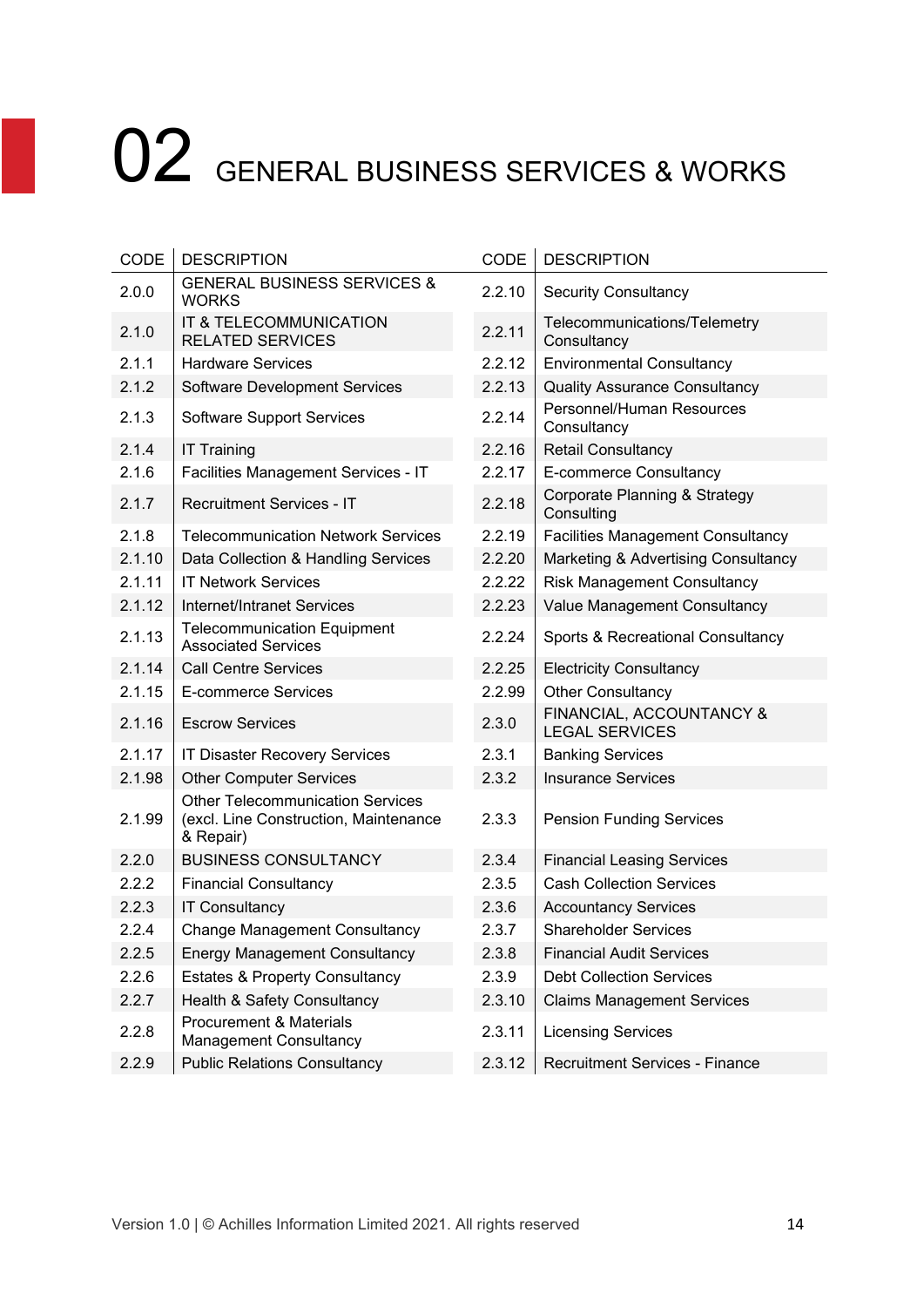| CODE   | <b>DESCRIPTION</b>                                                             | CODE   | <b>DESCRIPTION</b>                                          |
|--------|--------------------------------------------------------------------------------|--------|-------------------------------------------------------------|
| 2.3.13 | <b>Auction Services</b>                                                        | 2.6.0  | <b>BUSINESS &amp; ADMINISTRATIVE</b><br><b>SERVICES</b>     |
| 2.3.14 | <b>Credit/Procurement Card Services</b>                                        | 2.6.2  | Photographic Services                                       |
| 2.3.15 | Royalty & Copyright Services                                                   | 2.6.3  | <b>Printing &amp; Publication Services</b>                  |
| 2.3.16 | <b>Legal Services</b>                                                          | 2.6.4  | <b>Public Relations Services</b>                            |
| 2.3.99 | Other Financial, Accountancy & Legal<br><b>Services</b>                        | 2.6.5  | Recruitment Services (Temporary &<br>Permanent)             |
| 2.4.0  | <b>HOTEL &amp; TRAVEL SERVICES</b>                                             | 2.6.6  | Training & Education Services -<br><b>Personnel Related</b> |
| 2.4.1  | <b>Travel Agency Services</b>                                                  | 2.6.7  | Training & Education Services -<br>Functional               |
| 2.4.2  | <b>Hotel/Accommodation Services</b>                                            | 2.6.8  | <b>Occupational Health Services</b>                         |
| 2.4.3  | Catering Services (Offsite)                                                    | 2.6.13 | <b>Laundry Services</b>                                     |
| 2.4.4  | Conference/Event Management<br><b>Services</b>                                 | 2.6.14 | <b>Market Research Services</b>                             |
| 2.4.99 | <b>Other Hotel &amp; Travel Services</b>                                       | 2.6.15 | Postal & Mailing Services                                   |
| 2.5.0  | <b>SCRAP &amp; REFUSE DISPOSAL</b><br><b>SERVICES</b>                          | 2.6.16 | <b>Real Estate Services</b>                                 |
| 2.5.2  | <b>Scrap Disposal Services</b>                                                 | 2.6.20 | <b>Meteorological Services</b>                              |
| 2.5.3  | Refuse/General Waste Disposal<br><b>Services</b>                               | 2.6.22 | <b>Technical/Procedural Writing Services</b>                |
| 2.5.4  | <b>Sanitation Services</b>                                                     | 2.6.23 | <b>Subscription Services</b>                                |
| 2.5.5  | <b>Vermin Control Services</b>                                                 | 2.6.26 | <b>Wayleave Services</b>                                    |
| 2.5.6  | Hazardous Material<br>Handling/Treatment/Disposal<br>Services (incl. Asbestos) | 2.6.27 | Promotional/Corporate Goods                                 |
| 2.5.7  | Non-hazardous Disposal Services                                                | 2.6.28 | <b>Graphic &amp; Media Design Services</b>                  |
| 2.5.8  | Decontamination/Pollution Control<br><b>Services</b>                           | 2.6.29 | Personnel/Human Resources Services                          |
| 2.5.9  | Cable Drum Disposal & Recycling<br><b>Services</b>                             | 2.6.30 | Language Translation and<br><b>Interpretation Services</b>  |
| 2.5.10 | <b>Recycling Services</b>                                                      | 2.6.31 | Marketing & Advertising Services                            |
| 2.5.11 | Waste Skip Hire                                                                | 2.6.32 | <b>Audit Services</b>                                       |
| 2.5.12 | <b>Waste Management Services</b>                                               | 2.6.35 | <b>Plastic Card Fulfilment Services</b>                     |
| 2.5.13 | <b>Confidential Waste Disposal Services</b>                                    | 2.6.37 | Musical Instruments Maintenance &<br>Repair                 |
| 2.5.14 | Road Sweeping Services                                                         | 2.6.38 | Audio & Visual Equipment Services                           |
| 2.5.99 | <b>Other Disposal Services</b>                                                 | 2.6.40 | <b>Recruitment Services (Permanent)</b>                     |
|        |                                                                                |        |                                                             |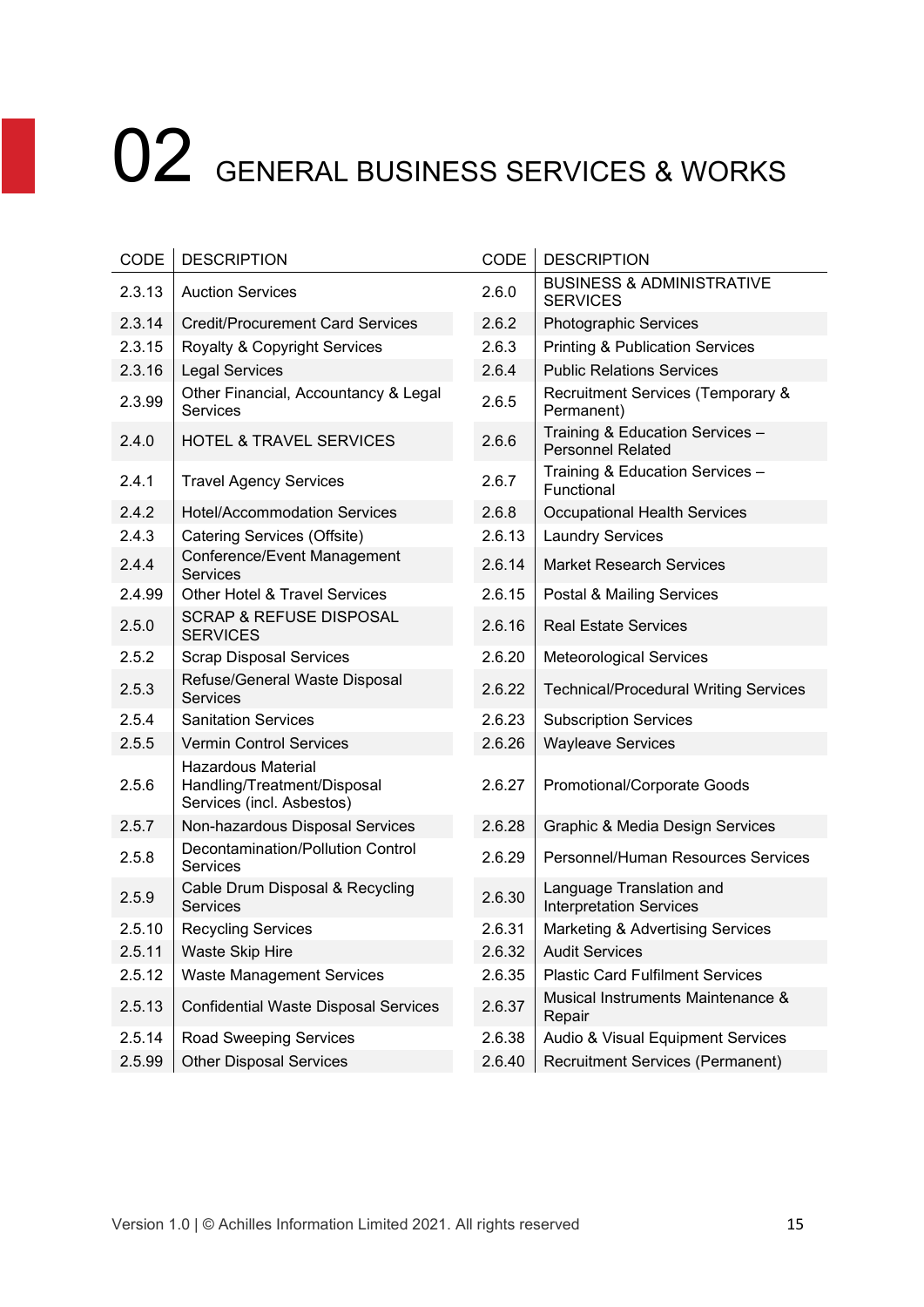| CODE   | <b>DESCRIPTION</b>                                             | CODE   | <b>DESCRIPTION</b>                                                                       |
|--------|----------------------------------------------------------------|--------|------------------------------------------------------------------------------------------|
| 2.6.41 | <b>Business Project Management</b>                             | 2.8.10 | Mobile Plant Maintenance                                                                 |
| 2.6.42 | <b>Logistical Services</b>                                     | 2.8.11 | Windscreen Replacement                                                                   |
| 2.6.99 | <b>Other Business &amp; Administrative</b><br>Services         | 2.8.12 | <b>Vehicle Washing Services</b>                                                          |
| 2.7.0  | <b>FACILITIES MANAGEMENT</b><br><b>SERVICES</b>                | 2.8.13 | <b>Vehicle Disposal Services</b>                                                         |
| 2.7.1  | <b>Security Services</b>                                       | 2.8.14 | Vehicle Leasing & Hire Services                                                          |
| 2.7.2  | Furniture Maintenance & Repair<br>Services                     | 2.8.15 | Helicopter/Air Transport/Drone<br>(Unmanned Aerial System) Services<br>(also see 4.9.17) |
| 2.7.3  | <b>Office Equipment Services</b>                               | 2.8.16 | <b>Generator Hire</b>                                                                    |
| 2.7.4  | <b>Window Cleaning Services</b>                                | 2.8.17 | <b>Traffic Lights Hire</b>                                                               |
| 2.7.5  | <b>Removal/Relocation Services</b>                             | 2.8.19 | <b>Fleet Management Services</b>                                                         |
| 2.7.6  | Asset Management/Operation<br><b>Services</b>                  | 2.8.20 | Railway Track Maintenance                                                                |
| 2.7.7  | Catering Services (Onsite)                                     | 2.8.21 | <b>Weighbridge Services</b>                                                              |
| 2.7.8  | Hygiene and Pest Control Services                              | 2.8.22 | Signing, Guarding & Lighting Services<br>(NRSWA)                                         |
| 2.7.9  | <b>Office &amp; Depot Cleaning Services</b>                    | 2.8.23 | Generator Hire (System Use)                                                              |
| 2.7.10 | Building/Office Maintenance &<br><b>Refurbishment Services</b> | 2.8.24 | <b>Tool Hire</b>                                                                         |
| 2.7.11 | <b>Grounds Care Maintenance</b>                                | 2.8.25 | <b>Boats/Marine Vessel Maintenance</b>                                                   |
| 2.7.12 | Fire Protection, Fighting &<br><b>Maintenance Services</b>     | 2.8.26 | <b>Fixed Crane Services</b>                                                              |
| 2.7.13 | <b>Ticket Vending Machine Maintenance</b><br>& Repair          | 2.8.27 | <b>Traffic Management Services</b>                                                       |
| 2.7.99 | <b>Other Facilities Management Services</b>                    | 2.8.28 | Garage/Workshop Equipment<br>Maintenance                                                 |
| 2.8.0  | TRANSPORT, STORAGE & HIRE<br><b>SERVICES</b>                   | 2.8.29 | Mobile Accommodation Unit Hire                                                           |
| 2.8.1  | Vehicle Accident & Repair Services                             | 2.8.30 | <b>Fuel Card Services</b>                                                                |
| 2.8.2  | Vehicle Bodybuilding                                           | 2.8.31 | Marine Equipment Maintenance &<br><b>Repair Services</b>                                 |
| 2.8.3  | Vehicle Maintenance                                            | 2.8.32 | Horticultural Equipment Maintenance &<br>Repair                                          |
| 2.8.4  | <b>Vehicle Recovery Services</b>                               | 2.8.98 | <b>Other Hire Services</b>                                                               |
| 2.8.5  | <b>Courier Services</b>                                        | 2.8.99 | Other Transport & Storage Services                                                       |
| 2.8.6  | <b>Transportation Services</b>                                 | 2.9.0  | <b>GENERAL BUILDING &amp;</b><br><b>CONSTRUCTION SERVICES</b>                            |
| 2.8.7  | Storage & Warehousing Services                                 | 2.9.1  | <b>Carpentry Services</b>                                                                |
| 2.8.8  | <b>Mobile Plant Hire Services</b>                              | 2.9.2  | <b>Plumbing Services</b>                                                                 |
| 2.8.9  | <b>Mechanical Handling Equipment</b><br>Maintenance            | 2.9.3  | <b>Electrician Services</b>                                                              |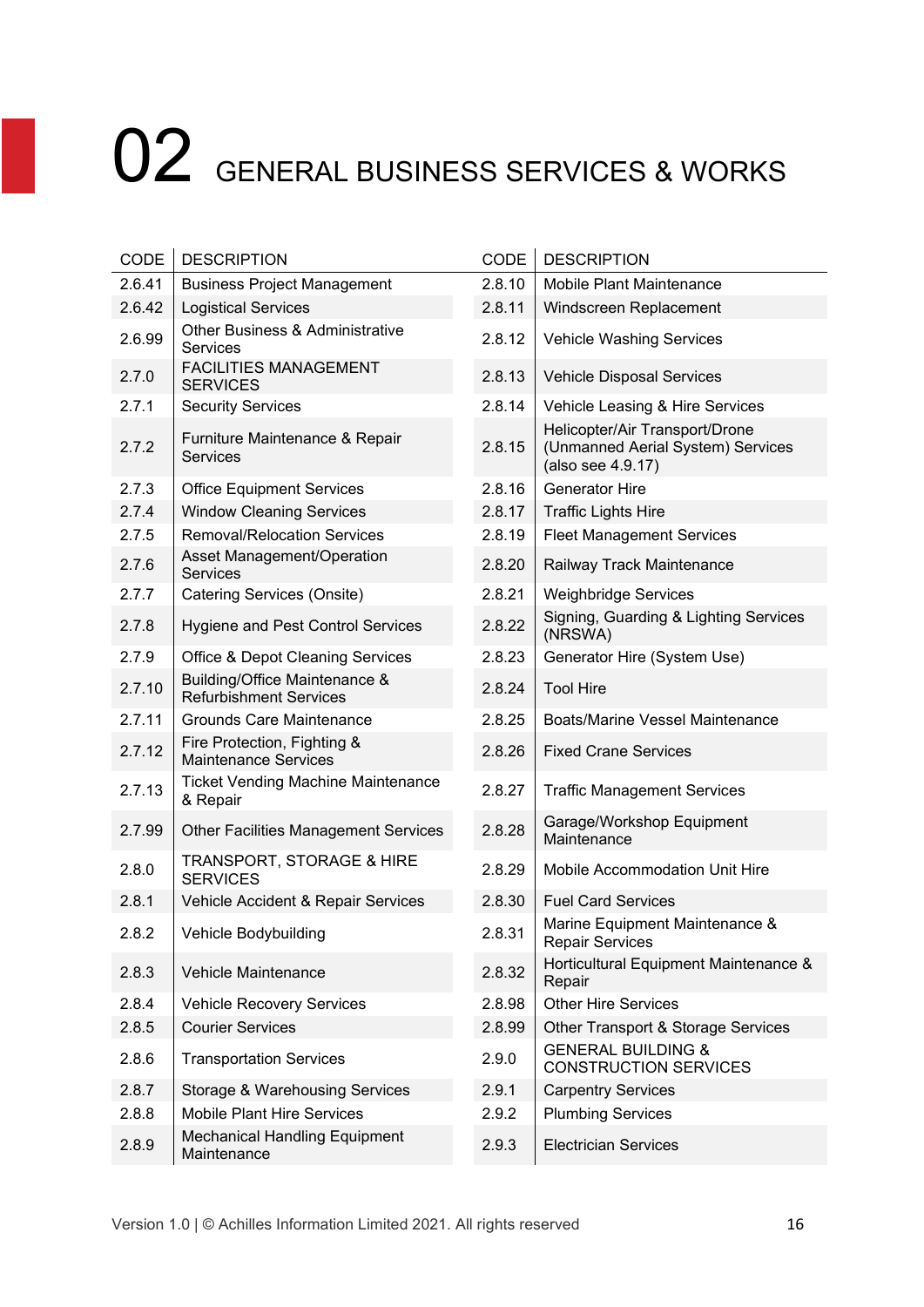| CODE   | <b>DESCRIPTION</b>                                          | CODE   | <b>DESCRIPTION</b>                                                        |
|--------|-------------------------------------------------------------|--------|---------------------------------------------------------------------------|
| 2.9.4  | Industrial Painting & Specialist<br><b>Coating Services</b> | 2.9.13 | <b>Insulation Services</b>                                                |
| 2.9.5  | <b>Lift/Escalator Services</b>                              | 2.9.14 | Car park Construction                                                     |
| 2.9.6  | <b>Roofing Services</b>                                     | 2.9.15 | Minor Civil Works for General<br><b>Buildings/Offices/Depots</b>          |
| 2.9.7  | <b>Concrete Services</b>                                    | 2.9.16 | Sports & Recreational Facilities<br><b>Construction &amp; Maintenance</b> |
| 2.9.8  | <b>Fencing Services</b>                                     | 2.9.17 | <b>Construction Project Management</b>                                    |
| 2.9.9  | Road Construction & Surfacing<br><b>Services</b>            | 2.9.18 | Minor Building Repair Call-Out Service                                    |
| 2.9.10 | General Building incl. Offices                              | 2.9.19 | Minor Structure/Civil Repair Call-Out<br>Service                          |
| 2.9.11 | Security Equipment Installation &<br>Maintenance            | 2.9.99 | <b>Other General Building &amp; Construction</b><br>Services              |
| 2.9.12 | Heating, Ventilation & Air<br><b>Conditioning Services</b>  |        |                                                                           |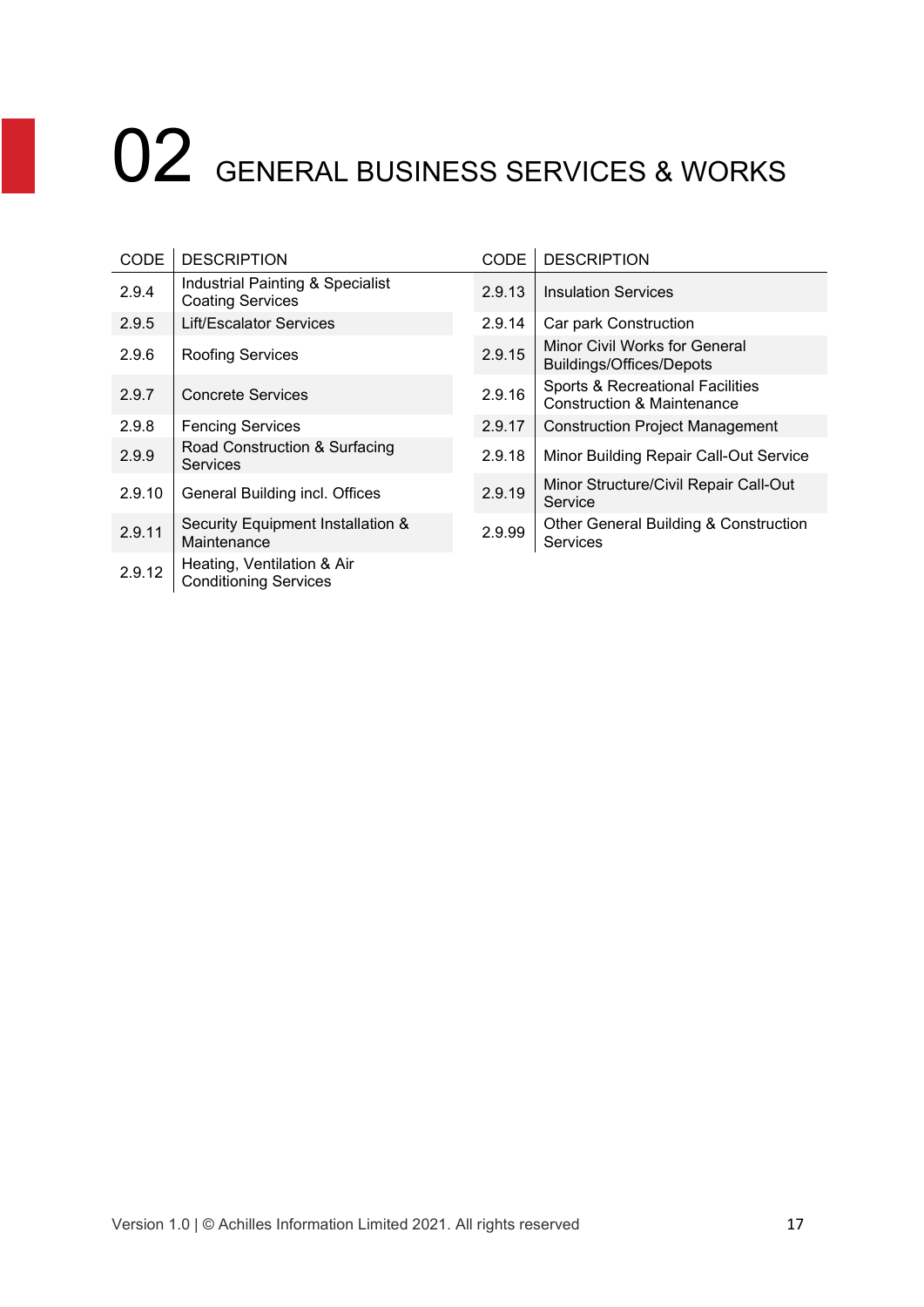| CODE   | <b>DESCRIPTION</b>                                                      | CODE   | <b>DESCRIPTION</b>                                       |
|--------|-------------------------------------------------------------------------|--------|----------------------------------------------------------|
| 3.0.0  | SECTOR SPECIFIC PRODUCTS                                                | 3.3.14 | <b>Trace Heating Equipment</b>                           |
| 3.1.0  | SECTOR SPECIFIC BUILDING /<br><b>CIVIL PRODUCTS &amp; MATERIALS</b>     | 3.3.15 | <b>Busbars &amp; Support Structures</b>                  |
| 3.1.1  | Enclosures & Kiosks                                                     | 3.3.16 | Motor Control Centres & Spares                           |
| 3.1.2  | Flood Defence/Landscaping Building<br>Products                          | 3.3.17 | Electronic Cards & Systems                               |
| 3.1.3  | <b>Environmental/Reclaimed Building</b><br>Products                     | 3.3.19 | Lighting & Accessories                                   |
| 3.1.4  | Off-shore Structure Equipment                                           | 3.3.20 | Electrical/Electronic Components                         |
| 3.1.5  | <b>Airport/Port Security Equipment</b>                                  | 3.3.25 | Photographic Equipment                                   |
| 3.1.6  | <b>Explosion Protection Equipment</b>                                   | 3.3.27 | Evaporators, Refrigerators &<br>Cryogenerators           |
| 3.1.99 | Other Sector Specific Building/Civil<br><b>Products &amp; Materials</b> | 3.3.28 | <b>Docking Guidance Systems</b>                          |
| 3.2.0  | <b>CONTROL &amp; INSTRUMENTATION</b><br><b>EQUIPMENT</b>                | 3.3.29 | Car Park Equipment & Systems                             |
| 3.2.1  | Programmable Logic Controllers<br>(PLC's)                               | 3.3.30 | Airfield Lighting                                        |
| 3.2.2  | Control & Instrumentation Systems &<br>Spares                           | 3.3.31 | <b>Ticket Vending Machines</b>                           |
| 3.2.3  | Control & Instrumentation Automation<br>Hardware                        | 3.3.32 | <b>Street Lighting &amp; Accessories</b>                 |
| 3.2.4  | <b>Optical Instruments</b>                                              | 3.3.99 | Other Electrical, Control &<br>Instrumentation Equipment |
| 3.2.5  | Instrumentation & Associated<br>Equipment                               | 3.4.0  | ELECTRICAL PROTECTION<br><b>EQUIPMENT</b>                |
| 3.2.7  | <b>Detection/Monitoring Equipment</b>                                   | 3.4.2  | <b>Cut Outs</b>                                          |
| 3.2.8  | Detection/Monitoring Systems for<br><b>District Heating and Cooling</b> | 3.4.5  | Relays                                                   |
| 3.2.9  | <b>Meteorological Stations</b>                                          | 3.4.9  | Fuses - Below 1kV                                        |
| 3.2.99 | Other Control & Instrumentation<br>Equipment                            | 3.4.10 | Fuses - 1kV to 11kV                                      |
| 3.3.0  | <b>ELECTRICAL EQUIPMENT</b>                                             | 3.4.11 | Fuses - Above 11kV                                       |
| 3.3.5  | <b>Distribution Boards</b>                                              | 3.4.12 | <b>Surge Diverters/Arrestors</b>                         |
| 3.3.6  | <b>Earthing Equipment</b>                                               | 3.4.13 | <b>Distribution Fuse Cabinets/Pillars</b>                |
| 3.3.7  | <b>Electrical Motors</b>                                                | 3.4.14 | <b>Fault Passage Indicators</b>                          |
| 3.3.10 | Primary Cells, Batteries & Chargers                                     | 3.4.15 | Uninterruptible Power Supply (UPS)<br>Systems            |
| 3.3.11 | Portable Power Supplies/Mobile<br>Generators                            | 3.4.16 | <b>Lightning Protection Equipment</b>                    |
| 3.3.13 | Heating, Ventilation & Air<br><b>Conditioning Equipment</b>             | 3.4.99 | <b>Other Electrical Protection Equipment</b>             |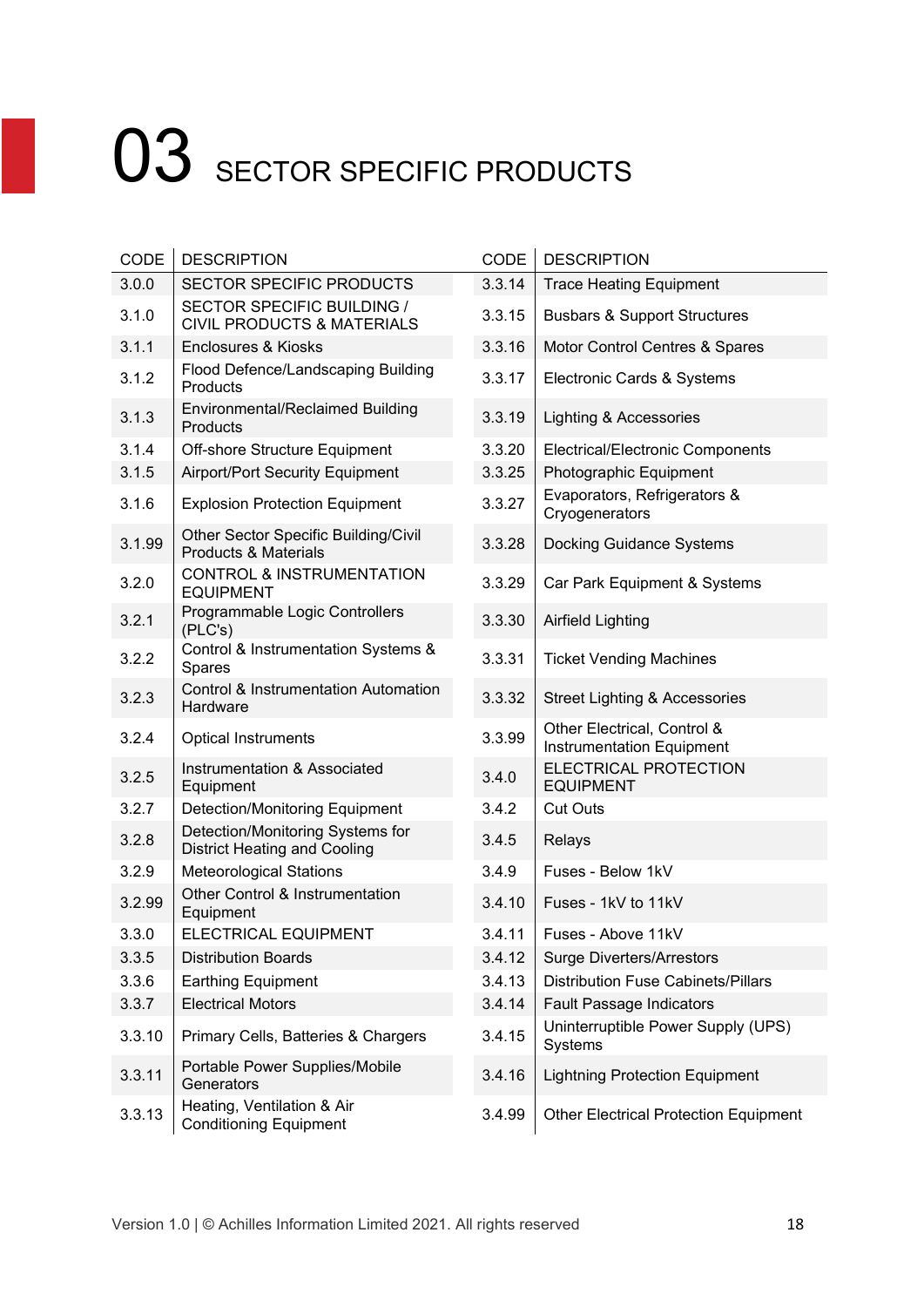| CODE   | <b>DESCRIPTION</b>                                                  | CODE   | <b>DESCRIPTION</b>                                                                 |
|--------|---------------------------------------------------------------------|--------|------------------------------------------------------------------------------------|
| 3.5.0  | <b>TRANSFORMERS, REACTORS &amp;</b><br><b>CAPACITORS</b>            | 3.6.5  | <b>Helical Fittings</b>                                                            |
| 3.5.2  | <b>Transformers - Distribution Ground</b><br>Mounted                | 3.6.6  | <b>Insulator Fittings</b>                                                          |
| 3.5.3  | <b>Transformers - Distribution Pole</b><br>Mounted (315kVA & Below) | 3.6.7  | Electrical Insulators - Porcelain                                                  |
| 3.5.4  | <b>Transformers - Generator</b>                                     | 3.6.8  | <b>Electrical Insulators - Glass</b>                                               |
| 3.5.5  | <b>Transformer Ancillary Equipment</b>                              | 3.6.9  | Electrical Insulators - Polymeric                                                  |
| 3.5.20 | <b>Transformers - Current</b>                                       | 3.6.10 | <b>Overhead Line Towers</b>                                                        |
| 3.5.21 | Transformers - Voltage                                              | 3.6.11 | <b>Overhead Line Accessories</b>                                                   |
| 3.5.22 | <b>Transformers - Traction</b>                                      | 3.6.12 | <b>Overhead Line Steelwork</b>                                                     |
| 3.5.24 | Substations - Unit/Composite                                        | 3.6.13 | <b>Overhead Line Poles</b>                                                         |
| 3.5.25 | Offshore Windfarm Transformer<br><b>Station</b>                     | 3.6.14 | <b>Stranded Wire Products</b>                                                      |
| 3.5.27 | Transformers - Primary (Below<br>10MVA)                             | 3.6.16 | Overhead Line Tower - Aluminum                                                     |
| 3.5.28 | Transformers - Primary (10MVA to<br>100MVA)                         | 3.6.17 | Guy-wire                                                                           |
| 3.5.29 | Transformers - Grid (Above 100MVA)                                  | 3.6.99 | Other Overhead Line Equipment &<br>Accessories                                     |
| 3.5.30 | <b>Tap Changing Equipment</b>                                       | 3.7.0  | <b>CABLES &amp; ACCESSORIES</b>                                                    |
| 3.5.31 | <b>Transformer Bushings</b>                                         | 3.7.1  | Underground Mains & Service Cable -<br>Below 1kV                                   |
| 3.5.32 | <b>Quadrature Boosters</b>                                          | 3.7.2  | Underground Mains Cable - 1kV to<br>19kV                                           |
| 3.5.33 | <b>Voltage Regulators</b>                                           | 3.7.3  | Underground Mains Cable - 20kV to<br>99kV                                          |
| 3.5.34 | Reactors                                                            | 3.7.4  | Underground Mains Cable - 100kV to<br>199 kV                                       |
| 3.5.35 | Capacitors                                                          | 3.7.5  | Underground Mains Cable - 200kV &<br>Above                                         |
| 3.5.99 | <b>Other Transformers</b>                                           | 3.7.6  | Underground Cable Joints,<br>Terminations & Jointing Materials -<br>Below 1kV      |
| 3.6.0  | <b>OVERHEAD LINE EQUIPMENT &amp;</b><br><b>ACCESSORIES</b>          | 3.7.7  | Underground Cable Joints,<br>Terminations & Jointing Materials - 1kV<br>to 19kV    |
| 3.6.1  | <b>Covered Overhead Line Conductor</b>                              | 3.7.8  | Underground Cable Joints,<br>Terminations & Jointing Materials -<br>20kV to 99kV   |
| 3.6.2  | <b>Bare Overhead Line Conductor</b>                                 | 3.7.9  | Underground Cable Joints,<br>Terminations & Jointing Materials -<br>100kV to 199kV |
| 3.6.4  | <b>Conductor Fittings</b>                                           | 3.7.10 | Underground Cable Joints,<br>Terminations & Jointing Materials -<br>200kV & Above  |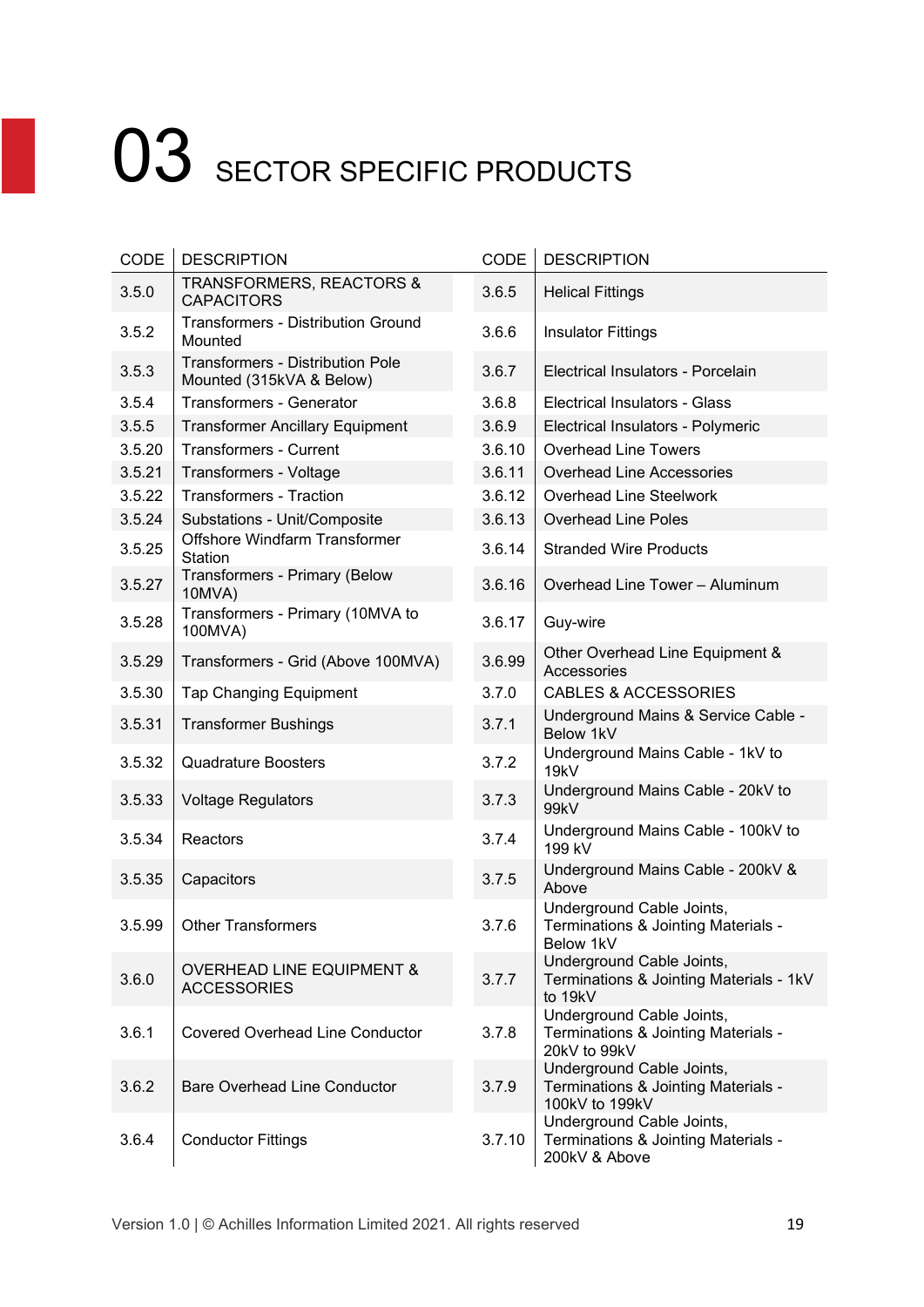| CODE   | <b>DESCRIPTION</b>                                        | CODE    | <b>DESCRIPTION</b>                                            |
|--------|-----------------------------------------------------------|---------|---------------------------------------------------------------|
| 3.7.11 | <b>General Wiring Cable</b>                               | 3.8.16  | Flue Gas Exhaust Systems & Spares                             |
| 3.7.12 | <b>Telecommunications Cable</b>                           | 3.8.17  | Turbines & Spares - Gas                                       |
| 3.7.13 | Fibre Optic Cable                                         | 3.8.18  | Power Station Heating & Ventilation<br>Equipment              |
| 3.7.14 | Fibre Optic Cable Accessories                             | 3.8.23  | Combined Heat & Power (CHP) Plant                             |
| 3.7.15 | <b>Cable Accessories</b>                                  | 3.8.24  | <b>CO2 Capture Plants</b>                                     |
| 3.7.16 | <b>Control &amp; Instrumentation Cable</b>                | 3.8.98  | Other Boilers & Boiler Spares                                 |
| 3.7.17 | <b>Control &amp; Instrumentation Cable</b><br>Accessories | 3.8.99  | Other Generation Plant & Equipment                            |
| 3.7.18 | Solder                                                    | 3.10.0  | <b>NUCLEAR &amp; REACTOR PLANT &amp;</b><br><b>EQUIPMENT</b>  |
| 3.7.19 | <b>Link Boxes</b>                                         | 3.10.1  | Nuclear Gas Reactor & Core                                    |
| 3.7.20 | <b>Cable Entry Cabinets</b>                               | 3.10.2  | <b>Nuclear Fuel Assembly</b>                                  |
| 3.7.21 | Subsea Cables                                             | 3.10.3  | <b>Nuclear Gas Baffle</b>                                     |
| 3.7.99 | <b>Other Cables</b>                                       | 3.10.4  | Nuclear Gas Diagrid & Support Skirt                           |
| 3.8.0  | <b>HEAT GENERATION PLANT &amp;</b><br><b>EQUIPMENT</b>    | 3.10.5  | <b>Nuclear Shielding</b>                                      |
| 3.8.1  | <b>Industrial Hot Water Boilers</b>                       | 3.10.6  | Nuclear Pressure Vessel & Liner                               |
| 3.8.2  | <b>Steam Boilers</b>                                      | 3.10.7  | <b>Nuclear Gas Circulators</b>                                |
| 3.8.3  | <b>Boiler Ancillary Equipment</b>                         | 3.10.8  | Nuclear Control Rod & Assembly                                |
| 3.8.4  | <b>Generators - Power Station</b>                         | 3.10.9  | <b>Nuclear Reactor Pumps</b>                                  |
| 3.8.5  | Heat Pumps and Accessories                                | 3.10.10 | Nuclear Fuel Route Equipment                                  |
| 3.8.6  | Engines & Engine Spares                                   | 3.10.11 | Nuclear In-Service Inspection<br>Equipment                    |
| 3.8.7  | Cooling Systems & Spares                                  | 3.10.12 | Nuclear Island Control &<br>Instrumentation Systems & Spares  |
| 3.8.8  | Fuel & Oil Systems & Spares                               | 3.10.13 | Nuclear Reactor Protection Systems &<br>Spares                |
| 3.8.9  | Feed Water Systems & Spares                               | 3.10.14 | Radioactive Waste Handling &<br><b>Reprocessing Equipment</b> |
| 3.8.10 | Turbines & Spares - Steam                                 | 3.10.15 | Nuclear Primary Circuit Pipework,<br>Vales & Penetrations     |
| 3.8.11 | Solid Fuel Supply Systems & Spares                        | 3.10.16 | <b>Nuclear Sampling Systems</b>                               |
| 3.8.12 | Liquid Fuel Supply Systems &<br>Spares                    | 3.10.17 | Nuclear Cooling Water & Heat Removal<br>Systems               |
| 3.8.13 | Gas Fuel Supply Systems & Spares                          | 3.10.18 | Nuclear Containment & Ventilation<br>Systems                  |
| 3.8.14 | Ash/Residue Disposal Systems &<br>Spares                  | 3.10.19 | Dosimetry Equipment & Control<br>Systems                      |
| 3.8.15 | <b>Combustion Air Systems &amp; Spares</b>                | 3.10.20 | Nuclear Fire Barrier & Containment<br>Penetrations            |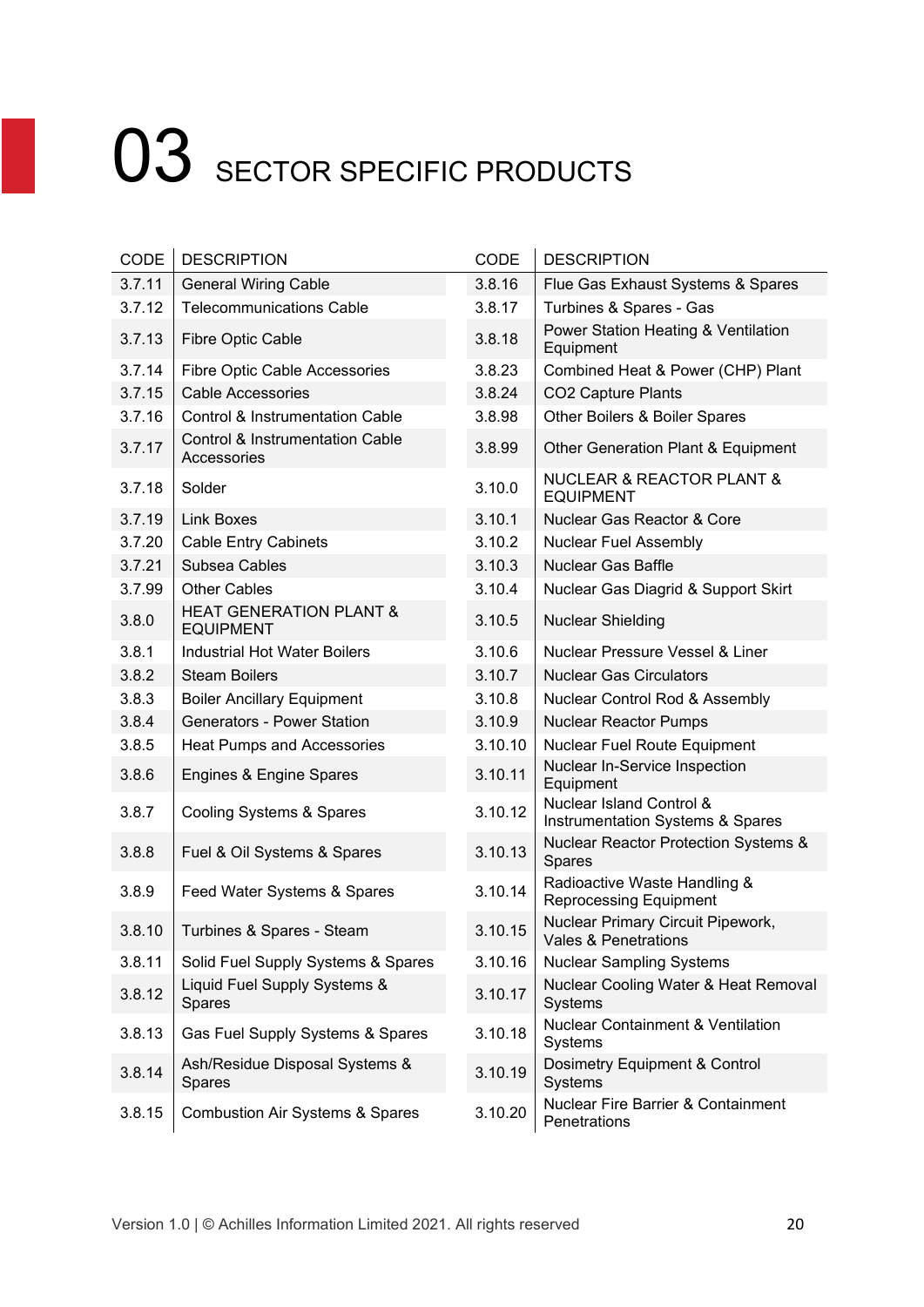| CODE    | <b>DESCRIPTION</b>                                                  | <b>CODE</b> | <b>DESCRIPTION</b>                                            |
|---------|---------------------------------------------------------------------|-------------|---------------------------------------------------------------|
| 3.10.21 | Nuclear Fuel Storage Racks &<br>Equipment                           | 3.12.99     | Other Switchgear                                              |
| 3.10.22 | <b>Nuclear Robotics/Remote</b><br><b>Operations Equipment</b>       | 3.13.0      | <b>METERS &amp; ASSOCIATED</b><br><b>EQUIPMENT</b>            |
| 3.10.23 | <b>Nuclear Fuel</b>                                                 | 3.13.1      | <b>Water Meters</b>                                           |
| 3.10.24 | <b>PWR Pressure Vessel &amp; Internals</b>                          | 3.13.3      | <b>Electricity Meters</b>                                     |
| 3.10.25 | <b>PWR Pressuriser &amp; Pressure</b><br><b>Control Systems</b>     | 3.13.4      | <b>District Heating and Cooling Meters</b>                    |
| 3.10.26 | <b>PWR Steam Generator Plant</b>                                    | 3.13.6      | <b>Electrical Metering Control Devices</b>                    |
| 3.10.27 | <b>PWR Chemical &amp; Volume</b><br>Control/Reactor Make-up Systems | 3.13.7      | Meter Accessories & Spares                                    |
| 3.10.28 | <b>PWR Emergency Boration &amp;</b><br><b>Charging Systems</b>      | 3.13.8      | Meter Tokens & Cards                                          |
| 3.10.29 | <b>Nuclear Power Plants</b>                                         | 3.13.12     | Electrical Meters - Power Station/Grid                        |
| 3.10.99 | Other Nuclear & Reactor Plant &<br>Equipment                        | 3.13.13     | Gas Meters - Credit                                           |
| 3.12.0  | <b>SWITCHGEAR</b>                                                   | 3.13.16     | Governors, Regulators & Associated<br>Equipment               |
| 3.12.1  | Switchgear - Indoor (Below 1kV)                                     | 3.13.18     | <b>Prewired Meter Cabinets</b>                                |
| 3.12.2  | Switchgear - Indoor (1kV to 19kV)                                   | 3.13.19     | Meter Cabinets & Housings                                     |
| 3.12.3  | Switchgear - Indoor (20kV to 99kV)                                  | 3.13.20     | <b>Energy Meter Equipment for District</b><br>Heating/Cooling |
| 3.12.4  | Switchgear - Indoor (100kV to<br>199kV)                             | 3.13.99     | Other Meters & Associated Equipment                           |
| 3.12.5  | Switchgear - Indoor (200kV &<br>Above)                              | 3.14.0      | PUMPS, ACCESSORIES & SPARES                                   |
| 3.12.6  | Switchgear - Outdoor (Below 1kV)                                    | 3.14.1      | <b>Centrifugal Pumps</b>                                      |
| 3.12.7  | Switchgear - Outdoor (1kV to 19kV)                                  | 3.14.2      | <b>Submersible Pumps</b>                                      |
| 3.12.8  | Switchgear - Outdoor (20kV to<br>99kV)                              | 3.14.3      | <b>Positive Displacement Pumps</b>                            |
| 3.12.9  | Switchgear - Outdoor (100kV to<br>199kV)                            | 3.14.5      | Split Case Pumps                                              |
| 3.12.10 | Switchgear - Outdoor (200kV &<br>Above)                             | 3.14.6      | Double Disk Pumps                                             |
| 3.12.11 | Switchgear - Multi Motor                                            | 3.14.9      | <b>Washwater Pump Sets</b>                                    |
| 3.12.12 | Switchgear - Power Factor<br>Correction                             | 3.14.10     | Metering & Dosing Pumps                                       |
| 3.12.13 | Switchgear - Variable Speed/Soft<br>Driven                          | 3.14.11     | <b>Borehole Pumps</b>                                         |
| 3.12.14 | Switchgear - Direct Current (DC)                                    | 3.14.12     | <b>Macerator Pumps</b>                                        |
| 3.12.15 | Switchgear Parts & Accessories                                      | 3.14.13     | Peristaltic Pumps                                             |
| 3.12.16 | <b>Circuit Breakers</b>                                             | 3.14.14     | Portable Pumps                                                |
| 3.12.17 | <b>Disconnectors</b>                                                | 3.14.15     | <b>Hydraulic Pumps</b>                                        |

| CODE    | <b>DESCRIPTION</b>                                            |
|---------|---------------------------------------------------------------|
| 3.12.99 | <b>Other Switchgear</b>                                       |
| 3.13.0  | <b>METERS &amp; ASSOCIATED</b><br><b>EQUIPMENT</b>            |
| 3.13.1  | <b>Water Meters</b>                                           |
| 3.13.3  | <b>Electricity Meters</b>                                     |
| 3.13.4  | <b>District Heating and Cooling Meters</b>                    |
| 3.13.6  | <b>Electrical Metering Control Devices</b>                    |
| 3.13.7  | Meter Accessories & Spares                                    |
| 3.13.8  | Meter Tokens & Cards                                          |
| 3.13.12 | Electrical Meters - Power Station/Grid                        |
| 3.13.13 | Gas Meters - Credit                                           |
| 3.13.16 | Governors, Regulators & Associated<br>Equipment               |
| 3.13.18 | <b>Prewired Meter Cabinets</b>                                |
| 3.13.19 | Meter Cabinets & Housings                                     |
| 3.13.20 | <b>Energy Meter Equipment for District</b><br>Heating/Cooling |
| 3.13.99 | Other Meters & Associated Equipment                           |
| 3.14.0  | PUMPS, ACCESSORIES & SPARES                                   |
| 3.14.1  | Centrifugal Pumps                                             |
| 3.14.2  | Submersible Pumps                                             |
| 3.14.3  | <b>Positive Displacement Pumps</b>                            |
| 3.14.5  | <b>Split Case Pumps</b>                                       |
| 3.14.6  | Double Disk Pumps                                             |
| 3.14.9  | <b>Washwater Pump Sets</b>                                    |
| 3.14.10 | Metering & Dosing Pumps                                       |
| 3.14.11 | <b>Borehole Pumps</b>                                         |
| 3.14.12 | <b>Macerator Pumps</b>                                        |
| 3.14.13 | <b>Peristaltic Pumps</b>                                      |
| 3.14.14 | Portable Pumps                                                |
| 31415   | Hydraulic Pumne                                               |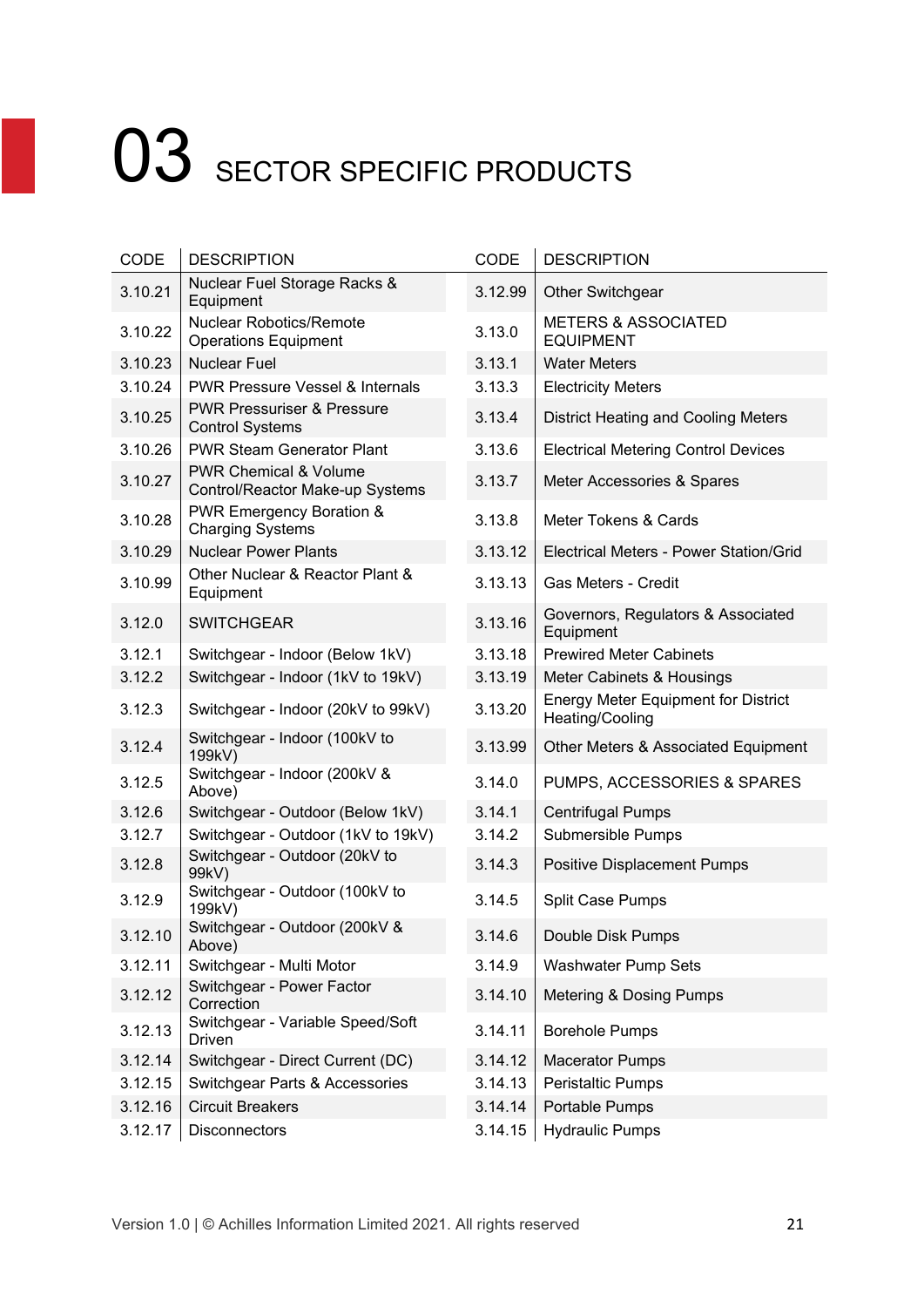| CODE    | <b>DESCRIPTION</b>                                            | <b>CODE</b> | <b>DESCRIPTION</b>                                 |
|---------|---------------------------------------------------------------|-------------|----------------------------------------------------|
| 3.14.16 | <b>Screw Pumps</b>                                            | 3.16.0      | <b>VALVES, ACTUATORS &amp; SPARES</b>              |
| 3.14.17 | <b>Axial Pumps</b>                                            | 3.16.1      | Air Valves                                         |
| 3.14.18 | Vacuum Pumps                                                  | 3.16.2      | Gate/Sluice/Knife Valves                           |
| 3.14.19 | <b>Progressing Cavity Pumps</b>                               | 3.16.3      | <b>Hydrant Valves</b>                              |
| 3.14.99 | Other Pumps, Accessories &<br>Spares                          | 3.16.4      | Non-Return/Reflux/Check Valves                     |
| 3.15.0  | PIPES & ACCESSORIES                                           | 3.16.5      | <b>Penstock Valves</b>                             |
| 3.15.1  | Pipes & Fittings - Fibre Cement                               | 3.16.7      | Needle/Globe Valves                                |
| 3.15.2  | Pipes & Fittings - Concrete                                   | 3.16.8      | <b>Flap Valves</b>                                 |
| 3.15.3  | Pipes & Fittings - Ductile Iron                               | 3.16.9      | <b>Butterfly Valves</b>                            |
| 3.15.4  | Pipes & Fittings - Copper                                     | 3.16.10     | <b>Ball Valves</b>                                 |
| 3.15.5  | Pipes & Fittings - Clay                                       | 3.16.11     | Diaphragm valves and pressure<br>regulators valves |
| 3.15.6  | Pipes & Fittings - High Density<br>Polyethylene (HDPE)        | 3.16.12     | <b>Pressure Control Valves</b>                     |
| 3.15.7  | Pipes & Fittings - Medium Density<br>Polyethylene (MDPE)      | 3.16.15     | <b>Solenoid Valves</b>                             |
| 3.15.8  | Pipes & Fittings - MOPVC                                      | 3.16.16     | <b>Safety Valves</b>                               |
| 3.15.9  | Pipes & Fittings - PVC                                        | 3.16.17     | Actuators                                          |
| 3.15.10 | Pipes & Fittings - Steel                                      | 3.16.18     | <b>Float Operated Valves</b>                       |
| 3.15.11 | Pipe Fittings - Clamps & Collars                              | 3.16.19     | <b>Plug Valves</b>                                 |
| 3.15.12 | Pipe Fittings - Couplings & Flanged<br>Adapters               | 3.16.20     | <b>Containment Valves</b>                          |
| 3.15.13 | Pipe Fittings - Electrofusion Fittings                        | 3.16.99     | Other Valves, Actuators & Spares                   |
| 3.15.14 | Pipe Fittings - Gunmetal                                      | 3.18.0      | <b>CHEMICALS</b>                                   |
| 3.15.15 | Pipe Fittings - Plastic                                       | 3.18.1      | Aluminium Sulphate                                 |
| 3.15.16 | Pipes & Fittings - Stainless Steel                            | 3.18.2      | <b>Activated Carbon</b>                            |
| 3.15.17 | Ducting                                                       | 3.18.3      | <b>Calcium-based Chemicals</b>                     |
| 3.15.18 | Water Flange Joint Sets                                       | 3.18.4      | Chlorine                                           |
| 3.15.19 | Pipe Accessories, Consumables &<br><b>Associated Supplies</b> | 3.18.5      | Ferrous-based Chemicals (Iron)                     |
| 3.15.20 | Surface Boxes & Chambers                                      | 3.18.7      | Hydrogen Peroxide                                  |
| 3.15.25 | Leak Detection, Control & Repair<br>Equipment/Materials       | 3.18.8      | Acids                                              |
| 3.15.26 | Pipes & Fittings - GRP                                        | 3.18.9      | Poly Aluminium Chloride                            |
| 3.15.27 | Standpipes                                                    | 3.18.10     | Potassium Permanganate                             |
| 3.15.99 | <b>Other Pipes</b>                                            | 3.18.12     | Sodium-based Chemicals                             |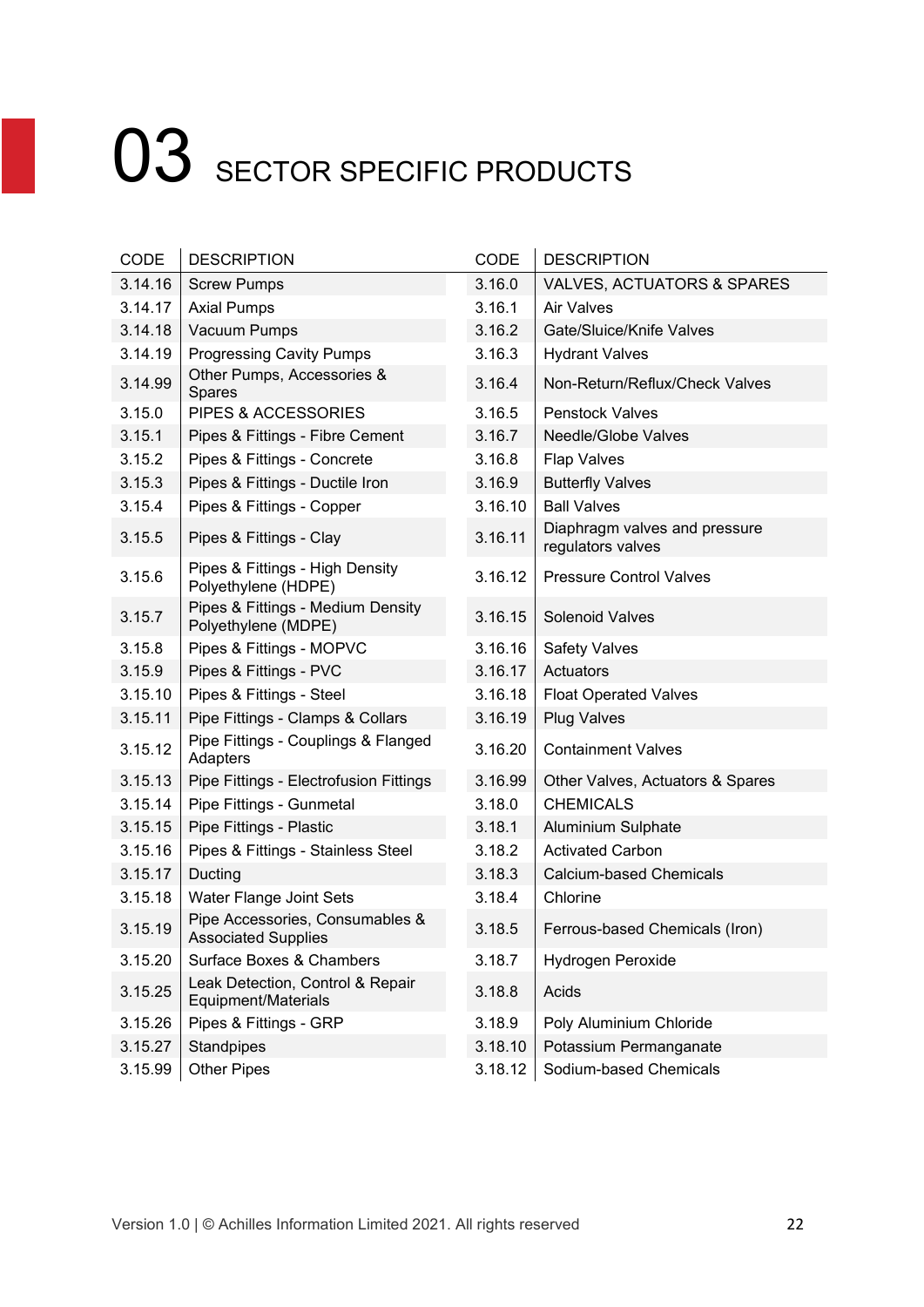| CODE    | <b>DESCRIPTION</b>                                                           | CODE    | <b>DESCRIPTION</b>                                       |
|---------|------------------------------------------------------------------------------|---------|----------------------------------------------------------|
| 3.18.18 | Polyelectrolytes                                                             | 3.20.1  | Compressor Station/Aero Engines &<br>Spares              |
| 3.18.19 | Trichloroethane                                                              | 3.20.2  | <b>Compressor Station Plant &amp; Spares</b>             |
| 3.18.20 | <b>Distilled Water</b>                                                       | 3.20.3  | <b>Compressor Station Consumables</b>                    |
| 3.18.22 | <b>Reagents/Buffer Solutions</b>                                             | 3.20.4  | <b>Compressor Station Fire &amp; Gas</b><br>Equipment    |
| 3.18.24 | Ammonium Sulphate                                                            | 3.20.5  | <b>Compressor Station Safety &amp; Test</b><br>Equipment |
| 3.18.27 | Hydrazine Hydrate                                                            | 3.20.6  | <b>Compressor Station Emission Stacks</b>                |
| 3.18.35 | Molten Sulphur                                                               | 3.20.7  | <b>Gas Holder Antifreeze Units</b>                       |
| 3.18.36 | <b>Odourant - Mains Gas</b>                                                  | 3.20.8  | <b>Odorisation Equipment</b>                             |
| 3.18.99 | <b>Other Chemicals</b>                                                       | 3.20.9  | <b>Water Bath Heaters</b>                                |
| 3.19.0  | <b>WATER/WASTE WATER</b><br><b>TREATMENT PLANT &amp;</b><br><b>EQUIPMENT</b> | 3.20.10 | Fogger/Gas Conditioning Units                            |
| 3.19.1  | Digestors - Sewage & Sludge                                                  | 3.20.11 | <b>Integrated Gas Analytical Systems</b>                 |
| 3.19.2  | Macerators                                                                   | 3.20.12 | Gas Storage Plant & Equipment                            |
| 3.19.3  | <b>Odour Control Equipment</b>                                               | 3.20.99 | Other Gas Transmission/Distribution<br>Plant & Equipment |
| 3.19.4  | <b>Dewatering Equipment</b>                                                  | 3.21.0  | MECHANICAL MACHINERY,<br><b>EQUIPMENT &amp; SPARES</b>   |
| 3.19.5  | <b>Waste Water Scrapers</b>                                                  | 3.21.1  | <b>Bearings &amp; Transmission Products</b>              |
| 3.19.6  | <b>Screens &amp; Associated Equipment</b>                                    | 3.21.2  | <b>Mechanical Seals &amp; Gaskets</b>                    |
| 3.19.7  | <b>Disinfection Equipment</b>                                                | 3.21.3  | Blowers, Exhausters & Fans                               |
| 3.19.8  | Dosing Plant                                                                 | 3.21.5  | Tanks & Covers                                           |
| 3.19.9  | Sulphinators                                                                 | 3.21.7  | <b>Filters</b>                                           |
| 3.19.10 | <b>Mixing Units</b>                                                          | 3.21.16 | <b>Compressed Air/Gas Systems</b>                        |
| 3.19.11 | <b>Incineration Equipment</b>                                                | 3.21.24 | Oil & Gas Powered Motors                                 |
| 3.19.12 | Comminutor (Pulverization)<br>Equipment                                      | 3.21.35 | Centrifuges                                              |
| 3.19.13 | Detritor (Grit Removal) Equipment                                            | 3.21.40 | Rubber Hoses & Couplings                                 |
| 3.19.14 | <b>Classifier Equipment</b>                                                  | 3.21.42 | Overhead Gantries & Walkways                             |
| 3.19.15 | <b>Aeration Equipment</b>                                                    | 3.21.43 | Gas & Air Treatment Plant                                |
| 3.19.16 | <b>Surge Suppression Equipment</b>                                           | 3.21.44 | <b>Lubrication Equipment</b>                             |
| 3.19.99 | Other Water/Waste Water<br><b>Treatment Plant &amp; Equipment</b>            | 3.21.45 | <b>Skid Units/Pressure Reduction Modules</b>             |
| 3.20.0  | GAS<br>TRANSMISSION/DISTRIBUTION<br>PLANT & EQUIPMENT                        | 3.21.46 | <b>Bulk Packaging Equipment</b>                          |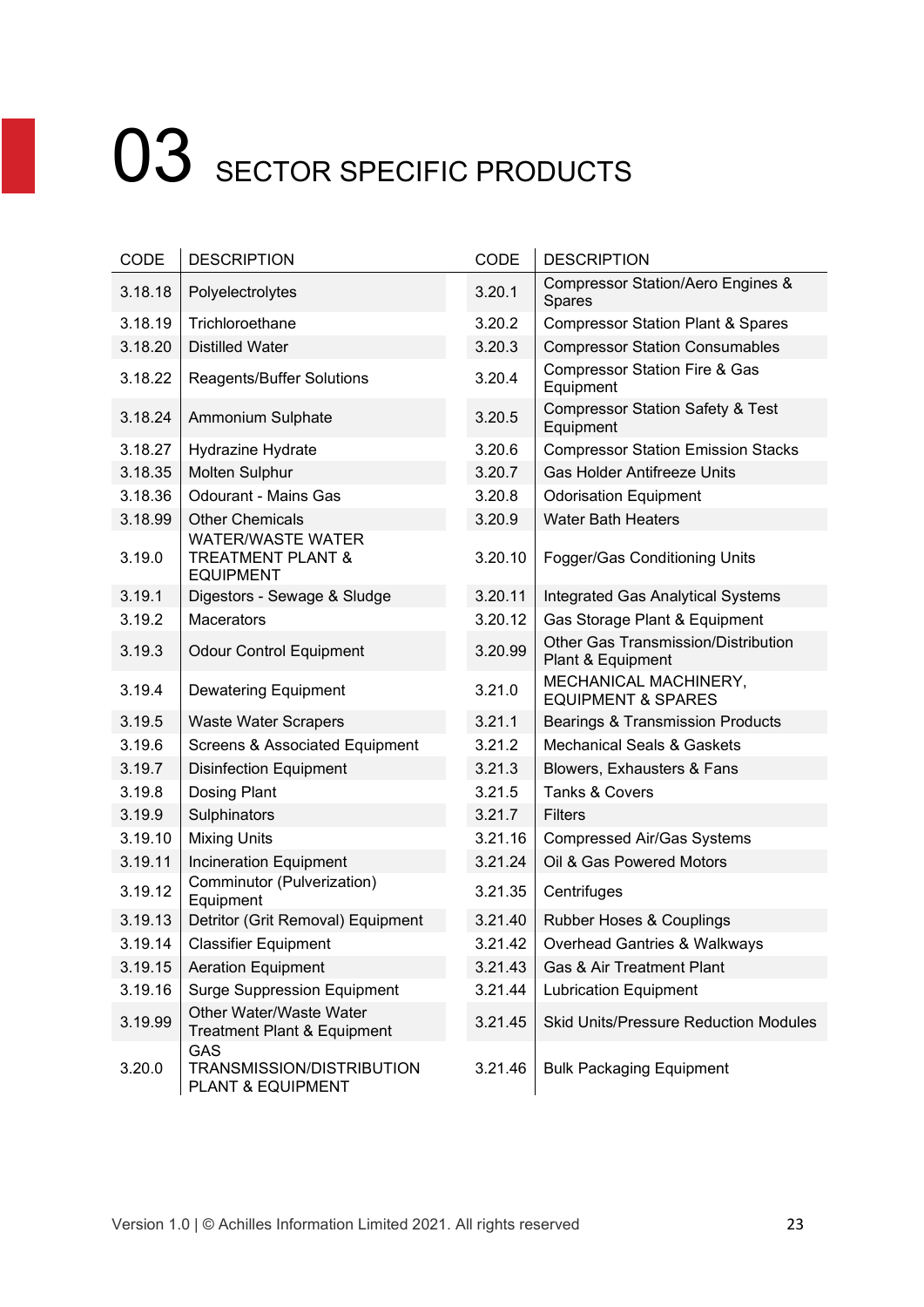| CODE    | <b>DESCRIPTION</b>                                                     | CODE    | <b>DESCRIPTION</b>                                                         |
|---------|------------------------------------------------------------------------|---------|----------------------------------------------------------------------------|
| 3.21.47 | <b>Hydraulic Power Packages</b>                                        | 3.25.2  | Photovoltaic Equipment                                                     |
| 3.21.48 | <b>Pneumatic Power Packages</b>                                        | 3.25.3  | <b>Thermal Solar Panels</b>                                                |
| 3.21.99 | Other Mechanical Machinery,<br><b>Equipment &amp; Spares</b>           | 3.25.4  | <b>Inverters for Solar Power Panels</b>                                    |
| 3.23.0  | <b>RENEWABLE ENERGY - WIND</b><br>POWER PRODUCTION<br><b>EQUIPMENT</b> | 3.26.0  | OTHER RENEWABLE GENERATION<br>PLANT & EQUIPMENT                            |
| 3.23.1  | Wind Turbine Blades and<br>Accessories                                 | 3.26.1  | Bio Energy Power Production Plant &<br>Equipment                           |
| 3.23.2  | Wind Turbine Breaks and<br>Accessories                                 | 3.26.2  | Wave Motion Power Production Plant &<br>Equipment                          |
| 3.23.3  | Wind Turbine Yaw Systems and<br>Accessories                            | 3.26.3  | Osmotic Power Plant / Salt Power Plant                                     |
| 3.23.4  | Wind Turbine Controllers and<br>Accessories                            | 3.26.99 | Other Renewable Generation Plant &<br>Equipment                            |
| 3.23.5  | Wind Turbine Towers and<br>Accessories                                 | 3.50.0  | <b>LABORATORY &amp; SCIENTIFIC</b><br><b>EQUIPMENT &amp; SUPPLIES</b>      |
| 3.23.6  | <b>Wind Turbines</b>                                                   | 3.50.1  | Laboratory Furniture                                                       |
| 3.23.99 | <b>Other Wind Power Production</b><br>Equipment                        | 3.50.2  | Laboratory Apparatus                                                       |
| 3.24.0  | RENEWABLE ENERGY - HYDRO-<br>ELECTRIC POWER PRODUCTION<br><b>PLANT</b> | 3.50.3  | Laboratory Glassware                                                       |
| 3.24.1  | <b>Trashracks and Accessories</b>                                      | 3.50.4  | Laboratory Plasticware                                                     |
| 3.24.2  | Trashrack cleaners (raking<br>machines)                                | 3.50.5  | Laboratory Consumables                                                     |
| 3.24.3  | Gates incl. Adit Gates (for<br>hydropower waterways)                   | 3.50.6  | <b>Laboratory Animals</b>                                                  |
| 3.24.5  | <b>Pelton Turbines and Accessories</b>                                 | 3.50.7  | Animal Support Products & Equipment                                        |
| 3.24.6  | <b>Francis Turbines and Accessories</b>                                | 3.50.8  | <b>Laboratory Chemicals</b>                                                |
| 3.24.7  | Kaplan Turbines and Accessories                                        | 3.50.9  | <b>Laboratory Gases</b>                                                    |
| 3.24.8  | <b>Pump Turbines and Accessories</b>                                   | 3.50.10 | <b>Pharmaceutical Manufacturing</b><br>Equipment                           |
| 3.24.9  | <b>Turbine Controllers and</b><br>Accessories                          | 3.50.97 | <b>Other Scientific Equipment</b>                                          |
| 3.24.10 | Governors - Water Turbine                                              | 3.50.98 | Other Laboratory Equipment & Supplies                                      |
| 3.24.11 | <b>Draft Tube Valves</b>                                               | 3.51.0  | <b>MEDICAL &amp; NURSING SCIENTIFIC</b><br><b>EQUIPMENT &amp; SUPPLIES</b> |
| 3.24.12 | Turbines and Spares - Hydro                                            | 3.51.1  | <b>Medical Devices</b>                                                     |
| 3.24.13 | <b>Salient Pole Generator Motors</b>                                   | 3.51.2  | Medication                                                                 |
| 3.25.0  | Renewable Energy - Solar Power<br>Production Plant & Equipment         | 3.51.3  | Medication Ingredients & Raw Materials                                     |
| 3.25.1  | <b>Photovoltaic Panels</b>                                             | 3.51.4  | Medical, Surgical & Nursing Supplies                                       |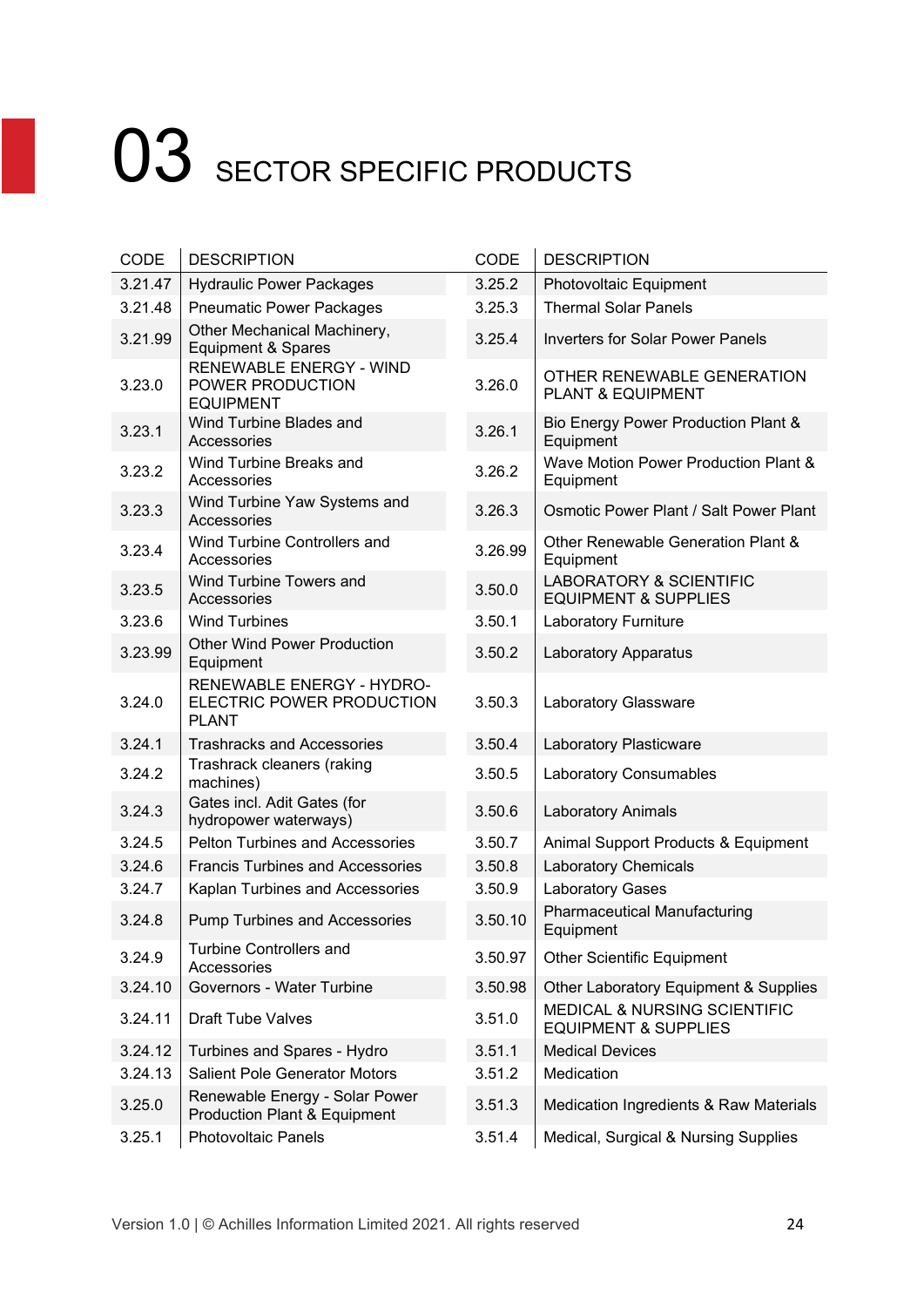| CODE    | <b>DESCRIPTION</b>                                               | CODE    | <b>DESCRIPTION</b>                                        |
|---------|------------------------------------------------------------------|---------|-----------------------------------------------------------|
| 3.51.5  | Medical, Surgical & Nursing<br>Equipment                         | 3.54.7  | Mooring & Anchoring Products &<br>Machinery               |
| 3.51.6  | <b>Medical Gases</b>                                             | 3.54.8  | <b>Towing Products</b>                                    |
| 3.51.99 | Other Medical Equipment &<br><b>Supplies</b>                     | 3.54.9  | Fenders                                                   |
| 3.52.0  | <b>EDUCATION SUPPLIES &amp;</b><br><b>EQUIPMENT</b>              | 3.54.10 | <b>Buoys</b>                                              |
| 3.52.1  | Art & Design Sundries                                            | 3.54.11 | Cargo Securing & Protection &<br><b>Handling Products</b> |
| 3.52.2  | <b>Educational Equipment</b>                                     | 3.54.12 | Marine Dredging Equipment                                 |
| 3.52.3  | <b>Educational Supplies</b>                                      | 3.54.13 | Cable Handling, Storing & Laying<br>Equipment             |
| 3.52.4  | Furniture - Classroom & Lecture<br>Theatre                       | 3.54.14 | Marine Fishing Equipment                                  |
| 3.52.5  | Recreational & Sports Materials &<br>Equipment                   | 3.54.15 | <b>Marine Propellers</b>                                  |
| 3.52.6  | Musical Instruments & Equipment                                  | 3.54.16 | <b>Marine Thrusters</b>                                   |
| 3.52.98 | <b>Other Education Supplies</b>                                  | 3.54.17 | <b>Water Jets</b>                                         |
| 3.52.99 | <b>Other Education Equipment</b>                                 | 3.54.18 | Pods                                                      |
| 3.53.0  | SERVICE STATION EQUIPMENT                                        | 3.54.20 | <b>Electronic Marine Navigation</b><br>Equipment          |
| 3.53.1  | Car Wash                                                         | 3.54.21 | Sound Signal Marine Equipment                             |
| 3.53.2  | Other Equipment & Accessories for<br><b>Cleaning Vehicles</b>    | 3.54.22 | Atmosphere Regeneration Equipment                         |
| 3.53.3  | <b>Shelters &amp; Accessories</b>                                | 3.54.23 | Cargo Space Cleaning Equipment                            |
| 3.53.4  | Pumps & Accessories                                              | 3.54.24 | Offshore Equipment                                        |
| 3.53.5  | <b>Tanks &amp; Accessories</b>                                   | 3.54.26 | <b>Special Transport Equipment</b>                        |
| 3.53.6  | General Products for Sale in Shop<br>(foodstuffs, tobacco etc)   | 3.54.27 | <b>Rescue Craft</b>                                       |
| 3.53.7  | Specific Products for Sale in Shop<br>(lubricants, coolants etc) | 3.54.28 | Marine Cathode Protections Systems                        |
| 3.53.99 | Other Equipment & Supplies for<br><b>Service Stations</b>        | 3.54.29 | Marine Furniture, Finishings & Fixtures                   |
| 3.54.0  | <b>MARINE EQUIPMENT</b>                                          | 3.54.30 | Marine Medical & Sanitary Equipment                       |
| 3.54.1  | <b>Marine Construction Materials</b>                             | 3.54.31 | Marine Kitchen, Office & Catering<br>Equipment            |
| 3.54.2  | <b>Marine Dismantling Products</b>                               | 3.54.32 | Marine Laundry Equipment                                  |
| 3.54.3  | <b>Marine Identification Products</b>                            | 3.54.33 | Marine Food Store Equipment                               |
| 3.54.4  | Diving Fins & Rudders                                            | 3.54.34 | Marine Waste Treatment Equipment                          |
| 3.54.5  | <b>Stabilisation Products</b>                                    | 3.54.35 | Marine Leisure Equipment                                  |
| 3.54.6  | <b>Positioning Products</b>                                      | 3.54.36 | Marine Entertainment Equipment                            |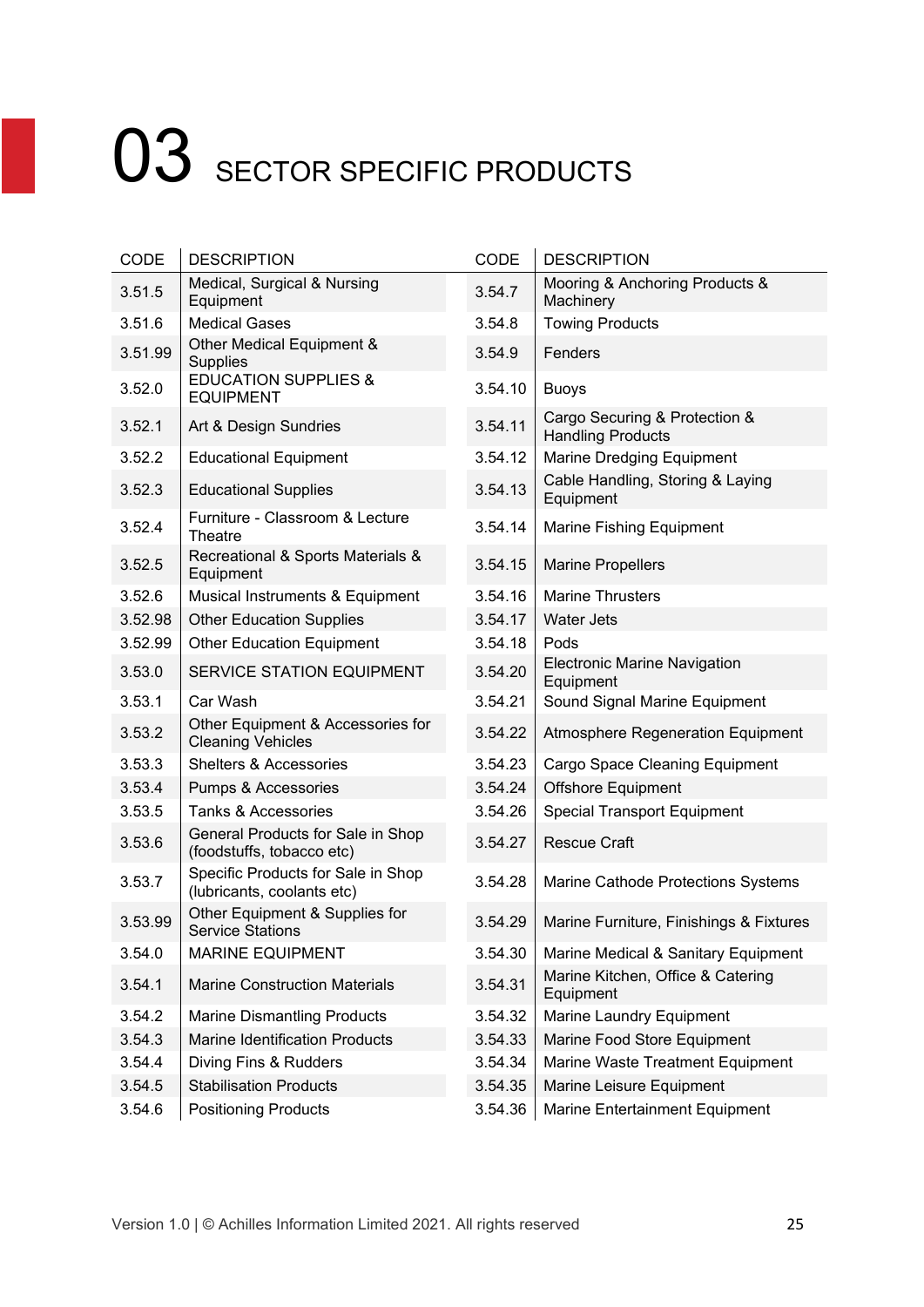| <b>CODE</b> | <b>DESCRIPTION</b>                                            | <b>CODE</b> | <b>DESCRIPTION</b>                                       |
|-------------|---------------------------------------------------------------|-------------|----------------------------------------------------------|
| 3.54.99     | <b>Other Marine Equipment</b>                                 | 3.56.1      | <b>Casting Ladles and Molds</b>                          |
| 3.55.0      | <b>REFINERY EQUIPMENT</b>                                     | 3.56.2      | <b>Filter and Scrubber Plants</b>                        |
| 3.55.1      | Burners & Torches                                             | 3.56.3      | Mixers and Grunning Equipment                            |
| 3.55.2      | <b>Incinerators</b>                                           | 3.56.4      | Packing Machines for Smelting Plants                     |
| 3.55.3      | Diesel Generator                                              | 3.56.5      | <b>Refactories</b>                                       |
| 3.55.4      | <b>Cooling Towers</b>                                         | 3.56.6      | <b>Tapping Equipment</b>                                 |
| 3.55.5      | Mesh Separator (Demisters)                                    | 3.56.7      | <b>Casting Machines</b>                                  |
| 3.55.6      | Ejectors                                                      | 3.56.8      | <b>Tapping Machines</b>                                  |
| 3.55.7      | Vaporizers                                                    | 3.56.9      | <b>Crushers And Sievs</b>                                |
| 3.55.8      | Cracking - Ovens & Hydrogen<br>Ovens                          | 3.56.10     | <b>Energy Recovery Plants For Smelting</b><br>Plants     |
| 3.55.99     | <b>Other Refinery Equipment</b>                               | 3.56.11     | Electrodes                                               |
| 3.56.0      | <b>EQUIPMENT &amp; SUPPLIES FOR</b><br><b>SMELTING PLANTS</b> | 3.56.99     | Other Equipment & Supplies for<br><b>Smelting Plants</b> |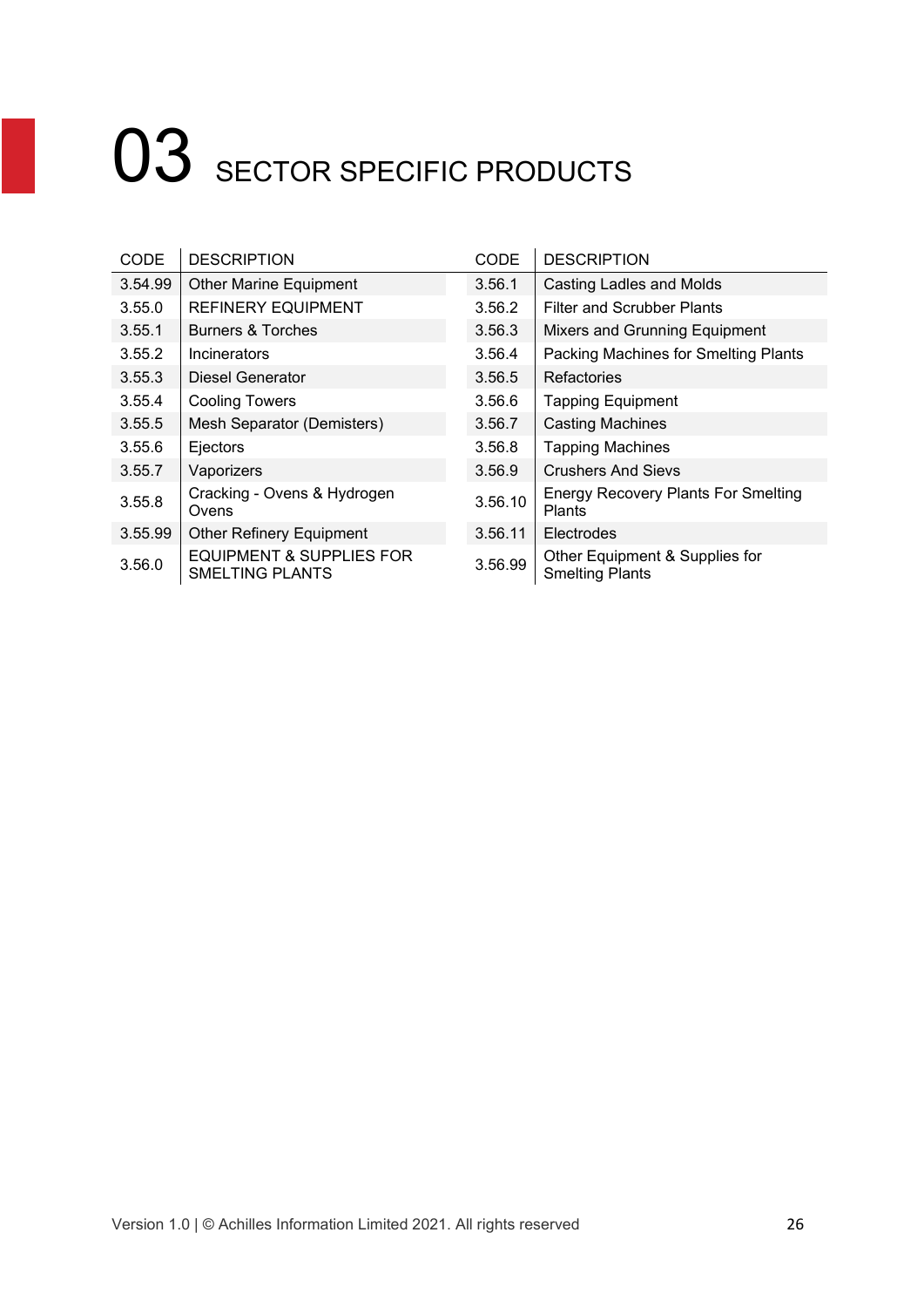| CODE   | <b>DESCRIPTION</b>                                                                        | CODE   | <b>DESCRIPTION</b>                                                                    |
|--------|-------------------------------------------------------------------------------------------|--------|---------------------------------------------------------------------------------------|
| 4.0.0  | <b>SECTOR SPECIFIC SERVICES &amp;</b><br><b>WORKS</b>                                     | 4.1.46 | <b>Bridge Construction</b>                                                            |
| 4.1.0  | SECTOR SPECIFIC BUILDING,<br><b>CIVIL ENGINEERING &amp;</b><br><b>ASSOCIATED SERVICES</b> | 4.1.47 | <b>Off-shore Structures</b>                                                           |
| 4.1.1  | Pumping Station - Clean Water                                                             | 4.1.48 | <b>Gas Drying Plant</b>                                                               |
| 4.1.2  | Pumping Station - Waste Water                                                             | 4.1.49 | Gas Storage Plant Site Services                                                       |
| 4.1.3  | Treatment Works - Waste Water                                                             | 4.1.50 | <b>Bridge Maintenance</b>                                                             |
| 4.1.4  | <b>Treatment Works - Clean Water</b>                                                      | 4.1.51 | Sewage/Sludge Disposal Services                                                       |
| 4.1.5  | <b>Water Tower and Tank</b>                                                               | 4.1.52 | Permanent Way - Removal & Disposal<br>of Materials                                    |
| 4.1.6  | Reservoir/Dam/Weir/Lock                                                                   | 4.1.53 | Ground Work / Levelling Works                                                         |
| 4.1.7  | <b>Tunnelling &amp; Shafts</b>                                                            | 4.1.54 | <b>Trenches Construction Work</b>                                                     |
| 4.1.8  | Gas Storage Leaching                                                                      | 4.1.99 | Other Sector Specific Building, Civil<br><b>Engineering &amp; Associated Services</b> |
| 4.1.18 | Demolition & Clearance Work                                                               | 4.2.0  | UNDERGROUND CABLE SERVICES                                                            |
| 4.1.23 | <b>Land Reinstatement Services</b>                                                        | 4.2.16 | Subsea Cable Services                                                                 |
| 4.1.24 | <b>Landscaping Services</b>                                                               | 4.2.17 | <b>Underground Telecommunication Cable</b><br>Laying                                  |
| 4.1.25 | <b>Foundation Services</b>                                                                | 4.2.18 | <b>Underground Telecommunication Cable</b><br>Maintenance & Repair                    |
| 4.1.27 | <b>Rock Anchor Services</b>                                                               | 4.2.19 | Underground Cable Laying - Below 1kV                                                  |
| 4.1.28 | <b>Sector Specific Security Equipment</b><br>Installation & Maintenance                   | 4.2.20 | Underground Cable Laying - 1kV to<br>19kV                                             |
| 4.1.33 | <b>Modular Structures</b>                                                                 | 4.2.21 | Underground Cable Laying - 20kV to<br>99kV                                            |
| 4.1.36 | <b>Flood Defence Construction</b>                                                         | 4.2.22 | Underground Cable Laying - 100kV to<br>199kV                                          |
| 4.1.38 | <b>Airport Construction</b>                                                               | 4.2.23 | Underground Cable Laying - 200kV &<br>Above                                           |
| 4.1.39 | <b>Pipeline Construction</b>                                                              | 4.2.24 | Underground Cable Jointing - Below<br>1kV                                             |
| 4.1.40 | Harbour & Marine Engineering Works                                                        | 4.2.25 | Underground Cable Jointing - 1kV to<br>19kV                                           |
| 4.1.41 | Land Reclamation Works & Services                                                         | 4.2.26 | Underground Cable Jointing - 20kV to<br>99kV                                          |
| 4.1.42 | Railway Construction & Associated<br><b>Works</b>                                         | 4.2.27 | Underground Cable Jointing - 100kV to<br>199kV                                        |
| 4.1.43 | <b>Gas Transmission System Plant</b><br>Construction                                      | 4.2.28 | Underground Cable Jointing - 200kV &<br>Above                                         |
| 4.1.44 | <b>Gas Transmission System Plant</b><br>Repairs & Upgrades                                | 4.2.29 | Underground Cable Maintenance &<br>Repair - Below 1kV                                 |
| 4.1.45 | Sector Specific Minor Civil Works                                                         | 4.2.30 | Underground Cable Maintenance &<br>Repair - 1kV to 19kV                               |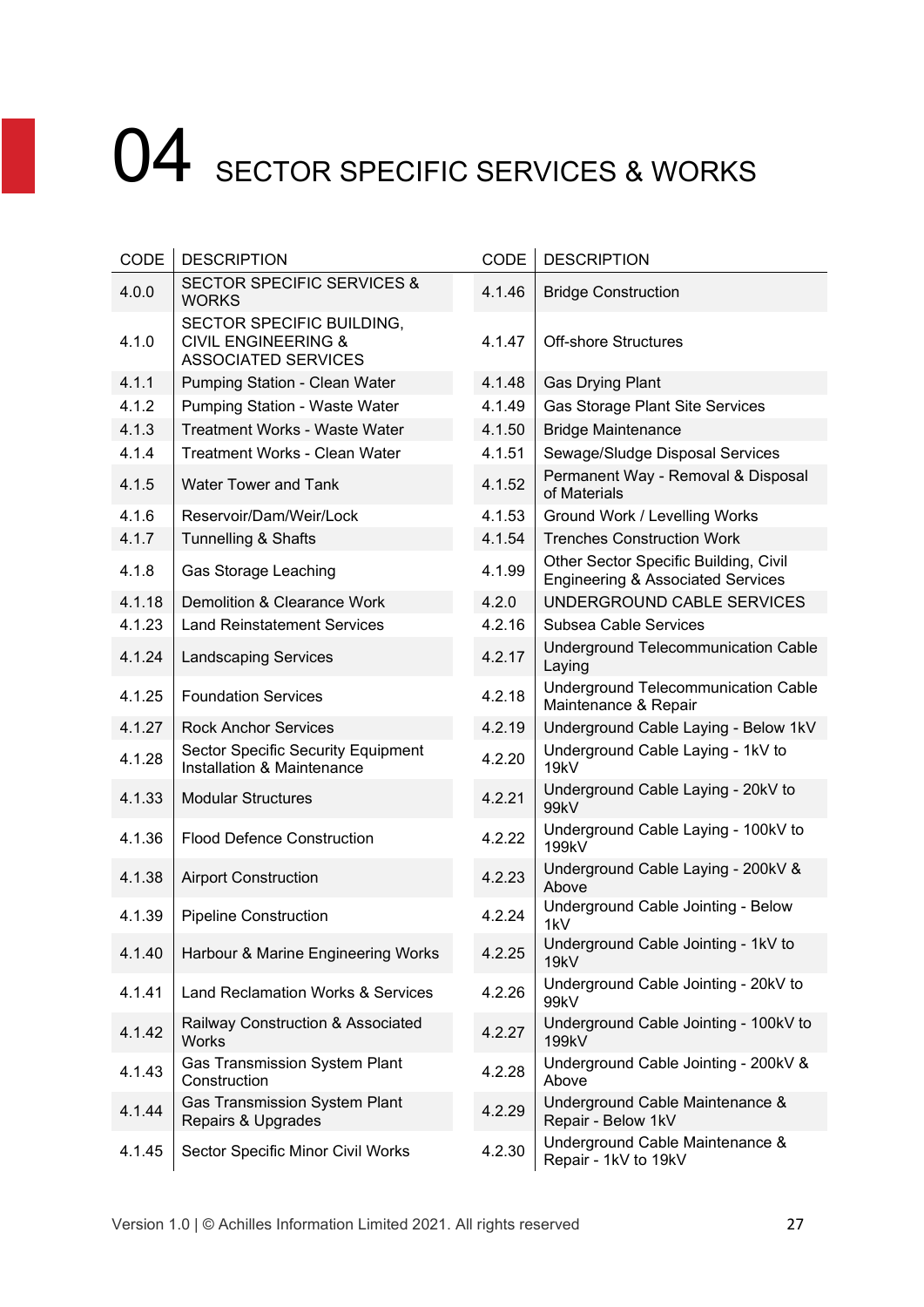| CODE   | <b>DESCRIPTION</b>                                         | CODE   | <b>DESCRIPTION</b>                                                       |
|--------|------------------------------------------------------------|--------|--------------------------------------------------------------------------|
| 4.2.31 | Underground Cable Maintenance &<br>Repair - 20kV to 99kV   | 4.3.23 | Gas Service Pipe Laying                                                  |
| 4.2.32 | Underground Cable Maintenance &<br>Repair - 100kV to 199kV | 4.3.24 | Gas Mains Pipe Laying                                                    |
| 4.2.33 | Underground Cable Maintenance &<br>Repair - 200kV & Above  | 4.3.25 | Gas Service Pipe Maintenance &<br>Repair                                 |
| 4.2.34 | Multi-Utility Cable & Pipe Laying                          | 4.3.26 | Gas Mains Pipe Maintenance & Repair                                      |
| 4.2.35 | <b>Trenchless Cable Laying</b>                             | 4.3.27 | Sub-sea Pipe Laying                                                      |
| 4.2.36 | <b>Street Lighting Connection</b>                          | 4.3.97 | Other Gas Pipe Services                                                  |
| 4.2.37 | <b>Fibre Optic Cable Laying</b>                            | 4.3.98 | <b>Other Water Pipe Services</b>                                         |
| 4.2.99 | Other Underground Cable Services                           | 4.3.99 | <b>Other Pipe Services</b>                                               |
| 4.3.0  | PIPE SERVICES                                              | 4.4.0  | SERVICES FOR GENERATION<br><b>PLANT</b>                                  |
| 4.3.1  | Water Service Pipe Laying                                  | 4.4.1  | <b>Boiler Services</b>                                                   |
| 4.3.2  | Water Mains Pipe Laying                                    | 4.4.2  | <b>Engine Services</b>                                                   |
| 4.3.3  | Sewer Pipe Laying                                          | 4.4.3  | <b>Feed System Services</b>                                              |
| 4.3.4  | <b>Marine/River Outfall</b>                                | 4.4.4  | <b>Gas Turbine Services</b>                                              |
| 4.3.5  | Water Service Pipe Maintenance &<br>Repair                 | 4.4.5  | <b>Generator Services</b>                                                |
| 4.3.6  | Water Mains Pipe Maintenance &<br>Repair                   | 4.4.6  | <b>Fuel System Services</b>                                              |
| 4.3.7  | Sewer Pipe Maintenance & Repair                            | 4.4.10 | <b>Generation Operation &amp; Maintenance</b><br><b>Services</b>         |
| 4.3.9  | <b>Pipe Surveying Services</b>                             | 4.4.11 | Energy Supply Plant Installation &<br><b>Operation Services</b>          |
| 4.3.10 | <b>Trenchless Pipe Laying</b>                              | 4.4.12 | Power Station - Combined Heat &<br>Power Gas Turbine (CHP)               |
| 4.3.11 | Borehole & Well Drilling                                   | 4.4.13 | Power Station - Combined Cycle Gas<br>Turbine (CCGT)                     |
| 4.3.13 | Pipework Fabrication & Installation                        | 4.4.14 | Power Station - Reciprocating Engine<br><b>Combined Heat &amp; Power</b> |
| 4.3.15 | <b>Transmission Pipeline Services</b>                      | 4.4.15 | <b>Steam System Services</b>                                             |
| 4.3.18 | <b>Heating and Cooling Pipe Services</b>                   | 4.4.16 | <b>Cooling Water System Services</b>                                     |
| 4.3.19 | Flexible Structures, Waterproof Lining<br>Services         | 4.4.17 | <b>Bulk Storage Services</b>                                             |
| 4.3.20 | Pipeline CCTV/Inspection Services                          | 4.4.19 | Ash/Residue Disposal System Services                                     |
| 4.3.21 | Pipe Coating / Lining Services                             | 4.4.20 | <b>Combustion Air System Services</b>                                    |
| 4.3.22 | <b>Sewer Jetting Services</b>                              | 4.4.21 | Flue Gas Exhaust System Services                                         |
|        |                                                            |        |                                                                          |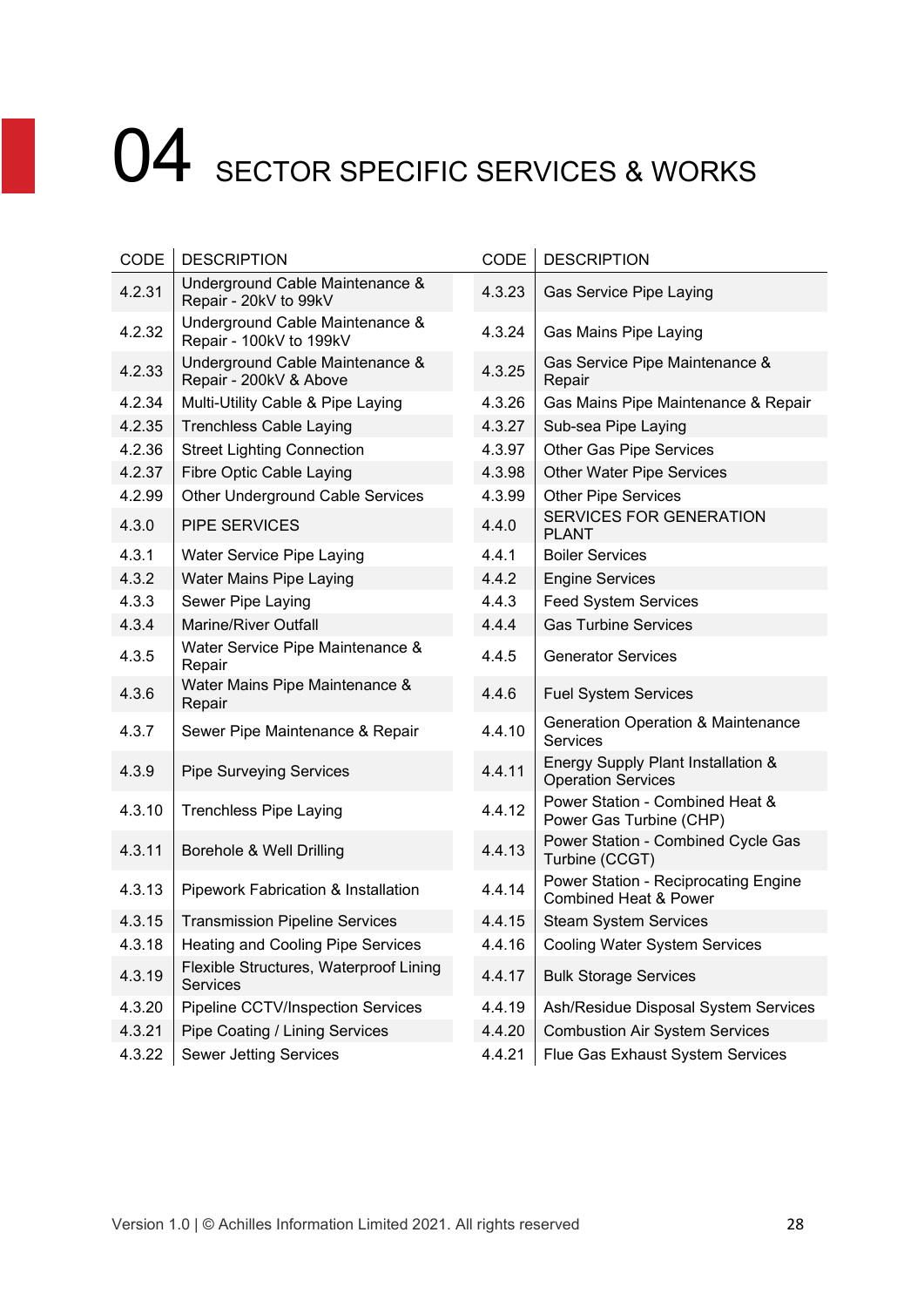| CODE   | <b>DESCRIPTION</b>                                          | <b>CODE</b> | <b>DESCRIPTION</b>                                               |
|--------|-------------------------------------------------------------|-------------|------------------------------------------------------------------|
| 4.4.22 | Power Station Heating & Ventilation<br><b>Services</b>      | 4.5.99      | <b>Other Substation Services</b>                                 |
| 4.4.23 | <b>Wind Farm Construction</b>                               | 4.6.0       | SECTOR SPECIFIC CONSULTANCY                                      |
| 4.4.24 | <b>Wind Power Plant Services</b>                            | 4.6.1       | <b>Technical Consultancy</b>                                     |
| 4.4.25 | <b>Hydro-Electric Power Plant</b><br>Construction           | 4.6.2       | <b>Planning Consultancy</b>                                      |
| 4.4.26 | <b>Hydro-Electric Power Plant Services</b>                  | 4.6.3       | Electrical Consultancy - 11kV & Below                            |
| 4.4.27 | Power Station - Conventional Thermal<br><b>Power Plants</b> | 4.6.4       | Electrical Consultancy - 20kV to 99kV                            |
| 4.4.28 | <b>Steam Turbine Services</b>                               | 4.6.5       | Electrical Consultancy - 100kV to<br>199kV                       |
| 4.4.29 | <b>Rotating Electrical Machine Services</b>                 | 4.6.6       | Electrical Consultancy - 200kV & Above                           |
| 4.4.99 | <b>Other Generation Services</b>                            | 4.6.7       | <b>Mechanical Consultancy</b>                                    |
| 4.5.0  | <b>SUBSTATION SERVICES</b>                                  | 4.6.8       | <b>Structural Consultancy</b>                                    |
| 4.5.2  | <b>Substation Building Civil Services</b>                   | 4.6.9       | <b>Cathodic Protection Consultancy</b>                           |
| 4.5.3  | Protection & Control System Services                        | 4.6.10      | Hydrology & Hydrogeology Consultancy                             |
| 4.5.4  | <b>Telecontrol Services</b>                                 | 4.6.11      | <b>Process Consultancy</b>                                       |
| 4.5.5  | <b>Switchgear Services</b>                                  | 4.6.12      | <b>Tunnels Consultancy</b>                                       |
| 4.5.6  | <b>Transformer Services</b>                                 | 4.6.13      | Dams Consultancy                                                 |
| 4.5.7  | <b>Substation Cabling Services</b>                          | 4.6.14      | <b>Quantity Surveying</b>                                        |
| 4.5.8  | <b>Substation Plant Dismantling &amp;</b><br>Removal        | 4.6.15      | <b>Topographical Consultancy</b>                                 |
| 4.5.9  | <b>Substation Fire Protection Services</b>                  | 4.6.16      | <b>Electrical Consultancy</b>                                    |
| 4.5.10 | <b>Substation Plant Painting Services</b>                   | 4.6.17      | <b>Scientific Consultancy</b>                                    |
| 4.5.11 | <b>Substation Design</b>                                    | 4.6.18      | Surveying Services (excl. Overhead<br>Line & Pipeline Surveying) |
| 4.5.12 | <b>Substation Construction</b>                              | 4.6.19      | Archaeological Consultancy & Surveys                             |
| 4.5.13 | Substation Design & Construction -<br>Transmission          | 4.6.20      | <b>Control &amp; Instrumentation Consultancy</b>                 |
| 4.5.14 | <b>Substation Turnkey</b>                                   | 4.6.21      | <b>Architectural Services</b>                                    |
| 4.5.15 | Substation Design - Distribution                            | 4.6.22      | <b>Civil Engineering Consultancy</b>                             |
| 4.5.16 | <b>Substation Construction - Distribution</b>               | 4.6.23      | <b>Environmental Impact Surveys</b>                              |
| 4.5.17 | Substation Design & Construction -<br><b>Distribution</b>   | 4.6.24      | <b>Hydraulic Modelling Consultancy</b>                           |
| 4.5.18 | Substation Turnkey - Distribution                           | 4.6.25      | <b>Pipeline Consultancy</b>                                      |
| 4.5.19 | <b>Substation General Maintenance</b>                       | 4.6.26      | <b>Project Management Consultancy</b>                            |

| SECTOR SPECIFIC CONSULTANCY            |
|----------------------------------------|
|                                        |
|                                        |
| Electrical Consultancy - 11kV & Below  |
| Electrical Consultancy - 20kV to 99kV  |
| Electrical Consultancy - 100kV to      |
| Electrical Consultancy - 200kV & Above |
|                                        |
|                                        |
| <b>Cathodic Protection Consultancy</b> |
| Hydrology & Hydrogeology Consultancy   |
|                                        |
|                                        |
|                                        |
|                                        |
|                                        |
|                                        |
|                                        |
| Surveying Services (excl. Overhead     |
| Archaeological Consultancy & Surveys   |
| Control & Instrumentation Consultancy  |
|                                        |
|                                        |
|                                        |
| <b>Hydraulic Modelling Consultancy</b> |
|                                        |
| <b>Project Management Consultancy</b>  |
|                                        |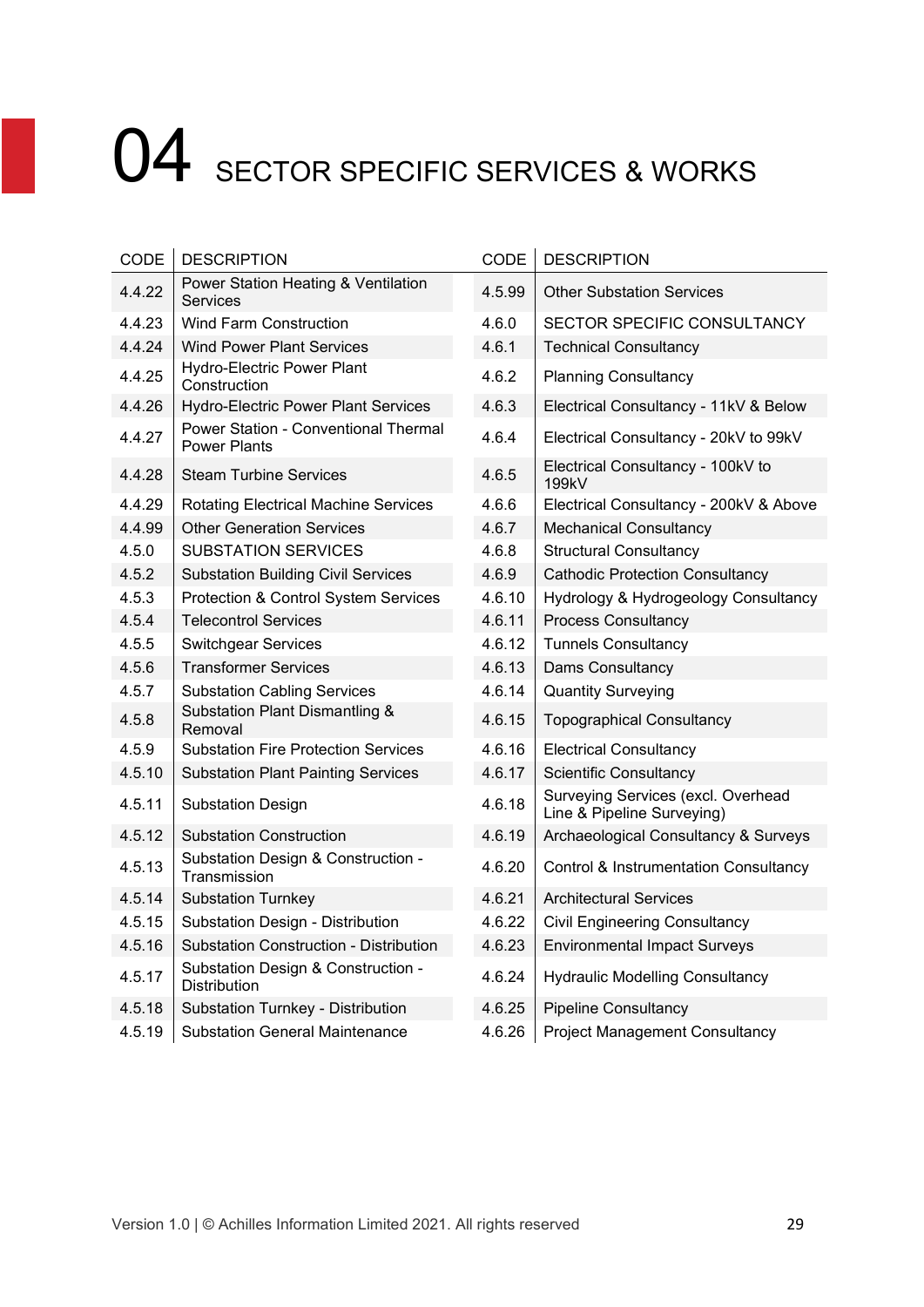| CODE   | <b>DESCRIPTION</b>                                          | CODE   | <b>DESCRIPTION</b>                                                                             |
|--------|-------------------------------------------------------------|--------|------------------------------------------------------------------------------------------------|
| 4.6.27 | Geotechnical Site Investigation<br><b>Services</b>          | 4.7.9  | Radioactive Waste Management<br><b>Services</b>                                                |
| 4.6.28 | Cartography Services (incl. Section<br>105)                 | 4.7.10 | <b>Nuclear Fuel Services</b>                                                                   |
| 4.6.29 | <b>Airfield Consultancy</b>                                 | 4.7.11 | Nuclear Routine & Outage Plant<br>Maintenance                                                  |
| 4.6.30 | <b>Fire Consultancy</b>                                     | 4.7.12 | <b>Nuclear Power Station Outage</b><br><b>Management Services</b>                              |
| 4.6.31 | <b>Flood Defence Consultancy</b>                            | 4.7.13 | Nuclear Safety Case Preparation &<br><b>Support Services</b>                                   |
| 4.6.32 | Harbour & Marine Consultancy                                | 4.7.99 | Other Nuclear & Reactor Services                                                               |
| 4.6.33 | <b>Port Planning Services</b>                               | 4.8.0  | MECHANICAL, ELECTRICAL,<br><b>INSTRUMENTATION, CONTROL &amp;</b><br><b>AUTOMATION SERVICES</b> |
| 4.6.34 | Gas Network Consultancy & Services                          | 4.8.1  | <b>Control &amp; Instrumentation Services</b>                                                  |
| 4.6.35 | Railway Consultancy                                         | 4.8.2  | <b>Electrical Inspection/Testing Services</b>                                                  |
| 4.6.36 | <b>Safety Consultancy</b>                                   | 4.8.3  | <b>Mechanical Inspection/Testing Services</b>                                                  |
| 4.6.37 | <b>Fisheries Consultancy</b>                                | 4.8.4  | <b>Electrical Installation Services</b>                                                        |
| 4.6.38 | <b>Integrated Design Team Services</b>                      | 4.8.5  | <b>Mechanical Installation Services</b>                                                        |
| 4.6.39 | <b>Technical Drafting including CAD</b><br>Services         | 4.8.6  | <b>Pump Services</b>                                                                           |
| 4.6.40 | Material Technology and Calculation<br><b>Services</b>      | 4.8.7  | <b>Valve Services</b>                                                                          |
| 4.6.41 | <b>HVAC Consultancy Services</b>                            | 4.8.8  | <b>Compressed Air/Gas System Services</b>                                                      |
| 4.6.42 | Water and Outlet/Sewage<br>Consultancy                      | 4.8.9  | <b>Metal &amp; Steel Fabrication Services</b>                                                  |
| 4.6.43 | Nuclear and Reactor Consultancy                             | 4.8.10 | <b>Motor Rewind Services</b>                                                                   |
| 4.6.44 | <b>Consequence Analysis Consultancy</b>                     | 4.8.11 | <b>Machining Services</b>                                                                      |
| 4.6.99 | <b>Other Sector Specific Consultancy</b>                    | 4.8.12 | Deplanting/Decommissioning Services                                                            |
| 4.7.0  | <b>NUCLEAR &amp; REACTOR SERVICES</b>                       | 4.8.13 | <b>Gas Appliance Services</b>                                                                  |
| 4.7.1  | <b>Health Physics Services</b>                              | 4.8.14 | <b>Water Treatment Plant Services</b>                                                          |
| 4.7.2  | <b>Reactor Physics Services</b>                             | 4.8.15 | <b>Gas Network Plant Services</b>                                                              |
| 4.7.3  | <b>Reactor Core Services</b>                                | 4.8.16 | <b>Lighting Services</b>                                                                       |
| 4.7.4  | <b>Gas Circulator Services</b>                              | 4.8.17 | <b>Gas Storage Plant Services</b>                                                              |
| 4.7.5  | Control Rod & Assembly Services                             | 4.8.20 | Tool, Instrument and Specialist<br><b>Equipment Services incl. Repair</b>                      |
| 4.7.6  | <b>Fuel Route Services</b>                                  | 4.8.21 | Tool and instrument repair services                                                            |
| 4.7.7  | Nuclear Island Control &<br><b>Instrumentation Services</b> | 4.8.22 | <b>Welding and Cutting Services</b>                                                            |
| 4.7.8  | <b>Nuclear Decommissioning</b>                              | 4.8.99 | Other Mechanical, Electrical,<br>Instrumentation, Control & Automation<br><b>Services</b>      |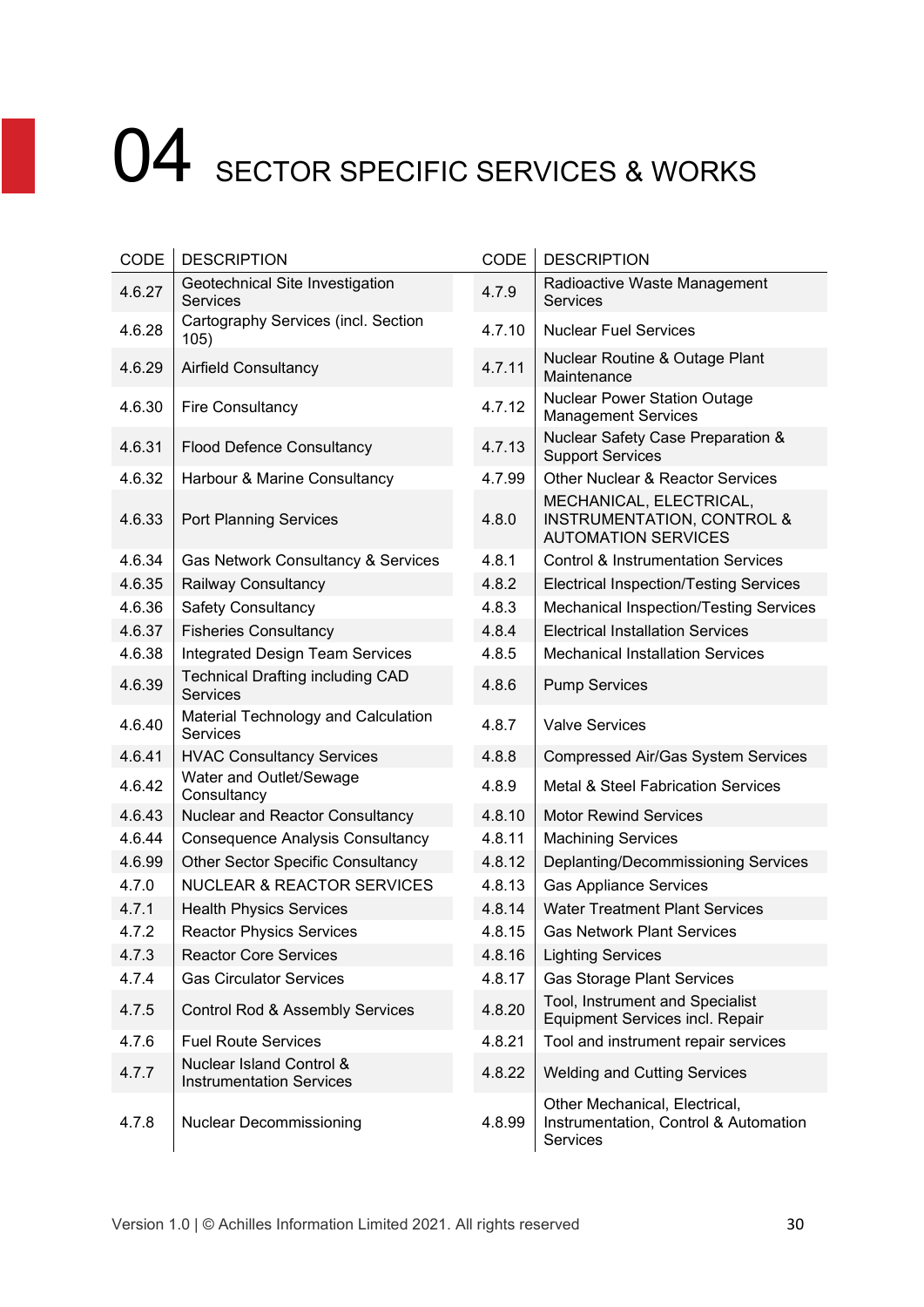| CODE   | <b>DESCRIPTION</b>                                                              | CODE    | <b>DESCRIPTION</b>                                             |
|--------|---------------------------------------------------------------------------------|---------|----------------------------------------------------------------|
| 4.9.0  | <b>OVERHEAD LINE SERVICES</b>                                                   | 4.9.22  | <b>Telecommunication Overhead Line</b><br>Construction         |
| 4.9.1  | Overhead Line Construction - Wood<br>Pole (11kV & Below)                        | 4.9.23  | <b>Telecommunication Overhead Line</b><br>Maintenance & Repair |
| 4.9.2  | <b>Overhead Line Construction - Wood</b><br>Pole (20kV to 99kV)                 | 4.9.24  | Overhead Line Construction - Wood<br>Pole                      |
| 4.9.3  | Overhead Line Inspection,<br>Maintenance & Repair - Wood Pole<br>(11kV & Below) | 4.9.25  | Overhead Line Inspection, Maintenance<br>& Repair - Wood Pole  |
| 4.9.4  | Overhead Line Inspection,<br>Maintenance & Repair - Wood Pole<br>(20kV to 99kV) | 4.9.26  | Live Line Work                                                 |
| 4.9.5  | Overhead Line Design - Tower                                                    | 4.9.99  | <b>Other Overhead Line Services</b>                            |
| 4.9.6  | Overhead Line Design - Tower<br>(100kV to 199kV)                                | 4.10.0  | <b>METER &amp; ASSOCIATED SERVICES</b>                         |
| 4.9.7  | Overhead Line Design - Tower<br>(200kV & Above)                                 | 4.10.1  | Water Meter Maintenance & Repair<br>Services                   |
| 4.9.8  | Overhead Line Construction - Tower<br>(20kV to 99kV)                            | 4.10.2  | Electricity Meter Maintenance & Repair<br><b>Services</b>      |
| 4.9.9  | <b>Overhead Line Construction - Tower</b><br>(100kV to 199kV)                   | 4.10.3  | Gas Meter Maintenance & Repair<br><b>Services</b>              |
| 4.9.10 | <b>Overhead Line Construction - Tower</b><br>(200kV & Above)                    | 4.10.4  | Meter Installation & Removal Services                          |
| 4.9.11 | Overhead Line Design &<br><b>Construction - Tower</b>                           | 4.10.5  | <b>Meter Operator Services</b>                                 |
| 4.9.12 | Overhead Line Design &<br>Construction - Tower (100kV to<br>199kV)              | 4.10.6  | <b>Meter Calibration Services</b>                              |
| 4.9.13 | Overhead Line Design &<br>Construction - Tower (200kV &<br>Above)               | 4.10.7  | <b>Meter Reading Services</b>                                  |
| 4.9.14 | Overhead Line Inspection,<br>Maintenance & Repair - Tower                       | 4.10.99 | <b>Other Meter &amp; Associated Services</b>                   |
| 4.9.15 | Overhead Line Inspection,<br>Maintenance & Repair - Tower<br>(100kV to 199kV)   | 4.50.0  | <b>LABORATORY &amp; SCIENTIFIC</b><br><b>SERVICES</b>          |
| 4.9.16 | Overhead Line Inspection,<br>Maintenance & Repair - Tower<br>(200kV & Above)    | 4.50.1  | <b>Clinical Trials</b>                                         |
| 4.9.17 | Overhead Line Services - Surveying                                              | 4.50.2  | <b>Diagnostic Services</b>                                     |
| 4.9.18 | <b>Overhead Line Services - Tree</b><br>Cutting                                 | 4.50.3  | <b>Animal Handling Services</b>                                |
| 4.9.19 | <b>Overhead Line Services - Tower</b><br>Painting                               | 4.50.4  | Laboratory Equipment Maintenance                               |
| 4.9.20 | <b>Overhead Line Services -</b><br>Scaffolding (System Use)                     | 4.50.5  | <b>Microbiology Services</b>                                   |
| 4.9.21 | Overhead Line Services - Wood Pole<br>Installation                              | 4.50.6  | <b>Laboratory Sampling Services</b>                            |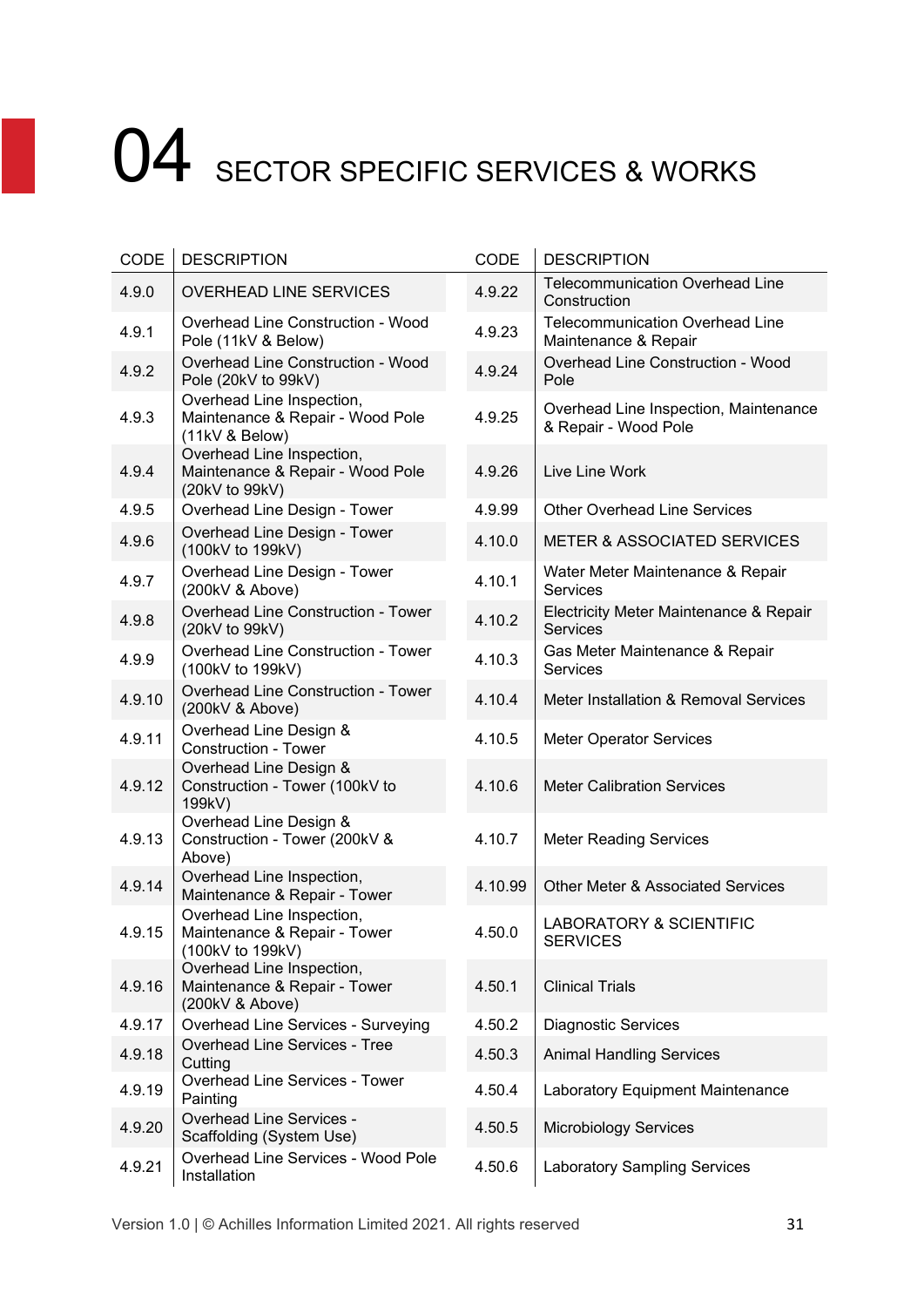| CODE    | <b>DESCRIPTION</b>                                       | CODE    | <b>DESCRIPTION</b>                                            |
|---------|----------------------------------------------------------|---------|---------------------------------------------------------------|
| 4.50.99 | <b>Other Laboratory Services</b>                         | 4.86.13 | <b>Pneumatic Equipment Services</b>                           |
| 4.51.0  | MEDICAL, SURGICAL & NURSING<br><b>SERVICES</b>           | 4.86.14 | <b>Electrical Rotating Machines Services</b>                  |
| 4.51.1  | Medical, Surgical & Nursing<br><b>Equipment Services</b> | 4.86.15 | Control & Instrumentation Equipment<br><b>Services</b>        |
| 4.51.99 | Other Medical, Surgical & Nursing<br>Services            | 4.86.16 | Pantographs/Shoegear & Components<br>Services                 |
| 4.85.0  | ROLLING STOCK SERVICES                                   | 4.86.17 | <b>Train-borne Communication Equipment</b><br><b>Services</b> |
| 4.85.5  | <b>Tram Services</b>                                     | 4.86.18 | Train-borne Automatic Warning System<br><b>Services</b>       |
| 4.85.6  | <b>Underground Rolling Stock</b><br><b>Services</b>      | 4.86.19 | Passenger Counting System Services                            |
| 4.85.9  | <b>Train Cleaning Services</b>                           | 4.86.20 | Air Conditioning Equipment Services                           |
| 4.85.10 | <b>Train Painting &amp; Livery Services</b>              | 4.86.21 | <b>Heating Equipment Services</b>                             |
| 4.85.11 | <b>Train Glazing Services</b>                            | 4.86.22 | Doors & Door Gear Services                                    |
| 4.85.13 | Train Breakdown Recovery<br><b>Services</b>              | 4.86.23 | Windows & Glazing Services                                    |
| 4.85.14 | <b>Train Operations &amp; Support</b><br><b>Services</b> | 4.86.24 | Seats & Interior Fittings Services                            |
| 4.85.15 | <b>Train Disposal Services</b>                           | 4.86.25 | Vending Machine Services (Rail)                               |
| 4.85.16 | <b>Train Services</b>                                    | 4.86.26 | <b>Ticket Machine Services (Rail)</b>                         |
| 4.85.99 | <b>Other Rolling Stock Services</b>                      | 4.86.27 | Video Display Equipment/CCTV<br><b>Services</b>               |
| 4.86.0  | ROLLING STOCK EQUIPMENT<br><b>SERVICES</b>               | 4.86.28 | <b>Fire Fighting Equipment Services</b>                       |
| 4.86.1  | <b>Bogie Services</b>                                    | 4.86.99 | <b>Other Rolling Stock Equipment</b><br><b>Services</b>       |
| 4.86.2  | Wheelsets & Components Services                          | 4.87.0  | RAIL BUILDING, CIVIL ENGINEERING<br>& ASSOCIATED WORKS        |
| 4.86.3  | <b>Bearings Services</b>                                 | 4.87.1  | <b>Station Construction</b>                                   |
| 4.86.4  | <b>Brake Equipment Services</b>                          | 4.87.2  | <b>Platform Construction</b>                                  |
| 4.86.5  | Brake Hoses, Pipes & Fittings<br>Services                | 4.87.3  | Earthworks - Rail                                             |
| 4.86.6  | <b>Buffer Services</b>                                   | 4.87.4  | Mech/Elec Works -Rail                                         |
| 4.86.7  | Diesel Engines & Power Units<br><b>Services</b>          | 4.87.5  | Troughing Works - Rail                                        |
| 4.86.8  | <b>Cylinder Heads &amp; Liners Services</b>              | 4.87.6  | Embankment Works - Rail                                       |
| 4.86.9  | <b>Turbocharger Services</b>                             | 4.87.7  | <b>Cutting Works - Rail</b>                                   |
| 4.86.10 | Fuel Pumps & Fuel Injection<br>Services                  | 4.87.8  | Signalling Works - Rail                                       |
| 4.86.11 | <b>Transmission/Gearbox Spares</b><br>Services           | 4.87.9  | Telecom Works - Rail                                          |
| 4.86.12 | <b>Suspension Equipment Services</b>                     | 4.87.10 | <b>Rail Electrification Works</b>                             |